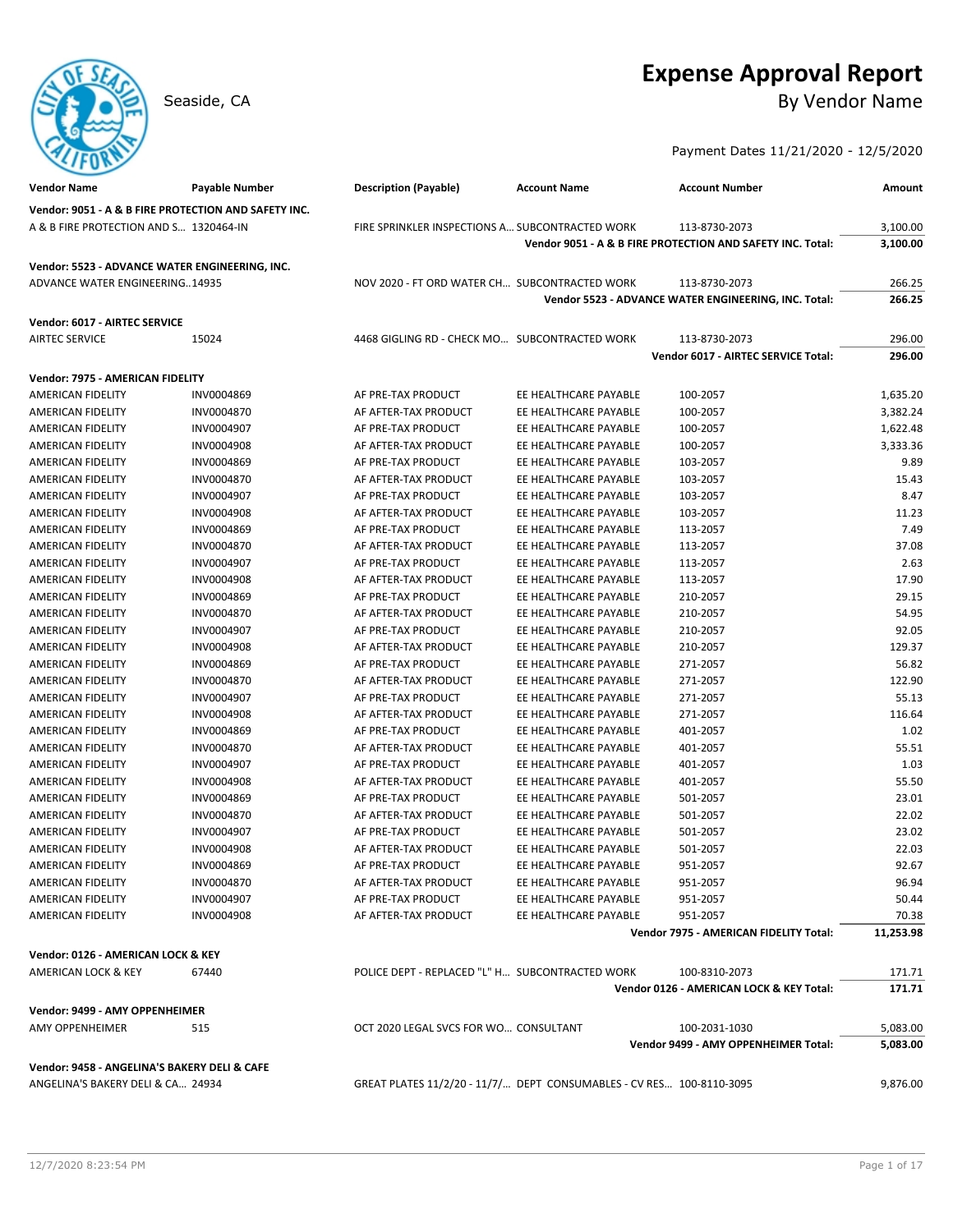| <b>Expense Approval Report</b>                        |                   |                                                                      |                              | Payment Dates: 11/21/2020 - 12/5/2020                       |           |
|-------------------------------------------------------|-------------------|----------------------------------------------------------------------|------------------------------|-------------------------------------------------------------|-----------|
| <b>Vendor Name</b>                                    | Payable Number    | <b>Description (Payable)</b>                                         | <b>Account Name</b>          | <b>Account Number</b>                                       | Amount    |
|                                                       |                   |                                                                      |                              |                                                             |           |
| ANGELINA'S BAKERY DELI & CA 24957                     |                   | GREAT PLATES 11/9/20 - 11/14 DEPT CONSUMABLES - CV RES 100-8110-3095 |                              |                                                             | 9,600.00  |
|                                                       |                   |                                                                      |                              | Vendor 9458 - ANGELINA'S BAKERY DELI & CAFE Total:          | 19,476.00 |
| Vendor: 7112 - ART BLACK                              |                   |                                                                      |                              |                                                             |           |
| <b>ART BLACK</b>                                      | 120335            | JOB #120335 - KALI-GOLD EXTR TEMPORARY CONTRACT SERVIC100-6610-2043  |                              |                                                             | 440.00    |
|                                                       |                   |                                                                      |                              | Vendor 7112 - ART BLACK Total:                              | 440.00    |
| Vendor: 6747 - AT&T MOBILITY                          |                   |                                                                      |                              |                                                             |           |
| <b>AT&amp;T MOBILITY</b>                              | 10/9/20-11/8/20   | ACCT #287256319516; INV #28 MOBILE COMMUNICATIONS                    |                              | 503-4010-5135                                               | 357.00    |
|                                                       |                   |                                                                      |                              | Vendor 6747 - AT&T MOBILITY Total:                          | 357.00    |
| <b>Vendor: 0216 - AT&amp;T</b>                        |                   |                                                                      |                              |                                                             |           |
| AT&T                                                  | 10/12/20-11/11/20 | BAN #9391059322; INV #00001 TELEPHONE                                |                              | 503-4010-5132                                               | 2,952.32  |
|                                                       |                   |                                                                      |                              | Vendor 0216 - AT&T Total:                                   | 2,952.32  |
|                                                       |                   |                                                                      |                              |                                                             |           |
| Vendor: 8980 - ATHENA OCCMED                          |                   |                                                                      |                              |                                                             |           |
| ATHENA OCCMED                                         | 229               | (1) FIRE DEPT MEDICAL EXAM 1 MEDICAL EXAMS                           |                              | 100-6640-1026                                               | 562.50    |
| ATHENA OCCMED                                         | 230               | (1) FIRE DEPT MEDICAL EXAM 1 MEDICAL EXAMS                           |                              | 100-6640-1026                                               | 562.50    |
|                                                       |                   |                                                                      |                              | Vendor 8980 - ATHENA OCCMED Total:                          | 1,125.00  |
| Vendor: 8091 - BADGER METER INC.                      |                   |                                                                      |                              |                                                             |           |
| <b>BADGER METER INC.</b>                              | 80061937          | OCT 2020 - ORION CELLULAR W CONTRACT SERVICES                        |                              | 401-8610-2072                                               | 737.81    |
|                                                       |                   |                                                                      |                              | Vendor 8091 - BADGER METER INC. Total:                      | 737.81    |
| Vendor: 4106 - BAY REPROGRAPHIC & SUPPLY, INC.        |                   |                                                                      |                              |                                                             |           |
| BAY REPROGRAPHIC & SUPPLY, 400621                     |                   | OCT-NOV 2020 BAY MPS BASE/ COPIER SERVICES                           |                              | 100-8910-2044                                               | 390.90    |
|                                                       |                   |                                                                      |                              | Vendor 4106 - BAY REPROGRAPHIC & SUPPLY, INC. Total:        | 390.90    |
|                                                       |                   |                                                                      |                              |                                                             |           |
| Vendor: 2946 - BECK'S SHOE STORE, INC                 |                   |                                                                      |                              |                                                             |           |
| BECK'S SHOE STORE, INC                                | 1000017040        | HUMBERTO SAUSEDO (SALES SLSAFETY EQUIPMENT                           |                              | 100-8440-3097                                               | 250.00    |
|                                                       |                   |                                                                      |                              | Vendor 2946 - BECK'S SHOE STORE, INC Total:                 | 250.00    |
| Vendor: 8224 - BLUEPEARL CALIFORNIA, INC.             |                   |                                                                      |                              |                                                             |           |
| BLUEPEARL CALIFORNIA, INC.                            | 107428            | MED SVCS FOR ANIMAL AT 4 S VETERINARY SERVICES                       |                              | 100-6160-2051                                               | 307.58    |
|                                                       |                   |                                                                      |                              | Vendor 8224 - BLUEPEARL CALIFORNIA, INC. Total:             | 307.58    |
| Vendor: 0530 - CA. STATE DISBURSEMENT UNIT            |                   |                                                                      |                              |                                                             |           |
| CA. STATE DISBURSEMENT UNIT INV0004946                |                   | CASE NO.: 0530033626-01                                              | <b>GARNISHMENT PAYABLE</b>   | 100-2059                                                    | 299.07    |
| CA. STATE DISBURSEMENT UNIT INV0004947                |                   | CASE NO: 200000000125769                                             | <b>GARNISHMENT PAYABLE</b>   | 100-2059                                                    | 142.61    |
| CA. STATE DISBURSEMENT UNIT INV0004948                |                   | CASE NO.: 200000001549267                                            | <b>GARNISHMENT PAYABLE</b>   | 100-2059                                                    | 461.53    |
| CA. STATE DISBURSEMENT UNIT INV0004949                |                   | CASE NO: 200000001987788                                             | <b>GARNISHMENT PAYABLE</b>   | 100-2059                                                    | 603.69    |
|                                                       |                   |                                                                      |                              | Vendor 0530 - CA. STATE DISBURSEMENT UNIT Total:            | 1,506.90  |
| Vendor: 5103 - CALIF LAW ENFRCMNT ASSOC               |                   |                                                                      |                              |                                                             |           |
| CALIF LAW ENFRCMNT ASSOC                              | DM0000551         | PULIDO NOV ADJ                                                       | MISC PAYROLL PAYABLES        | 100-2062                                                    | 20.75     |
| CALIF LAW ENFRCMNT ASSOC                              | INV0004793        | POLICE DISABILITY                                                    | MISC PAYROLL PAYABLES        | 100-2062                                                    | 31.14     |
| CALIF LAW ENFRCMNT ASSOC                              | INV0004794        | POLICE DISABILITY                                                    | MISC PAYROLL PAYABLES        | 100-2062                                                    | 290.64    |
| CALIF LAW ENFRCMNT ASSOC                              | INV0004835        | POLICE DISABILITY                                                    | <b>MISC PAYROLL PAYABLES</b> | 100-2062                                                    | 31.11     |
| CALIF LAW ENFRCMNT ASSOC                              | INV0004836        | POLICE DISABILITY                                                    | MISC PAYROLL PAYABLES        | 100-2062                                                    | 290.36    |
| CALIF LAW ENFRCMNT ASSOC                              | INV0004878        | POLICE DISABILITY                                                    | MISC PAYROLL PAYABLES        | 100-2062                                                    | 31.14     |
| CALIF LAW ENFRCMNT ASSOC                              | INV0004879        | POLICE DISABILITY                                                    | MISC PAYROLL PAYABLES        | 100-2062                                                    | 290.64    |
| CALIF LAW ENFRCMNT ASSOC                              | INV0004916        | POLICE DISABILITY                                                    | MISC PAYROLL PAYABLES        | 100-2062                                                    | 31.11     |
| CALIF LAW ENFRCMNT ASSOC                              | INV0004917        | POLICE DISABILITY                                                    | MISC PAYROLL PAYABLES        | 100-2062                                                    | 311.11    |
|                                                       |                   |                                                                      |                              | Vendor 5103 - CALIF LAW ENFRCMNT ASSOC Total:               | 1,328.00  |
|                                                       |                   |                                                                      |                              |                                                             |           |
| Vendor: 0487 - CALIFORNIA PEACE OFFICERS' ASSOCIATION |                   |                                                                      |                              |                                                             |           |
| CALIFORNIA PEACE OFFICERS' A., 257060                 |                   | (1) DEPARTMENT MEMBERSHIP DUES & MEMBERSHIP                          |                              | 100-6110-4122                                               | 1,150.00  |
|                                                       |                   |                                                                      |                              | Vendor 0487 - CALIFORNIA PEACE OFFICERS' ASSOCIATION Total: | 1,150.00  |
| Vendor: 5126 - CENTRAL COAST GLASS & WINDOW CO.       |                   |                                                                      |                              |                                                             |           |
| CENTRAL COAST GLASS & WIN 33503                       |                   | 20' MILGARD GLAZING BEAD -  DEPARTMENT CONSUMABLES                   |                              | 113-8730-3095                                               | 60.00     |
|                                                       |                   |                                                                      |                              | Vendor 5126 - CENTRAL COAST GLASS & WINDOW CO. Total:       | 60.00     |
| Vendor: 9517 - CHRISTOPHER CALLAGHAN                  |                   |                                                                      |                              |                                                             |           |
| CHRISTOPHER CALLAGHAN                                 | LIVE SCAN         | REIMBURSEMENT FOR LIVE SC PERSONNEL RECRUITMENT                      |                              | 100-2031-2064                                               | 37.00     |
|                                                       |                   |                                                                      |                              | Vendor 9517 - CHRISTOPHER CALLAGHAN Total:                  | 37.00     |
|                                                       |                   |                                                                      |                              |                                                             |           |
| Vendor: 7506 - CODE PUBLISHING, INC.                  |                   |                                                                      |                              |                                                             |           |
| CODE PUBLISHING, INC.                                 | 67960             | ANNUAL WEB HOSTING FEES 11 CITY CODE UPDATE                          |                              | 100-2021-2067                                               | 75.00     |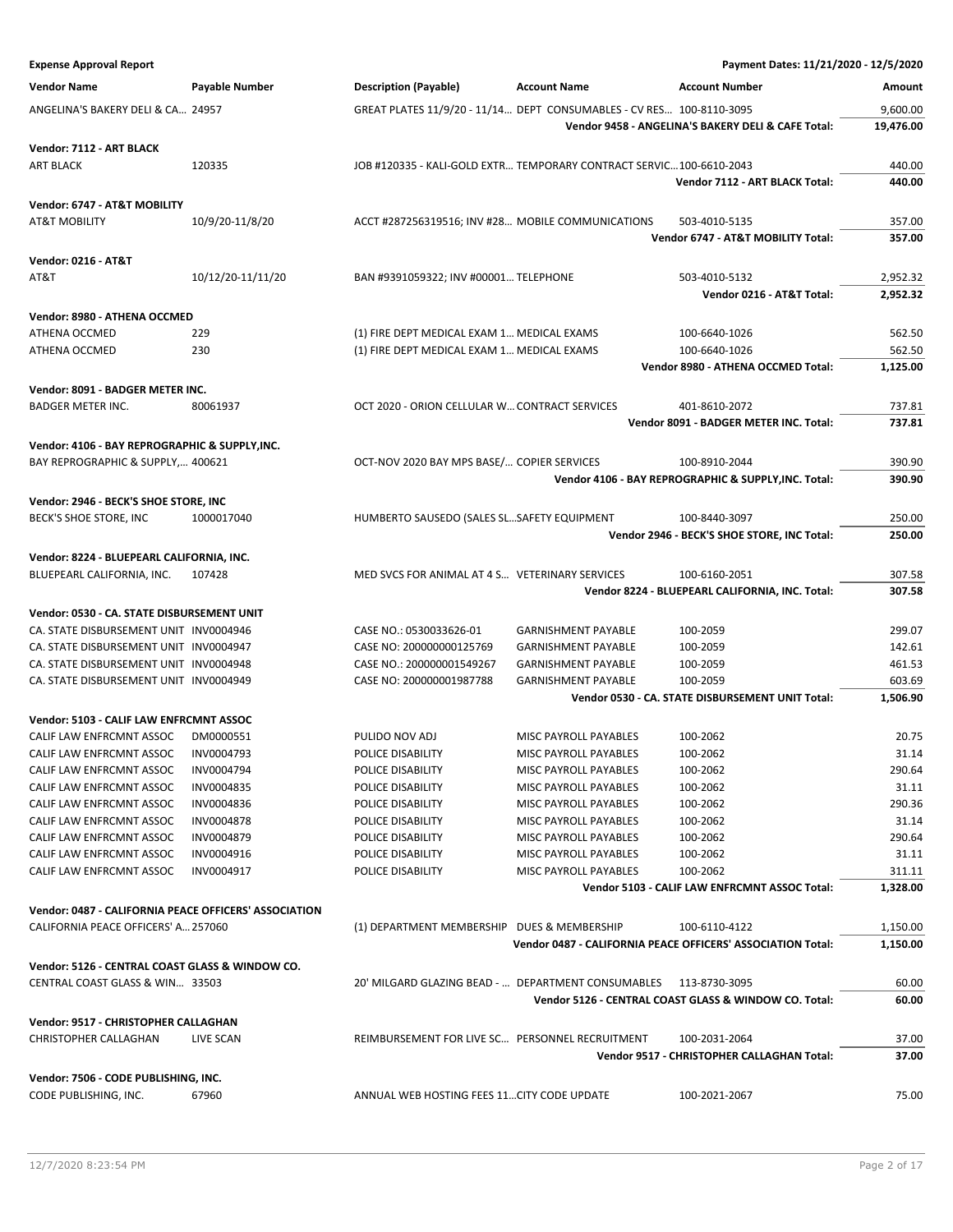| <b>Expense Approval Report</b>                   |                       |                                                                     |                                         | Payment Dates: 11/21/2020 - 12/5/2020                  |            |
|--------------------------------------------------|-----------------------|---------------------------------------------------------------------|-----------------------------------------|--------------------------------------------------------|------------|
| <b>Vendor Name</b>                               | <b>Payable Number</b> | <b>Description (Payable)</b>                                        | <b>Account Name</b>                     | <b>Account Number</b>                                  | Amount     |
| CODE PUBLISHING, INC.                            | 68088                 | MUNI CODE - PRINT SUPPLEME CITY CODE UPDATE                         |                                         | 100-2021-2067                                          | 630.30     |
|                                                  |                       |                                                                     |                                         | Vendor 7506 - CODE PUBLISHING, INC. Total:             | 705.30     |
| Vendor: 6553 - COMCAST                           |                       |                                                                     |                                         |                                                        |            |
| COMCAST                                          | 11/12/20-12/11/20     | ACCT #8155 10 027 0448891; 1 DATA COMMUNICATION                     |                                         | 503-4010-5138                                          | 300.06     |
|                                                  |                       |                                                                     |                                         | Vendor 6553 - COMCAST Total:                           | 300.06     |
| Vendor: 9486 - COMPANY NURSE, LLC                |                       |                                                                     |                                         |                                                        |            |
| <b>COMPANY NURSE, LLC</b>                        | DS-10163              | (6) SCREEN TRIAGE                                                   | <b>CONSULTANT - CV RESPONSE</b>         | 100-8110-1030                                          | 264.00     |
|                                                  |                       |                                                                     |                                         | Vendor 9486 - COMPANY NURSE, LLC Total:                | 264.00     |
| Vendor: 4560 - CONTE'S GENERATOR SERVICE         |                       |                                                                     |                                         |                                                        |            |
| <b>CONTE'S GENERATOR SERVICE</b>                 | 83987                 | (1) PORTABLE EMERGENCY GEN DEPARTMENT EQUIPMENT                     |                                         | 100-8310-8187                                          | 122,590.48 |
| <b>CONTE'S GENERATOR SERVICE</b>                 | 83975                 | MONTHLY SVC ON EMERGENCY SUBCONTRACTED WORK                         |                                         | 113-8730-2073                                          | 1,200.00   |
|                                                  |                       |                                                                     |                                         | Vendor 4560 - CONTE'S GENERATOR SERVICE Total:         | 123,790.48 |
| Vendor: 8493 - CORODATA RECORDS MGMT., INC.      |                       |                                                                     |                                         |                                                        |            |
| CORODATA RECORDS MGMT., I RS3215350              |                       | SEPT 2020 - RECORD STORAGE  CONTRACT SERVICES                       |                                         | 100-2021-2075                                          | 683.34     |
| CORODATA RECORDS MGMT., I RS3223911              |                       | OCT 2020 - RECORD STORAGE S CONTRACT SERVICES                       |                                         | 100-2021-2075                                          | 337.14     |
|                                                  |                       |                                                                     |                                         | Vendor 8493 - CORODATA RECORDS MGMT., INC. Total:      | 1,020.48   |
| Vendor: 4838 - CORPORATE RISK HOLDINGS III, INC. |                       |                                                                     |                                         |                                                        |            |
| CORPORATE RISK HOLDINGS III,  P0997252           |                       | OCT 2020 - BACKGROUND SCRE SUBCONTRACTED WORK                       |                                         | 951-8820-2073                                          | 54.70      |
|                                                  |                       |                                                                     |                                         | Vendor 4838 - CORPORATE RISK HOLDINGS III, INC. Total: | 54.70      |
| Vendor: 0898 - CRYSTAL SPRINGS WATER             |                       |                                                                     |                                         |                                                        |            |
| <b>CRYSTAL SPRINGS WATER</b>                     | 0000478414            | 440 HARCOURT AVE RMS 10/20 DEPARTMENT CONSUMABLES                   |                                         | 100-8310-3095                                          | 40.50      |
| <b>CRYSTAL SPRINGS WATER</b>                     | 0000478415            | 440 HARCOURT AVE ENGINEER DEPARTMENT CONSUMABLES                    |                                         | 100-8310-3095                                          | 31.00      |
| <b>CRYSTAL SPRINGS WATER</b>                     | 0000485479            | 656 BROADWAY AVE 10/30/20 DEPARTMENT CONSUMABLES                    |                                         | 100-8310-3095                                          | 2.25       |
| <b>CRYSTAL SPRINGS WATER</b>                     | 0000486955            | 440 HARCOURT ENGINEERING  DEPARTMENT CONSUMABLES                    |                                         | 100-8310-3095                                          | 5.00       |
| <b>CRYSTAL SPRINGS WATER</b>                     | 0000486956            | 440 HARCOURT AVE RMS 10/31 DEPARTMENT CONSUMABLES                   |                                         | 100-8310-3095                                          | 5.00       |
| <b>CRYSTAL SPRINGS WATER</b>                     | 0000486957            | 656 BROADWAY AVE 10/31/20 DEPARTMENT CONSUMABLES                    |                                         | 100-8310-3095                                          | 5.00       |
| <b>CRYSTAL SPRINGS WATER</b>                     | 0000476956            | 986 HILBY AVE 10/16/2020                                            | TEMPORARY CONTRACT SERVIC100-9100-2043  |                                                        | 70.00      |
| <b>CRYSTAL SPRINGS WATER</b>                     | 0000476957            | 1136 WHEELER ST. 10/16/2020 TEMPORARY CONTRACT SERVIC 100-9100-2043 |                                         |                                                        | 34.00      |
| <b>CRYSTAL SPRINGS WATER</b>                     | 0000476958            | 1148 WHEELER ST. 10/16/2020 TEMPORARY CONTRACT SERVIC 100-9100-2043 |                                         |                                                        | 19.00      |
| <b>CRYSTAL SPRINGS WATER</b>                     | 0000485493            | 986 HILBY AVE. 10/30/2020                                           | TEMPORARY CONTRACT SERVIC100-9100-2043  |                                                        | 63.00      |
| <b>CRYSTAL SPRINGS WATER</b>                     | 0000487257            | 986 HILBY AVE. 10/31/2020                                           | TEMPORARY CONTRACT SERVIC 100-9100-2043 |                                                        | 18.59      |
| <b>CRYSTAL SPRINGS WATER</b>                     | 0000487258            | 1148 WHEELER ST. 10/31/2020                                         | TEMPORARY CONTRACT SERVIC100-9100-2043  |                                                        | 5.00       |
| <b>CRYSTAL SPRINGS WATER</b>                     | 0000487259            | 1136 WHEELER ST. 10/31/2020                                         | TEMPORARY CONTRACT SERVIC 100-9100-2043 |                                                        | 5.00       |
|                                                  |                       |                                                                     |                                         | Vendor 0898 - CRYSTAL SPRINGS WATER Total:             | 303.34     |
| Vendor: 0922 - CYPRESS COAST FORD-LINCOLN        |                       |                                                                     |                                         |                                                        |            |
| CYPRESS COAST FORD-LINCOLN 202010                |                       | (1) HOUSING                                                         | <b>VEHICLE PARTS</b>                    | 501-8520-6144                                          | 14.99      |
| CYPRESS COAST FORD-LINCOLN 202030                |                       | (2) SWITCH - W                                                      | <b>VEHICLE PARTS</b>                    | 501-8520-6144                                          | 190.05     |
| CYPRESS COAST FORD-LINCOLN 202055                |                       | (1) HOUSING - 2014 EXPLORER VEHICLE PARTS                           |                                         | 501-8520-6144                                          | 304.99     |
|                                                  |                       |                                                                     |                                         | Vendor 0922 - CYPRESS COAST FORD-LINCOLN Total:        | 510.03     |
| Vendor: 9512 - CYPRESS PACIFIC INVESTORS, LLC    |                       |                                                                     |                                         |                                                        |            |
| CYPRESS PACIFIC INVESTORS, L INV0004897          |                       | 2020 WATER QUALITY SAMPLI CONSULTING COSTS                          |                                         | 670-2130-1030                                          | 280.50     |
|                                                  |                       |                                                                     |                                         | Vendor 9512 - CYPRESS PACIFIC INVESTORS, LLC Total:    | 280.50     |
| Vendor: 6727 - DATAPROSE, INC.                   |                       |                                                                     |                                         |                                                        |            |
| DATAPROSE, INC.                                  | DP2003825             | OCT 2020 - PRINTING / MAILING OUTSIDE PRINTING SERVICE              |                                         | 401-8610-2053                                          | 137.84     |
| DATAPROSE, INC.                                  | DP2003825             | OCT 2020 - PRINTING / MAILING POSTAGE                               |                                         | 401-8610-4124                                          | 317.16     |
|                                                  |                       |                                                                     |                                         | Vendor 6727 - DATAPROSE, INC. Total:                   | 455.00     |
| Vendor: 6818 - DE LAGE LANDEN                    |                       |                                                                     |                                         |                                                        |            |
| DE LAGE LANDEN                                   | 70117939              | NOV 2020 - SHARP/MXM904 C COPIER SERVICES                           |                                         | 100-5110-2044                                          | 518.35     |
|                                                  |                       |                                                                     |                                         | Vendor 6818 - DE LAGE LANDEN Total:                    | 518.35     |
| Vendor: 0981 - DEL MAR FRENCH LAUNDRY, INC.      |                       |                                                                     |                                         |                                                        |            |
| DEL MAR FRENCH LAUNDRY, IN 08/31/2020            |                       | RECREATION DEPT - (4) BLANKE DEPARTMENT CONSUMABLES                 |                                         | 100-1320-3095                                          | 12.80      |
|                                                  |                       |                                                                     |                                         | Vendor 0981 - DEL MAR FRENCH LAUNDRY, INC. Total:      | 12.80      |

### **Vendor: 4896 - DEPARTMENT OF JUSTICE**

DEPARTMENT OF JUSTICE 477928 OCT 2020 - FINGERPRINT APPS … PERSONNEL RECRUITMENT 100-2031-2064 49.00

**Vendor 4896 - DEPARTMENT OF JUSTICE Total: 49.00**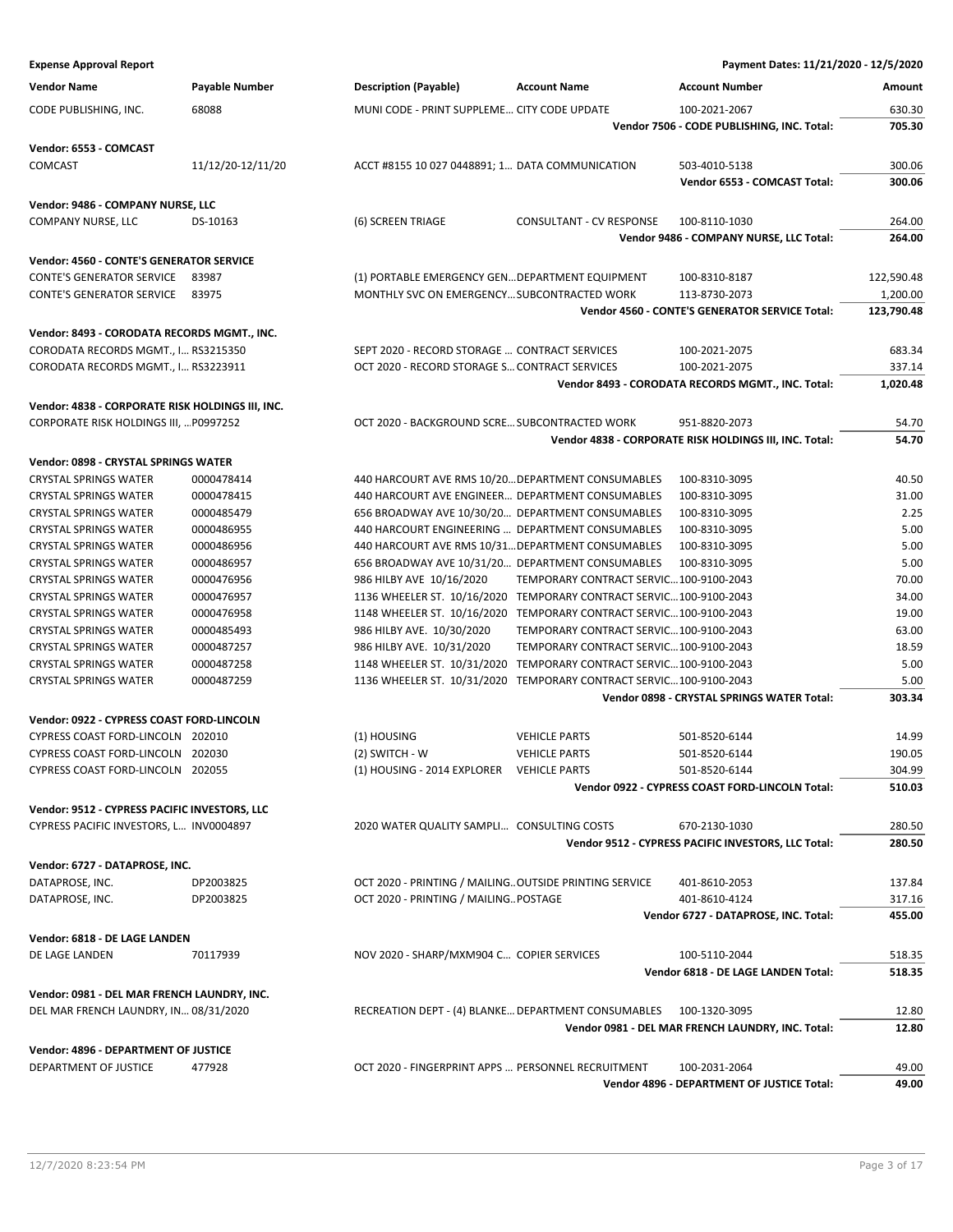| <b>Expense Approval Report</b>               |                                                       |                                                           |                                                                    | Payment Dates: 11/21/2020 - 12/5/2020                       |           |
|----------------------------------------------|-------------------------------------------------------|-----------------------------------------------------------|--------------------------------------------------------------------|-------------------------------------------------------------|-----------|
| <b>Vendor Name</b>                           | Payable Number                                        | <b>Description (Payable)</b>                              | <b>Account Name</b>                                                | <b>Account Number</b>                                       | Amount    |
|                                              |                                                       |                                                           |                                                                    |                                                             |           |
| <b>Vendor: 5816 - DMV</b>                    |                                                       |                                                           |                                                                    |                                                             |           |
| <b>DMV</b>                                   | 8J83577                                               | REGISTRATION FOR LIC #8J83577 DEPARTMENT EQUIPMENT        |                                                                    | 113-8730-8187                                               | 1,476.00  |
|                                              |                                                       |                                                           |                                                                    | Vendor 5816 - DMV Total:                                    | 1,476.00  |
| Vendor: 1048 - DOCTORS ON DUTY MEDICAL GROUP |                                                       |                                                           |                                                                    |                                                             |           |
| DOCTORS ON DUTY MEDICAL G 1282534            |                                                       | DMV PHYSICAL EXAM 10/5/2020 SUBCONTRACTED WORK            |                                                                    | 951-8820-2073                                               | 150.00    |
| DOCTORS ON DUTY MEDICAL G 1288859            |                                                       | DMV PHYSICAL EXAM 10/20/20 SUBCONTRACTED WORK             |                                                                    | 951-8820-2073                                               | 150.00    |
|                                              |                                                       |                                                           |                                                                    | Vendor 1048 - DOCTORS ON DUTY MEDICAL GROUP Total:          | 300.00    |
| Vendor: 5163 - DON CHAPIN COMPANY, INC.      |                                                       |                                                           |                                                                    |                                                             |           |
| DON CHAPIN COMPANY, INC.                     | 219073-09                                             | <b>GRATE REPLACEMENT PROJECT BICYCLE SAFE STORM GRATE</b> |                                                                    | 210-8210-9576                                               | 15,114.50 |
|                                              |                                                       |                                                           |                                                                    | Vendor 5163 - DON CHAPIN COMPANY, INC. Total:               | 15,114.50 |
| Vendor: 7266 - E2 CONSULTING ENGINEERS, INC  |                                                       |                                                           |                                                                    |                                                             |           |
| E2 CONSULTING ENGINEERS, INC WW-SEA-2307-042 |                                                       | 8/24/20-9/25/20 LIFT STATION  LIFT STATION UPGRADES       |                                                                    | 953-8820-9204                                               | 3,024.25  |
|                                              |                                                       |                                                           |                                                                    | Vendor 7266 - E2 CONSULTING ENGINEERS, INC Total:           | 3,024.25  |
|                                              |                                                       |                                                           |                                                                    |                                                             |           |
| Vendor: 4892 - EDGES ELECTRICAL GROUP        |                                                       |                                                           |                                                                    |                                                             |           |
| <b>EDGES ELECTRICAL GROUP</b>                | S5093129.002                                          | (10) 250V MIDGET TD FUSE                                  | DEPARTMENT CONSUMABLES                                             | 113-8730-3095                                               | 42.30     |
| <b>EDGES ELECTRICAL GROUP</b>                | S5095585.001                                          |                                                           | (2) LITH LQMSW3G-120/277EL- DEPARTMENT CONSUMABLES                 | 113-8730-3095                                               | 104.44    |
| <b>EDGES ELECTRICAL GROUP</b>                | S5099048.001                                          |                                                           | (30) PHIL F32T8/TL941/ALTO 3 DEPARTMENT CONSUMABLES                | 113-8730-3095                                               | 70.95     |
| <b>EDGES ELECTRICAL GROUP</b>                | S5099053.001                                          |                                                           | (30) PHIL F32T8/TL941/ALTO 3 DEPARTMENT CONSUMABLES                | 113-8730-3095                                               | 70.95     |
|                                              |                                                       |                                                           |                                                                    | Vendor 4892 - EDGES ELECTRICAL GROUP Total:                 | 288.64    |
|                                              | Vendor: 8979 - ERROL L. MONTGOMERY & ASSOCIATES, INC. |                                                           |                                                                    |                                                             |           |
| ERROL L. MONTGOMERY & ASS 9150-20-9          |                                                       | OCT 2020 - WATERMASTER ST CONSULTING COSTS                |                                                                    | 670-2130-1030                                               | 5,900.00  |
|                                              |                                                       |                                                           |                                                                    | Vendor 8979 - ERROL L. MONTGOMERY & ASSOCIATES, INC. Total: | 5,900.00  |
| Vendor: 5969 - FASTENAL COMPANY              |                                                       |                                                           |                                                                    |                                                             |           |
| <b>FASTENAL COMPANY</b>                      | CASEA100689                                           | OCT 2020 VENDING SUPPLIES  SUBCONTRACTED WORK             |                                                                    | 100-8420-2073                                               | 253.92    |
| <b>FASTENAL COMPANY</b>                      | CASEA100899                                           | (24) PR 2XL BLK GLOVES                                    | DEPARTMENT CONSUMABLES                                             | 113-8730-3095                                               | 168.55    |
| <b>FASTENAL COMPANY</b>                      | CASEA100956                                           | (1) MILWAUKEE 2450-2                                      | DEPARTMENT CONSUMABLES                                             | 401-8620-3095                                               | 79.97     |
|                                              |                                                       |                                                           |                                                                    | Vendor 5969 - FASTENAL COMPANY Total:                       | 502.44    |
| Vendor: 8338 - FEDEX                         |                                                       |                                                           |                                                                    |                                                             |           |
| <b>FEDEX</b>                                 | 7-182-00302                                           | SHIPMENT ON 11/5/2020 TO K3 MAIL SERVICES                 |                                                                    | 100-6110-4124                                               | 29.22     |
| <b>FEDEX</b>                                 | 7-182-00303                                           | SHIPMENT ON 10/29/20 TO DA MAIL SERVICES                  |                                                                    | 100-6110-4124                                               | 117.75    |
|                                              |                                                       |                                                           |                                                                    | Vendor 8338 - FEDEX Total:                                  | 146.97    |
|                                              |                                                       |                                                           |                                                                    |                                                             |           |
| Vendor: 3883 - FELIPE DE JESUS OLVERA        |                                                       |                                                           |                                                                    |                                                             |           |
| FELIPE DE JESUS OLVERA                       | 001                                                   | GEN. JIM MOORE BLVD MAINT SUBCONTRACTED WORK              |                                                                    | 100-8420-2073                                               | 6,600.00  |
|                                              |                                                       |                                                           |                                                                    | Vendor 3883 - FELIPE DE JESUS OLVERA Total:                 | 6,600.00  |
| Vendor: 6306 - GAVILAN PEST CONTROL          |                                                       |                                                           |                                                                    |                                                             |           |
| <b>GAVILAN PEST CONTROL</b>                  | 0134673                                               |                                                           | 1635 BROADWAY AVE - GEN PE TEMPORARY CONTRACT SERVIC 100-6610-2043 |                                                             | 73.00     |
| <b>GAVILAN PEST CONTROL</b>                  | 0134328                                               | 1136 WHEELER ST - GENERAL P SUBCONTRACTED WORK            |                                                                    | 100-9310-2073                                               | 83.00     |
|                                              |                                                       |                                                           |                                                                    | Vendor 6306 - GAVILAN PEST CONTROL Total:                   | 156.00    |
| Vendor: 5198 - GOLDEN STATE PORTABLES        |                                                       |                                                           |                                                                    |                                                             |           |
| <b>GOLDEN STATE PORTABLES</b>                | 46541                                                 | OCT 2020 - OFC TRAILERS 440  SUBCONTRACTED WORK           |                                                                    | 100-8310-2073                                               | 553.63    |
| <b>GOLDEN STATE PORTABLES</b>                | 46542                                                 | OCT 2020 - 610 OLYMPIA AVE  EQUIPMENT RENTAL              |                                                                    | 100-8420-2087                                               | 130.36    |
|                                              |                                                       |                                                           |                                                                    | Vendor 5198 - GOLDEN STATE PORTABLES Total:                 | 683.99    |
| Vendor: 1392 - GRANITE ROCK COMPANY          |                                                       |                                                           |                                                                    |                                                             |           |
| <b>GRANITE ROCK COMPANY</b>                  | 1268436                                               |                                                           | 15.86 TONS GRANITEPATCH FO DEPARTMENT CONSUMABLES                  | 210-8110-3095                                               | 3,639.43  |
| <b>GRANITE ROCK COMPANY</b>                  | 1268550                                               |                                                           | PLASTER SAND/AGG BASE FOR  DEPARTMENT CONSUMABLES                  | 951-8820-3095                                               | 596.04    |
| <b>GRANITE ROCK COMPANY</b>                  | 1269314                                               |                                                           | TICKET #741546 - 1.31.TONS C DEPARTMENT CONSUMABLES                | 951-8820-3095                                               | 78.00     |
|                                              |                                                       |                                                           |                                                                    | Vendor 1392 - GRANITE ROCK COMPANY Total:                   | 4,313.47  |
|                                              |                                                       |                                                           |                                                                    |                                                             |           |
| Vendor: 5476 - GUARDIAN                      |                                                       |                                                           |                                                                    |                                                             |           |
| <b>GUARDIAN</b>                              | INV0004930                                            | OCTOBER 2020 ADMIN FEES                                   | <b>DENTAL PAYABLE</b>                                              | 100-2066                                                    | 2,826.90  |
| GUARDIAN                                     | INV0004931                                            | NOVEMBER 2020 ADMIN FEES                                  | DENTAL PAYABLE                                                     | 100-2066                                                    | 2,879.25  |
| <b>GUARDIAN</b>                              | INV0004932                                            | DECEMBER 2020 ADMIN FEES                                  | DENTAL PAYABLE                                                     | 100-2066                                                    | 2,949.05  |
|                                              |                                                       |                                                           |                                                                    | Vendor 5476 - GUARDIAN Total:                               | 8,655.20  |
| Vendor: 4222 - HARRIS & ASSOCIATES, INC.     |                                                       |                                                           |                                                                    |                                                             |           |
| HARRIS & ASSOCIATES, INC.                    | 45884                                                 | 7/26/20-8/22/20 LIFT STATION  LIFT STATION UPGRADES       |                                                                    | 953-8820-9204                                               | 1,383.00  |
|                                              |                                                       |                                                           |                                                                    | Vendor 4222 - HARRIS & ASSOCIATES, INC. Total:              | 1,383.00  |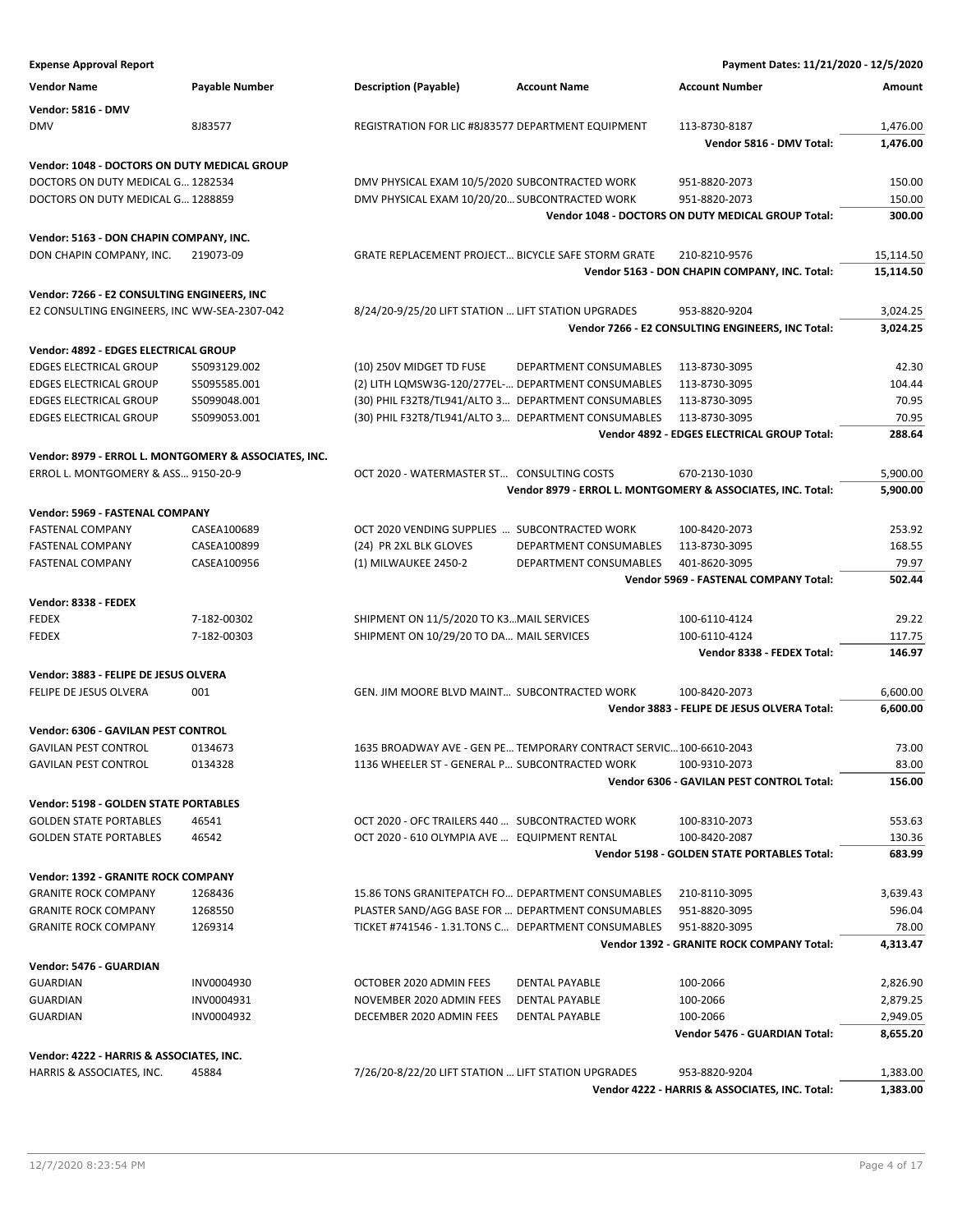| <b>Vendor Name</b>                                 | Payable Number | <b>Description (Payable)</b>                            | <b>Account Name</b>                                                  | <b>Account Number</b>                                    | Amount     |
|----------------------------------------------------|----------------|---------------------------------------------------------|----------------------------------------------------------------------|----------------------------------------------------------|------------|
| Vendor: 9516 - HUNTINGTON PUBLIC CAPITAL CORP.     |                |                                                         |                                                                      |                                                          |            |
| HUNTINGTON PUBLIC CAPITAL  515749                  |                |                                                         | ENERGY PROJ LEASE PAYMENT  PAYMENT ON PRINCIPAL-COPIER 100-6610-9602 |                                                          | 1,040.88   |
| HUNTINGTON PUBLIC CAPITAL  515749                  |                | ENERGY PROJ LEASE PAYMENT  INTEREST EXPENSE-COPIER      |                                                                      | 100-6610-9605                                            | 453.91     |
| HUNTINGTON PUBLIC CAPITAL  515749                  |                | ENERGY PROJ LEASE PAYMENT  PAYMENT ON PRINCIPAL         |                                                                      | 100-8310-9602                                            | 6,394.01   |
| HUNTINGTON PUBLIC CAPITAL  515749                  |                | ENERGY PROJ LEASE PAYMENT  INTEREST EXPENSE             |                                                                      | 100-8310-9605                                            | 2.788.28   |
| HUNTINGTON PUBLIC CAPITAL  515345                  |                | 11/820-2/7/21 LEASE FOR 3 PIC LEASE PRINCIPAL           |                                                                      | 100-8420-9602                                            | 1,687.98   |
| HUNTINGTON PUBLIC CAPITAL  515345                  |                | 11/820-2/7/21 LEASE FOR 3 PIC LEASE INTEREST            |                                                                      | 100-8420-9605                                            | 82.82      |
| <b>HUNTINGTON PUBLIC CAPITAL  515344</b>           |                | 11/8/20-2/7/21 LEASE FOR VAC PRINCIPAL-COPIER LEASE     |                                                                      | 210-8110-9602                                            | 5,222.64   |
| HUNTINGTON PUBLIC CAPITAL  515345                  |                | 11/820-2/7/21 LEASE FOR 3 PIC PRINCIPAL-COPIER LEASE    |                                                                      | 210-8110-9602                                            | 1,687.98   |
| HUNTINGTON PUBLIC CAPITAL  515344                  |                | 11/8/20-2/7/21 LEASE FOR VAC INTEREST EXPENSE           |                                                                      | 210-8110-9605                                            | 562.86     |
| HUNTINGTON PUBLIC CAPITAL  515345                  |                | 11/820-2/7/21 LEASE FOR 3 PIC INTEREST EXPENSE          |                                                                      | 210-8110-9605                                            | 82.82      |
| HUNTINGTON PUBLIC CAPITAL  515344                  |                | 11/8/20-2/7/21 LEASE FOR VAC PAYMENT ON PRINCIPAL       |                                                                      | 271-8110-9602                                            | 14,471.38  |
| HUNTINGTON PUBLIC CAPITAL  515345                  |                | 11/820-2/7/21 LEASE FOR 3 PIC PAYMENT ON PRINCIPAL      |                                                                      | 271-8110-9602                                            | 281.03     |
| HUNTINGTON PUBLIC CAPITAL  515344                  |                | 11/8/20-2/7/21 LEASE FOR VAC INTEREST EXPENSE           |                                                                      | 271-8110-9605                                            | 1,559.63   |
| HUNTINGTON PUBLIC CAPITAL  515345                  |                | 11/820-2/7/21 LEASE FOR 3 PIC INTEREST EXPENSE          |                                                                      | 271-8110-9605                                            | 13.79      |
| HUNTINGTON PUBLIC CAPITAL  515345                  |                | 11/820-2/7/21 LEASE FOR 3 PIC PAYMENT ON PRINCIPAL      |                                                                      | 401-8620-9602                                            | 1,292.73   |
| HUNTINGTON PUBLIC CAPITAL  515345                  |                | 11/820-2/7/21 LEASE FOR 3 PIC INTEREST EXPENSE          |                                                                      | 401-8620-9605                                            | 63.42      |
| HUNTINGTON PUBLIC CAPITAL  515345                  |                | 11/820-2/7/21 LEASE FOR 3 PIC PRINCIPAL                 |                                                                      | 951-8820-9602                                            | 299.76     |
| HUNTINGTON PUBLIC CAPITAL  515345                  |                | 11/820-2/7/21 LEASE FOR 3 PIC INTEREST EXPENSE          |                                                                      | 951-8820-9605                                            | 14.71      |
|                                                    |                |                                                         |                                                                      | Vendor 9516 - HUNTINGTON PUBLIC CAPITAL CORP. Total:     | 38,000.63  |
| Vendor: 7173 - Iconix Waterworks (US) Inc.         |                |                                                         |                                                                      |                                                          |            |
| Iconix Waterworks (US) Inc.                        | U2016058065    |                                                         | MISC SUPPLIES FOR VALVE REP DEPARTMENT CONSUMABLES                   | 401-8620-3095                                            | 1,262.65   |
|                                                    |                |                                                         |                                                                      | Vendor 7173 - Iconix Waterworks (US) Inc. Total:         | 1,262.65   |
| Vendor: 6970 - ID CONCEPTS, LLC                    |                |                                                         |                                                                      |                                                          |            |
| ID CONCEPTS, LLC                                   | 20803          | (9) LAW ENFORCEMENT ID CRE DEPARTMENT EQUIPMENT         |                                                                      | 100-6110-8187                                            | 232.22     |
|                                                    |                |                                                         |                                                                      | Vendor 6970 - ID CONCEPTS, LLC Total:                    | 232.22     |
|                                                    |                |                                                         |                                                                      |                                                          |            |
| Vendor: 7065 - JAN ROEHL CONSULTING                |                |                                                         |                                                                      |                                                          |            |
| JAN ROEHL CONSULTING                               | 26             | OCT 2020 - CAL VIP EVALUATIO JAN ROEHL CONSULTING       |                                                                      | 100-2042-1039                                            | 2,475.00   |
|                                                    |                |                                                         |                                                                      | Vendor 7065 - JAN ROEHL CONSULTING Total:                | 2,475.00   |
| Vendor: 9518 - JOHN DAVI                           |                |                                                         |                                                                      |                                                          |            |
| <b>JOHN DAVI</b>                                   | <b>REFUND</b>  |                                                         | INSPECTION REFUND FOR 1787  REAL PROPERTY CERTIFICATION 100-3652     |                                                          | 150.00     |
|                                                    |                |                                                         |                                                                      | Vendor 9518 - JOHN DAVI Total:                           | 150.00     |
|                                                    |                |                                                         |                                                                      |                                                          |            |
| Vendor: 6685 - JONES & MAYER                       |                |                                                         |                                                                      |                                                          |            |
| <b>JONES &amp; MAYER</b>                           | 100422         | OCT 2020 - CLIENT ID: SEASIDE  LEGAL SERVICES - SPECIAL |                                                                      | 100-3010-1023                                            | 405.00     |
|                                                    |                |                                                         |                                                                      | Vendor 6685 - JONES & MAYER Total:                       | 405.00     |
| Vendor: 9460 - K.J. WOODS CONSTRUCTION INC.        |                |                                                         |                                                                      |                                                          |            |
| K.J. WOODS CONSTRUCTION IN 4                       |                |                                                         | DEL MONTE SEWER REPLCMNT  DEL MONTE SWR MAIN REPLAC 953-8820-9214    |                                                          | 757,203.28 |
|                                                    |                |                                                         |                                                                      | Vendor 9460 - K.J. WOODS CONSTRUCTION INC. Total:        | 757,203.28 |
| Vendor: 9515 - KPM LLC                             |                |                                                         |                                                                      |                                                          |            |
| <b>KPM LLC</b>                                     | MICRO LOAN     | COVID-19 EMERGENCY MICRO  BUSINESS DEV PRGM             |                                                                      | 100-7410-4203                                            | 5,000.00   |
|                                                    |                |                                                         |                                                                      | Vendor 9515 - KPM LLC Total:                             | 5,000.00   |
|                                                    |                |                                                         |                                                                      |                                                          |            |
| Vendor: 0213 - LANGUAGE LINE SERVICES              |                |                                                         |                                                                      |                                                          |            |
| LANGUAGE LINE SERVICES                             | 4901305        | OCT 2020 - OVER-THE-PHONE I TELEPHONE                   |                                                                      | 100-6110-5132                                            | 53.45      |
|                                                    |                |                                                         |                                                                      | Vendor 0213 - LANGUAGE LINE SERVICES Total:              | 53.45      |
| Vendor: 6172 - LEXISNEXIS RISK DATA MANGEMENT INC. |                |                                                         |                                                                      |                                                          |            |
| LEXISNEXIS RISK DATA MANGE 1035416-20201031        |                | OCT 2020 - MINIMUM COMMI INVESTIGATION EXPENSE          |                                                                      | 100-6130-4125                                            | 150.00     |
|                                                    |                |                                                         |                                                                      | Vendor 6172 - LEXISNEXIS RISK DATA MANGEMENT INC. Total: | 150.00     |
|                                                    |                |                                                         |                                                                      |                                                          |            |
| Vendor: 6379 - MARINA COAST WATER DISTRICT         |                |                                                         |                                                                      |                                                          |            |
| MARINA COAST WATER DISTRI 009643 000 10/20         |                | ACCT #009643 000; 10/1/20 - 1 WATER                     |                                                                      | 100-8310-5133                                            | 461.41     |
| MARINA COAST WATER DISTRI 002160 003 10/20         |                | ACCT #002160 003; 10/1/20-10 WATER                      |                                                                      | 100-8440-5133                                            | 2,965.52   |
| MARINA COAST WATER DISTRI 002160 003 8/20          |                | ACCT #002160 003; 8/1/20 - 8/ WATER                     |                                                                      | 100-8440-5133                                            | 4,399.80   |
| MARINA COAST WATER DISTRI 002160 003 9/20          |                | ACCT #002160 003; 9/1/20 - 9/ WATER                     |                                                                      | 100-8440-5133                                            | 4,922.99   |
| MARINA COAST WATER DISTRI 002160 008 10/20         |                | ACCT #002160 008; 10/1/20 - 1 WATER                     |                                                                      | 100-8440-5133                                            | 258.11     |
| MARINA COAST WATER DISTRI 002160 008 8/20          |                | ACCT #002160 008; 8/1/20 - 8/ WATER                     |                                                                      | 100-8440-5133                                            | 202.76     |
| MARINA COAST WATER DISTRI 002160 008 9/20          |                | ACCT #002160 008; 9/1/20 - 9/ WATER                     |                                                                      | 100-8440-5133                                            | 366.35     |
| MARINA COAST WATER DISTRI 009927 000 10/20         |                | ACCT #009927 000; 10/1/20 - 1 WATER                     |                                                                      | 210-8420-5133                                            | 1,377.89   |
|                                                    |                |                                                         |                                                                      | Vendor 6379 - MARINA COAST WATER DISTRICT Total:         | 14,954.83  |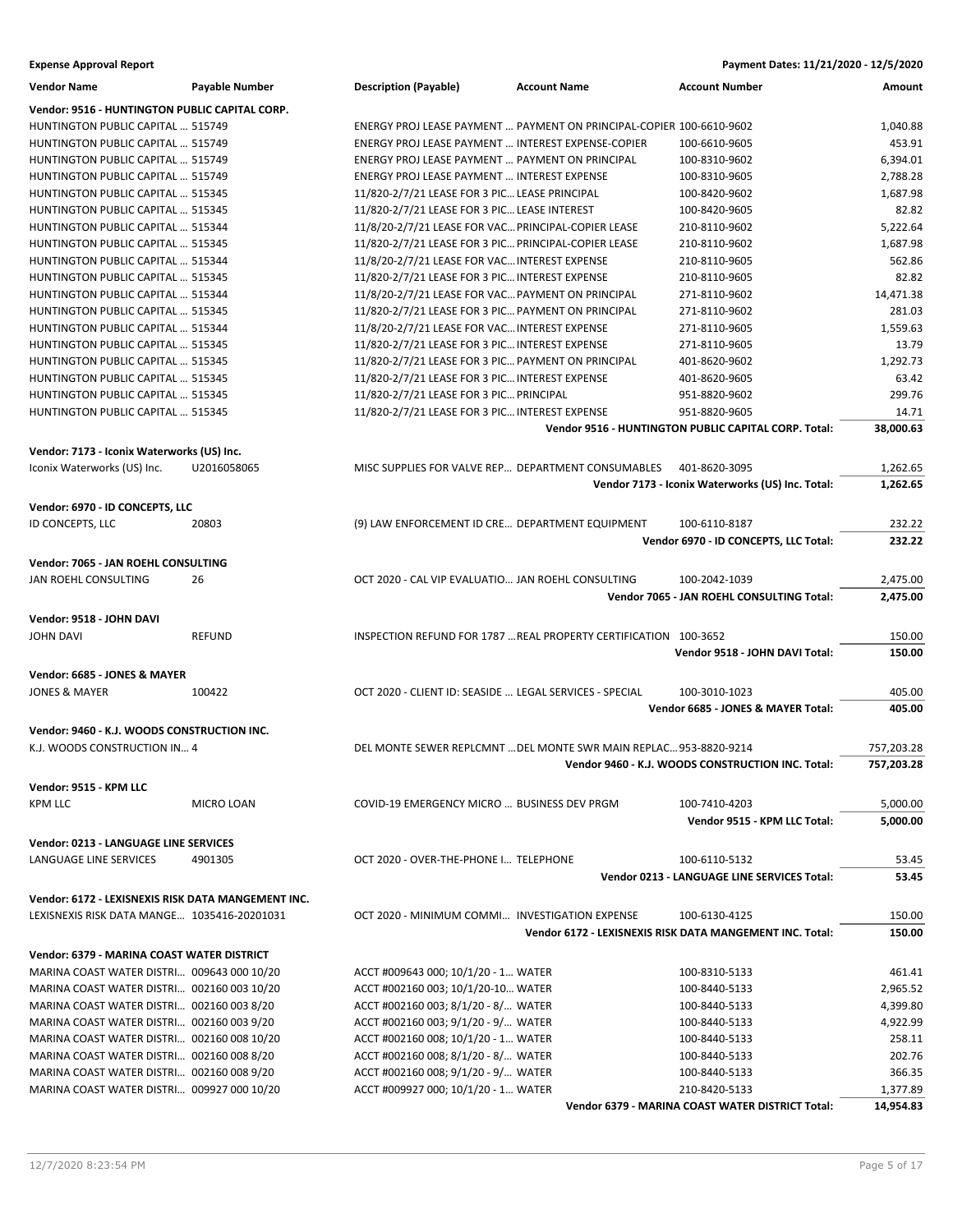| <b>Expense Approval Report</b>                  |                   |                                                       |                                                                        | Payment Dates: 11/21/2020 - 12/5/2020                 |          |
|-------------------------------------------------|-------------------|-------------------------------------------------------|------------------------------------------------------------------------|-------------------------------------------------------|----------|
| <b>Vendor Name</b>                              | Payable Number    | <b>Description (Payable)</b>                          | <b>Account Name</b>                                                    | <b>Account Number</b>                                 | Amount   |
| Vendor: 6237 - MARTIN B. FEENEY, PG, CHg        |                   |                                                       |                                                                        |                                                       |          |
|                                                 | 2019-061          | JAN - NOV 2020 - HYDROGEOL CONSULTING COSTS           |                                                                        | 670-2130-1030                                         | 1,200.00 |
| MARTIN B. FEENEY, PG, CHg                       |                   |                                                       |                                                                        | Vendor 6237 - MARTIN B. FEENEY, PG, CHg Total:        | 1,200.00 |
|                                                 |                   |                                                       |                                                                        |                                                       |          |
| Vendor: 2102 - MARTIN'S IRRIGATION SUPPLY, INC. |                   |                                                       |                                                                        |                                                       |          |
| MARTIN'S IRRIGATION SUPPLY,  576321             |                   |                                                       | (1) WILKINS 975 3/4-1 RUBBER  DEPT CONSUMABLES - CV RES 100-8110-3095  |                                                       | 42.17    |
|                                                 |                   |                                                       |                                                                        | Vendor 2102 - MARTIN'S IRRIGATION SUPPLY, INC. Total: | 42.17    |
| Vendor: 2117 - MATTESON & BEERS TOWING, LLC     |                   |                                                       |                                                                        |                                                       |          |
| MATTESON & BEERS TOWING, L56197                 |                   | TOW/STORAGE FOR 2013 TOYO INVESTIGATION EXPENSE       |                                                                        | 100-6130-4125                                         | 760.00   |
|                                                 |                   |                                                       |                                                                        | Vendor 2117 - MATTESON & BEERS TOWING, LLC Total:     | 760.00   |
| Vendor: 2236 - MBS BUSINESS SYSTEMS             |                   |                                                       |                                                                        |                                                       |          |
| MBS BUSINESS SYSTEMS                            | 393733            | 610 OLYMPIA AVE - BASE RATE  COPIER SERVICES          |                                                                        | 100-8310-2044                                         | 107.36   |
| MBS BUSINESS SYSTEMS                            | 394125            | 986 HILBY AVE - CONTRACT BA COPIER SERVICES           |                                                                        | 100-9200-2044                                         | 850.00   |
| MBS BUSINESS SYSTEMS                            | 394262            | 986 HILBY AVE - CONTRACT BA COPIER SERVICES           |                                                                        | 100-9200-2044                                         | 278.74   |
|                                                 |                   |                                                       |                                                                        | Vendor 2236 - MBS BUSINESS SYSTEMS Total:             | 1,236.10 |
| Vendor: 9472 - MICHAEL A. HOULEMARD, JR.        |                   |                                                       |                                                                        |                                                       |          |
| MICHAEL A. HOULEMARD, JR.                       | 1.                | 8/1/20-10/31/20 SVCS FOR FO LEGAL SERVICES - SPECIAL  |                                                                        | 100-3010-1023                                         | 5,000.00 |
|                                                 |                   |                                                       |                                                                        | Vendor 9472 - MICHAEL A. HOULEMARD, JR. Total:        | 5,000.00 |
|                                                 |                   |                                                       |                                                                        |                                                       |          |
| Vendor: 9513 - MICHELLE BROOKS                  |                   |                                                       |                                                                        |                                                       |          |
| MICHELLE BROOKS                                 | <b>MICRO LOAN</b> | COVID-19 EMERGENCY MICRO  BUSINESS DEV PRGM           |                                                                        | 100-7410-4203                                         | 2,500.00 |
|                                                 |                   |                                                       |                                                                        | Vendor 9513 - MICHELLE BROOKS Total:                  | 2,500.00 |
| Vendor: 0759 - MILESTONE COMMUNICATIONS INC.    |                   |                                                       |                                                                        |                                                       |          |
| MILESTONE COMMUNICATIONS 601-111297-00002       |                   |                                                       | SPECIAL PUBL NEARING NOTICE  PUBLISHING & LEGAL ADVERTIS 100-2021-2063 |                                                       | 162.90   |
| MILESTONE COMMUNICATIONS 602-111297-00002       |                   |                                                       | PUBLIC HEARING NOTICE - LTP- PUBLISHING & LEGAL ADVERTIS 100-2021-2063 |                                                       | 135.75   |
| MILESTONE COMMUNICATIONS603-111297-00002        |                   |                                                       | PUBLIC HEARING NOTICE LTP-2 PUBLISHING & LEGAL ADVERTIS 100-2021-2063  |                                                       | 135.75   |
| MILESTONE COMMUNICATIONS 604-111297-00002       |                   |                                                       | PUBLC HEARNG NOT - SMALL C PUBLISHING & LEGAL ADVERTIS 100-2021-2063   |                                                       | 162.90   |
| MILESTONE COMMUNICATIONS605-111297-00002        |                   |                                                       | SPEC PUBL HEARING NOT - FE-2 PUBLISHING & LEGAL ADVERTIS 100-2021-2063 |                                                       | 162.90   |
| MILESTONE COMMUNICATIONS606-111297-00002        |                   |                                                       | LEGAL NOTICE - WATER ALLOC PUBLISHING & LEGAL ADVERTIS 100-2021-2063   |                                                       | 135.75   |
|                                                 |                   |                                                       |                                                                        | Vendor 0759 - MILESTONE COMMUNICATIONS INC. Total:    | 895.95   |
| Vendor: 2184 - MISSION LINEN SERVICE            |                   |                                                       |                                                                        |                                                       |          |
| <b>MISSION LINEN SERVICE</b>                    | 512641964         | FIRE DEPT LAUNDRY SVC 6/11/ UNIFORM SERVICE/LAUNDRY   |                                                                        | 100-6640-2049                                         | 82.21    |
| <b>MISSION LINEN SERVICE</b>                    | 513592615         | FIRE DEPT LAUNDRY SVC 11/5/ UNIFORM SERVICE/LAUNDRY   |                                                                        | 100-6640-2049                                         | 91.18    |
| <b>MISSION LINEN SERVICE</b>                    | 513627849         | FIRE DEPT WEEKLY LAUNDRY S UNIFORM SERVICE/LAUNDRY    |                                                                        | 100-6640-2049                                         | 70.46    |
|                                                 |                   |                                                       |                                                                        | Vendor 2184 - MISSION LINEN SERVICE Total:            | 243.85   |
| Vendor: 2186 - MISSION UNIFORM SERVICE          |                   |                                                       |                                                                        |                                                       |          |
| MISSION UNIFORM SERVICE                         | 513565022         | FIRE DEPT LAUNDRY SVC 11/3/ UNIFORM SERVICE/LAUNDRY   |                                                                        | 100-6640-2049                                         | 35.49    |
| <b>MISSION UNIFORM SERVICE</b>                  | 513655903         | FIRE DEPT WEEKLY LAUNDRY S UNIFORM SERVICE/LAUNDRY    |                                                                        | 100-6640-2049                                         | 35.49    |
| MISSION UNIFORM SERVICE                         | 513510593         |                                                       | MAINT & UTILITIES UNIFORM S UNIFORM SERVICE / LAUNDRY                  | 100-8310-2049                                         | 49.54    |
| <b>MISSION UNIFORM SERVICE</b>                  | 513557867         | MAINT & UTILITIES UNIFORM S UNIFORM SERVICE / LAUNDRY |                                                                        | 100-8310-2049                                         | 49.54    |
| <b>MISSION UNIFORM SERVICE</b>                  | 513610185         | MAINT & UTILITIES UNIFORM S UNIFORM SERVICE / LAUNDRY |                                                                        | 100-8310-2049                                         | 50.45    |
| <b>MISSION UNIFORM SERVICE</b>                  | 513510593         | MAINT & UTILITIES UNIFORM S UNIFORM SERVICE/LAUNDRY   |                                                                        | 100-8410-2049                                         | 15.86    |
| <b>MISSION UNIFORM SERVICE</b>                  | 513557867         | MAINT & UTILITIES UNIFORM S UNIFORM SERVICE/LAUNDRY   |                                                                        | 100-8410-2049                                         | 15.86    |
| <b>MISSION UNIFORM SERVICE</b>                  | 513610185         | MAINT & UTILITIES UNIFORM S UNIFORM SERVICE/LAUNDRY   |                                                                        | 100-8410-2049                                         | 16.15    |
| <b>MISSION UNIFORM SERVICE</b>                  | 513510593         | MAINT & UTILITIES UNIFORM S UNIFORM SERVICE/LAUNDRY   |                                                                        | 100-8420-2049                                         | 49.54    |
| MISSION UNIFORM SERVICE                         | 513557867         | MAINT & UTILITIES UNIFORM S UNIFORM SERVICE/LAUNDRY   |                                                                        | 100-8420-2049                                         | 49.54    |
| MISSION UNIFORM SERVICE                         | 513610185         | MAINT & UTILITIES UNIFORM S UNIFORM SERVICE/LAUNDRY   |                                                                        | 100-8420-2049                                         | 50.45    |
| <b>MISSION UNIFORM SERVICE</b>                  | 513510593         | MAINT & UTILITIES UNIFORM S UNIFORM SERVICE / LAUNDRY |                                                                        | 100-8440-2049                                         | 29.71    |
| <b>MISSION UNIFORM SERVICE</b>                  | 513557867         | MAINT & UTILITIES UNIFORM S UNIFORM SERVICE / LAUNDRY |                                                                        | 100-8440-2049                                         | 29.71    |
| <b>MISSION UNIFORM SERVICE</b>                  | 513610185         | MAINT & UTILITIES UNIFORM S UNIFORM SERVICE / LAUNDRY |                                                                        | 100-8440-2049                                         | 30.26    |
| MISSION UNIFORM SERVICE                         | 513510593         | MAINT & UTILITIES UNIFORM S UNIFORM SERVICE / LAUNDRY |                                                                        | 100-8450-2049                                         | 15.86    |
| <b>MISSION UNIFORM SERVICE</b>                  | 513557867         | MAINT & UTILITIES UNIFORM S UNIFORM SERVICE / LAUNDRY |                                                                        | 100-8450-2049                                         | 15.86    |
| <b>MISSION UNIFORM SERVICE</b>                  | 513610185         | MAINT & UTILITIES UNIFORM S UNIFORM SERVICE / LAUNDRY |                                                                        | 100-8450-2049                                         | 16.15    |
| <b>MISSION UNIFORM SERVICE</b>                  | 513618636         | RECREATION DEPT UNIFORM S UNIFORM SERVICE/LAUNDRY     |                                                                        | 100-9105-2049                                         | 141.15   |
| MISSION UNIFORM SERVICE                         | 513510593         | MAINT & UTILITIES UNIFORM S UNIFORM SERVICE/LAUNDRY   |                                                                        | 103-8710-2049                                         | 9.91     |
| MISSION UNIFORM SERVICE                         | 513557867         | MAINT & UTILITIES UNIFORM S UNIFORM SERVICE/LAUNDRY   |                                                                        | 103-8710-2049                                         | 9.91     |
| MISSION UNIFORM SERVICE                         | 513610185         | MAINT & UTILITIES UNIFORM S UNIFORM SERVICE/LAUNDRY   |                                                                        | 103-8710-2049                                         | 10.10    |
| <b>MISSION UNIFORM SERVICE</b>                  | 513510594         | POMA DEPT UNIFORM SVC 10/ UNIFORM SERVICE / LAUNDRY   |                                                                        | 113-8730-2049                                         | 96.92    |
| MISSION UNIFORM SERVICE                         | 513557868         | POMA DEPT UNIFORM SVC 11/ UNIFORM SERVICE / LAUNDRY   |                                                                        | 113-8730-2049                                         | 96.92    |
| MISSION UNIFORM SERVICE                         | 513558959         | POMA DEPT UNIFORM SVC 10/ UNIFORM SERVICE / LAUNDRY   |                                                                        | 113-8730-2049                                         | 32.00    |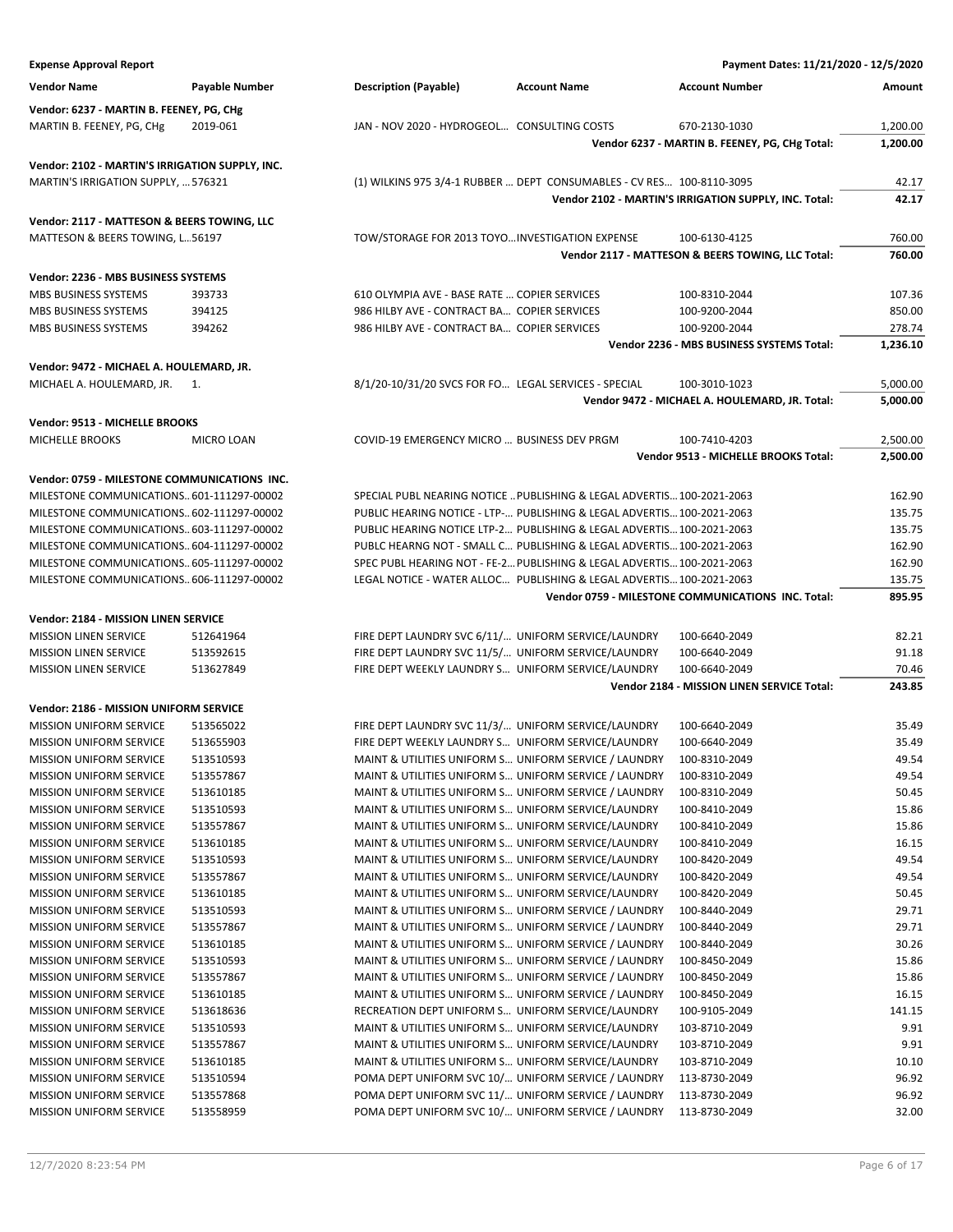### **Expense Approval Report Payment Dates: 11/21/2020 - 12/5/2020**

| <b>Vendor Name</b>                                  | Payable Number   | <b>Description (Payable)</b><br><b>Account Name</b>                                       | <b>Account Number</b>                                      | Amount               |
|-----------------------------------------------------|------------------|-------------------------------------------------------------------------------------------|------------------------------------------------------------|----------------------|
| <b>MISSION UNIFORM SERVICE</b>                      | 513610186        | POMA DEPT UNIFORM SVC 11/ UNIFORM SERVICE / LAUNDRY                                       | 113-8730-2049                                              | 96.92                |
| <b>MISSION UNIFORM SERVICE</b>                      | 513479233        | MAINT & UTILITIES UNIFORM S UNIFORM SERVICE/LAUNDRY                                       | 210-8110-2049                                              | 22.28                |
| <b>MISSION UNIFORM SERVICE</b>                      | 513510593        | MAINT & UTILITIES UNIFORM S UNIFORM SERVICE/LAUNDRY                                       | 210-8110-2049                                              | 39.62                |
| MISSION UNIFORM SERVICE                             | 513557867        | MAINT & UTILITIES UNIFORM S UNIFORM SERVICE/LAUNDRY                                       | 210-8110-2049                                              | 39.62                |
| <b>MISSION UNIFORM SERVICE</b>                      | 513610185        | MAINT & UTILITIES UNIFORM S UNIFORM SERVICE/LAUNDRY                                       | 210-8110-2049                                              | 40.35                |
| <b>MISSION UNIFORM SERVICE</b>                      | 513510593        | MAINT & UTILITIES UNIFORM S UNIFORM SERVICE/LAUNDRY                                       | 210-8420-2049                                              | 9.91                 |
| <b>MISSION UNIFORM SERVICE</b>                      | 513557867        | MAINT & UTILITIES UNIFORM S UNIFORM SERVICE/LAUNDRY                                       | 210-8420-2049                                              | 9.91                 |
| MISSION UNIFORM SERVICE                             | 513610185        | MAINT & UTILITIES UNIFORM S UNIFORM SERVICE/LAUNDRY                                       | 210-8420-2049                                              | 10.10                |
| <b>MISSION UNIFORM SERVICE</b>                      | 513510593        | MAINT & UTILITIES UNIFORM S UNIFORM SERVICE/LAUNDRY                                       | 271-8110-2049                                              | 39.62                |
| <b>MISSION UNIFORM SERVICE</b>                      | 513557867        | MAINT & UTILITIES UNIFORM S UNIFORM SERVICE/LAUNDRY                                       | 271-8110-2049                                              | 39.62                |
| <b>MISSION UNIFORM SERVICE</b>                      | 513610185        | MAINT & UTILITIES UNIFORM S UNIFORM SERVICE/LAUNDRY                                       | 271-8110-2049                                              | 40.35                |
| <b>MISSION UNIFORM SERVICE</b>                      | 513479233        | MAINT & UTILITIES UNIFORM S UNIFORM SERVICE/LAUNDRY                                       | 401-8620-2049                                              | 38.28                |
| MISSION UNIFORM SERVICE                             | 513510593        | MAINT & UTILITIES UNIFORM S UNIFORM SERVICE/LAUNDRY                                       | 401-8620-2049                                              | 39.62                |
| <b>MISSION UNIFORM SERVICE</b>                      | 513515848        | MAINT & UTILITIES UNIFORM S UNIFORM SERVICE/LAUNDRY                                       | 401-8620-2049                                              | 38.56                |
| <b>MISSION UNIFORM SERVICE</b>                      | 513557867        | MAINT & UTILITIES UNIFORM S UNIFORM SERVICE/LAUNDRY                                       | 401-8620-2049                                              | 39.62                |
| <b>MISSION UNIFORM SERVICE</b>                      | 513610185        | MAINT & UTILITIES UNIFORM S UNIFORM SERVICE/LAUNDRY                                       | 401-8620-2049                                              | 40.35                |
| <b>MISSION UNIFORM SERVICE</b>                      | 513510593        | MAINT & UTILITIES UNIFORM S UNIFORM SERVICE/LAUNDRY                                       | 501-8520-2049                                              | 39.62                |
| <b>MISSION UNIFORM SERVICE</b>                      | 513557867        | MAINT & UTILITIES UNIFORM S UNIFORM SERVICE/LAUNDRY                                       | 501-8520-2049                                              | 39.62                |
| MISSION UNIFORM SERVICE                             | 513610185        | MAINT & UTILITIES UNIFORM S UNIFORM SERVICE/LAUNDRY                                       | 501-8520-2049                                              | 40.35                |
| <b>MISSION UNIFORM SERVICE</b>                      | 513510593        | MAINT & UTILITIES UNIFORM S UNIFORM SERVICE / LAUNDRY                                     | 951-8820-2049                                              | 39.61                |
| <b>MISSION UNIFORM SERVICE</b>                      | 513515848        | MAINT & UTILITIES UNIFORM S UNIFORM SERVICE / LAUNDRY                                     | 951-8820-2049                                              | 77.11                |
| <b>MISSION UNIFORM SERVICE</b>                      | 513557867        | MAINT & UTILITIES UNIFORM S UNIFORM SERVICE / LAUNDRY                                     | 951-8820-2049                                              | 39.61                |
| <b>MISSION UNIFORM SERVICE</b>                      | 513558960        | MAINT & UTILITIES UNIFORM S UNIFORM SERVICE / LAUNDRY                                     | 951-8820-2049                                              | 38.56                |
| MISSION UNIFORM SERVICE                             | 513610185        | MAINT & UTILITIES UNIFORM S UNIFORM SERVICE / LAUNDRY                                     | 951-8820-2049                                              | 40.36                |
|                                                     |                  |                                                                                           | Vendor 2186 - MISSION UNIFORM SERVICE Total:               | 1,891.94             |
| Vendor: 0144 - MOLINARI SUPPLY, INC.                |                  |                                                                                           |                                                            |                      |
| MOLINARI SUPPLY, INC.                               | 0154635          | (2) PAPER TOWELS, (1 PKG) BLK DEPARTMENT CONSUMABLES                                      | 100-8420-3095                                              | 152.83               |
| MOLINARI SUPPLY, INC.                               | 0154945          | (15 CASES) MUTT MITT SINGLES DEPARTMENT CONSUMABLES                                       | 100-8420-3095                                              | 1,558.45             |
| MOLINARI SUPPLY, INC.                               | 0155141          | (1 CASE) BLK LINERS (PARKS DE DEPARTMENT CONSUMABLES                                      | 100-8420-3095                                              | 43.65                |
| MOLINARI SUPPLY, INC.                               | 0155240          | CUSTODIAL SUPPLIES - PARKS D DEPARTMENT CONSUMABLES                                       | 100-8420-3095                                              | 103.93               |
|                                                     |                  |                                                                                           |                                                            |                      |
|                                                     |                  |                                                                                           |                                                            |                      |
| MOLINARI SUPPLY, INC.                               | 0155194          | CUSTODIAL SUPPLIES - WATER  DEPARTMENT CONSUMABLES                                        | 401-8620-3095                                              | 44.26                |
|                                                     |                  |                                                                                           | Vendor 0144 - MOLINARI SUPPLY, INC. Total:                 | 1,903.12             |
| Vendor: 4425 - MONTEREY AUTO SUPPLY                 |                  |                                                                                           |                                                            |                      |
| MONTEREY AUTO SUPPLY                                | 742174           | CREDIT MEMO FROM (3) JULY 2 VEHICLE PARTS                                                 | 501-8520-6144                                              | $-168.02$            |
| MONTEREY AUTO SUPPLY                                | 744908           | CREDIT MEMO FROM ORIG INV VEHICLE PARTS                                                   | 501-8520-6144                                              | $-58.02$             |
| <b>MONTEREY AUTO SUPPLY</b>                         | 750419           | CREDIT MEMO FROM ORIG INV VEHICLE PARTS                                                   | 501-8520-6144                                              | $-8.86$              |
| MONTEREY AUTO SUPPLY                                | 750424           | CREDIT MEMO FROM ORIG INV VEHICLE PARTS                                                   | 501-8520-6144                                              | $-19.67$             |
| MONTEREY AUTO SUPPLY                                | 768033           | (1) SENSOR - CRANKSHAFT FOR  VEHICLE PARTS                                                | 501-8520-6144                                              | 67.79                |
| MONTEREY AUTO SUPPLY                                | 768860           | (2) WHITE MP GRS CART<br><b>VEHICLE PARTS</b>                                             | 501-8520-6144                                              | 15.05                |
| <b>MONTEREY AUTO SUPPLY</b>                         | 768920           | (1) ECM, (1) CORE, (1) PROGRA VEHICLE PARTS                                               | 501-8520-6144                                              | 1,038.21             |
| <b>MONTEREY AUTO SUPPLY</b>                         | 768992           | (1) SENSOR - AIR TEMP FOR 200 VEHICLE PARTS                                               | 501-8520-6144                                              | 23.75                |
| MONTEREY AUTO SUPPLY<br><b>MONTEREY AUTO SUPPLY</b> | 769515<br>770530 | (1) IGNITION STARTER SWITCH  VEHICLE PARTS<br>(4) NAPAGOLD OIL FILTERS                    | 501-8520-6144                                              | 25.15                |
|                                                     |                  | <b>VEHICLE PARTS</b>                                                                      | 501-8520-6144                                              | 27.36                |
| MONTEREY AUTO SUPPLY<br><b>MONTEREY AUTO SUPPLY</b> | 770578           | (1) NAPAGOLD OIL FILTER<br><b>VEHICLE PARTS</b><br>(1) CRANKSHAFT SENSOR                  | 501-8520-6144                                              | 11.07                |
|                                                     | 771052           | <b>VEHICLE PARTS</b>                                                                      | 501-8520-6144                                              | 67.79                |
| <b>MONTEREY AUTO SUPPLY</b>                         | 771096<br>771478 | (4) NAPAGOLD OIL FILTERS<br><b>VEHICLE PARTS</b>                                          | 501-8520-6144                                              | 26.88<br>87.42       |
| MONTEREY AUTO SUPPLY<br>MONTEREY AUTO SUPPLY        | 771642           | (1) OXYGEN SENSOR - 2006 CH VEHICLE PARTS<br>(1) SOLAR BAT CHG 5W<br><b>VEHICLE PARTS</b> | 501-8520-6144<br>501-8520-6144                             | 142.01               |
| MONTEREY AUTO SUPPLY                                | 772047           | (1) DISC BRAKE PAD - 2018 FOR VEHICLE PARTS                                               | 501-8520-6144                                              | 75.00                |
| MONTEREY AUTO SUPPLY                                | 772071           | (1) CABIN AIR FILTER - 2018 FO VEHICLE PARTS                                              | 501-8520-6144                                              | 97.77                |
| <b>MONTEREY AUTO SUPPLY</b>                         | CM0000490        | CREDIT FROM SAND CITY PAYM VEHICLE PARTS                                                  |                                                            |                      |
|                                                     |                  |                                                                                           | 501-8520-6144<br>Vendor 4425 - MONTEREY AUTO SUPPLY Total: | $-37.05$<br>1,413.63 |
| Vendor: 7505 - MONTEREY BAY ANALYTICAL SVCS.        |                  |                                                                                           |                                                            |                      |
| MONTEREY BAY ANALYTICAL S 201102 15                 |                  | SEASIDE MWS - (3) SAMPLES R WATER SAMPLING                                                | 401-8620-2072                                              | 78.00                |
|                                                     |                  |                                                                                           | Vendor 7505 - MONTEREY BAY ANALYTICAL SVCS. Total:         | 78.00                |
| Vendor: 7959 - MONTEREY BAY ECONOMIC PARTNERSHIP    |                  |                                                                                           |                                                            |                      |
| MONTEREY BAY ECONOMIC PA 1953                       |                  | 2020 STATE OF THE REGION RE COMMUNITY PARTNERSHIP                                         | 297-7993-7604                                              | 49.00                |

12/7/2020 8:23:54 PM Page 7 of 17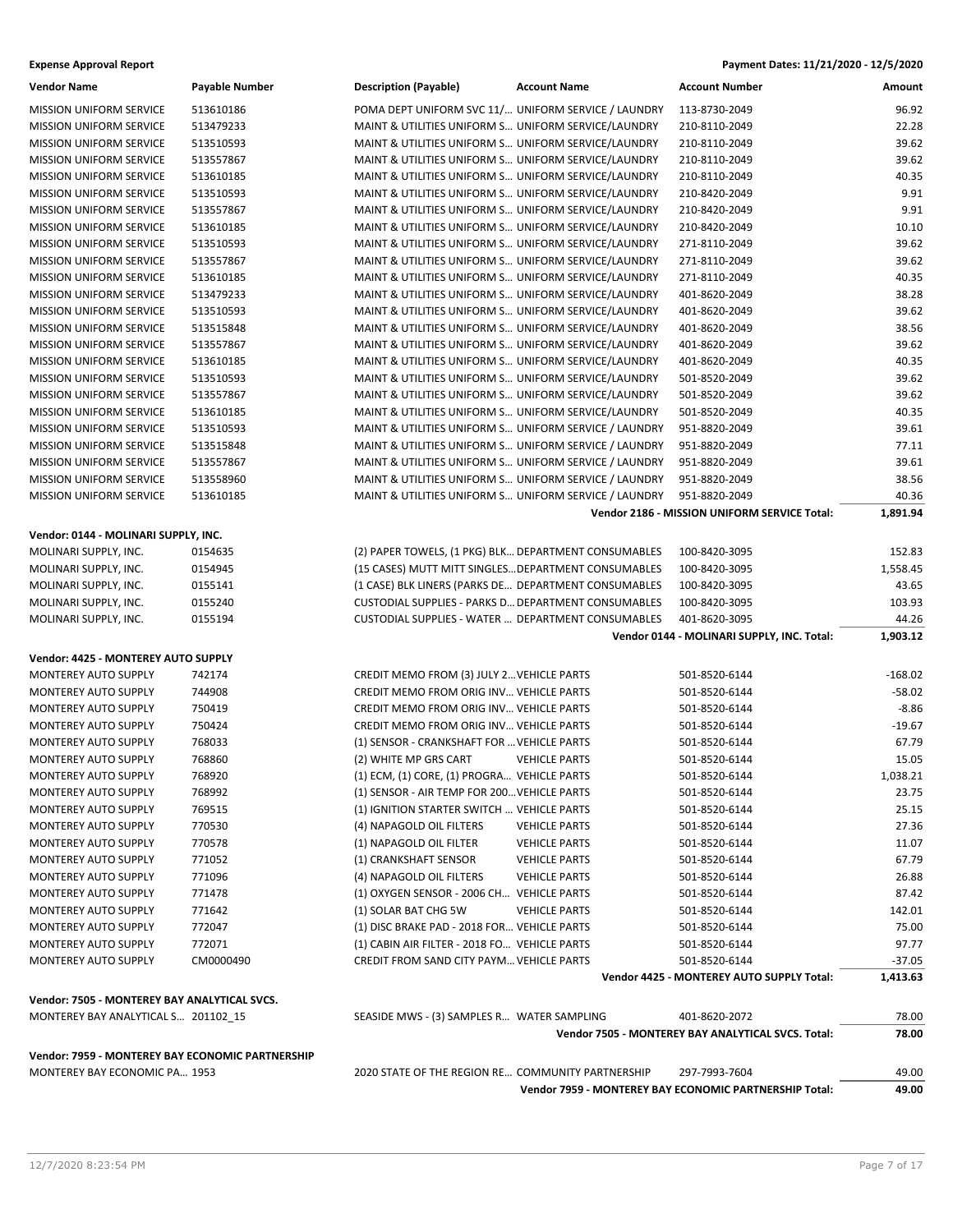| <b>Expense Approval Report</b>                |                                                           |                                                                                                    |                        | Payment Dates: 11/21/2020 - 12/5/2020                           |                |
|-----------------------------------------------|-----------------------------------------------------------|----------------------------------------------------------------------------------------------------|------------------------|-----------------------------------------------------------------|----------------|
| <b>Vendor Name</b>                            | <b>Payable Number</b>                                     | <b>Description (Payable)</b>                                                                       | <b>Account Name</b>    | <b>Account Number</b>                                           | Amount         |
| Vendor: 2238 - MONTEREY BAY PEST CONTROL      |                                                           |                                                                                                    |                        |                                                                 |                |
| MONTEREY BAY PEST CONTROL 0181553             |                                                           | POLICE DEPT MONTHLY PEST S PEST CONTROL                                                            |                        | 100-6110-2057                                                   | 90.00          |
| MONTEREY BAY PEST CONTROL 0181555             |                                                           | 440 HARCOURT - STORAGE SHE PEST CONTROL                                                            |                        | 100-6110-2057                                                   | 60.00          |
|                                               |                                                           |                                                                                                    |                        | Vendor 2238 - MONTEREY BAY PEST CONTROL Total:                  | 150.00         |
|                                               |                                                           |                                                                                                    |                        |                                                                 |                |
|                                               | Vendor: 2205 - MONTEREY CO. CONVENTION & VISITOR'S BUREAU |                                                                                                    |                        |                                                                 |                |
| MONTEREY CO. CONVENTION & SEPT 2020 TID       |                                                           | SEPT 2020 - SEASIDE TID REMIT TID ASSESSMENT                                                       |                        | 100-2010                                                        | 13,285.80      |
|                                               |                                                           |                                                                                                    |                        | Vendor 2205 - MONTEREY CO. CONVENTION & VISITOR'S BUREAU Total: | 13,285.80      |
| Vendor: 2294 - MONTEREY CO. SHERIFF-CORONER   |                                                           |                                                                                                    |                        |                                                                 |                |
| MONTEREY CO. SHERIFF-CORO 1905                |                                                           | CJIS FOR QUARTER ENDING 9/3 AUTOMATED CRIMINAL JUSTICE 100-6110-2042                               |                        |                                                                 | 30,706.89      |
|                                               |                                                           |                                                                                                    |                        | Vendor 2294 - MONTEREY CO. SHERIFF-CORONER Total:               | 30,706.89      |
| <b>Vendor: 8791 - MONTEREY ONE WATER</b>      |                                                           |                                                                                                    |                        |                                                                 |                |
| <b>MONTEREY ONE WATER</b>                     | 22-0000829/20                                             | SEPT 2020 - ACCT #22-000082;  REFUSE DISPOSAL                                                      |                        | 210-8110-2068                                                   | 255.00         |
|                                               |                                                           |                                                                                                    |                        | Vendor 8791 - MONTEREY ONE WATER Total:                         | 255.00         |
|                                               |                                                           |                                                                                                    |                        |                                                                 |                |
| Vendor: 2338 - MONTEREY PENINSULA WATER       |                                                           |                                                                                                    |                        |                                                                 |                |
|                                               |                                                           | MONTEREY PENINSULA WATER 9/30/20-10/31/20 SURCHARGE 9/30/20-10/31/20 SEASIDE MWA/P MPWMD SURCHARGE |                        | 401-2002                                                        | 5,803.18       |
|                                               |                                                           |                                                                                                    |                        | Vendor 2338 - MONTEREY PENINSULA WATER Total:                   | 5,803.18       |
| Vendor: 2342 - MONTEREY REGIONAL WASTE        |                                                           |                                                                                                    |                        |                                                                 |                |
| MONTEREY REGIONAL WASTE SCALES_OCT20          |                                                           | SCALES_OCT20_053                                                                                   | REFUSE DISPOSAL        | 210-8110-2068                                                   | 1,741.10       |
|                                               |                                                           |                                                                                                    |                        | Vendor 2342 - MONTEREY REGIONAL WASTE Total:                    | 1,741.10       |
| Vendor: 7135 - MONTEREY SANITARY SUPPLY, INC. |                                                           |                                                                                                    |                        |                                                                 |                |
| MONTEREY SANITARY SUPPLY,  15056              |                                                           | POLICE DEPT - MO. MEDICAL W CSA74 APPROVED MEDICAL SU 100-6120-3096                                |                        |                                                                 | 207.93         |
|                                               |                                                           |                                                                                                    |                        | Vendor 7135 - MONTEREY SANITARY SUPPLY, INC. Total:             | 207.93         |
|                                               |                                                           |                                                                                                    |                        |                                                                 |                |
| Vendor: 2351 - MONTEREY TIRE SERVICE          |                                                           |                                                                                                    |                        |                                                                 |                |
| <b>MONTEREY TIRE SERVICE</b>                  | 1-97308                                                   | (4) TRANSFORCE TIRES - 2018 F TIRES                                                                |                        | 501-8520-6147                                                   | 744.12         |
|                                               |                                                           |                                                                                                    |                        | Vendor 2351 - MONTEREY TIRE SERVICE Total:                      | 744.12         |
| Vendor: 9012 - mySidewalk, Inc.               |                                                           |                                                                                                    |                        |                                                                 |                |
| mySidewalk, Inc.                              | 32022                                                     | FIRE DASHBOARD RENEWAL-LE ACCREDITATION                                                            |                        | 100-6610-2045                                                   | 8,000.00       |
|                                               |                                                           |                                                                                                    |                        | Vendor 9012 - mySidewalk, Inc. Total:                           | 8,000.00       |
| Vendor: 8892 - NCI AFFILIATES, INC.           |                                                           |                                                                                                    |                        |                                                                 |                |
| NCI AFFILIATES, INC.                          | 9917                                                      | AUG 2020 - CREW PROVIDED G SUBCONTRACTED WORK                                                      |                        | 210-8420-2093                                                   | 1,225.00       |
| NCI AFFILIATES, INC.                          | 9918                                                      | SEPT 2020 - CREW PROVIDED G SUBCONTRACTED WORK                                                     |                        | 210-8420-2093                                                   | 1,225.00       |
|                                               |                                                           |                                                                                                    |                        | Vendor 8892 - NCI AFFILIATES, INC. Total:                       | 2,450.00       |
|                                               |                                                           |                                                                                                    |                        |                                                                 |                |
| Vendor: 9514 - OTHER BROTHER BEER CO.         |                                                           |                                                                                                    |                        |                                                                 |                |
| OTHER BROTHER BEER CO.                        | MICRO LOAN                                                | COVID-19 EMERGENCY MICRO  BUSINESS DEV PRGM                                                        |                        | 100-7410-4203                                                   | 5,000.00       |
|                                               |                                                           |                                                                                                    |                        | Vendor 9514 - OTHER BROTHER BEER CO. Total:                     | 5,000.00       |
| Vendor: 9204 - PAUL HERBERT CAUSEY            |                                                           |                                                                                                    |                        |                                                                 |                |
| PAUL HERBERT CAUSEY                           | 1478                                                      | SANITARY SEWER MGMT PLAN  SEWER SYSTEM MNGT PLAN U 952-8820-8194                                   |                        |                                                                 | 2,818.20       |
|                                               |                                                           |                                                                                                    |                        | Vendor 9204 - PAUL HERBERT CAUSEY Total:                        | 2,818.20       |
| <b>Vendor: 8014 - PAXTON ASSOCIATES</b>       |                                                           |                                                                                                    |                        |                                                                 |                |
| PAXTON ASSOCIATES                             | 1407                                                      | 9/26/20-10/25/20 WATERMAS CONSULTANT                                                               |                        | 670-2120-1030                                                   | 4,550.00       |
|                                               |                                                           |                                                                                                    |                        | Vendor 8014 - PAXTON ASSOCIATES Total:                          | 4,550.00       |
|                                               |                                                           |                                                                                                    |                        |                                                                 |                |
| Vendor: 2746 - PENINSULA POOL SERVICE         |                                                           |                                                                                                    |                        |                                                                 |                |
| PENINSULA POOL SERVICE                        | 202961101                                                 | (3) 4-GAL CASES SANI-CHLOR                                                                         | DEPARTMENT CONSUMABLES | 401-8620-3095                                                   | 70.47          |
|                                               |                                                           |                                                                                                    |                        | Vendor 2746 - PENINSULA POOL SERVICE Total:                     | 70.47          |
| Vendor: 2802 - PITNEY BOWES GLOBAL            |                                                           |                                                                                                    |                        |                                                                 |                |
| PITNEY BOWES GLOBAL                           | 3104322389                                                | LEASE CHGS 8/30/20-11/29/20 /MAIL SERVICES                                                         |                        | 100-5110-4124                                                   | 1,609.75       |
|                                               |                                                           |                                                                                                    |                        | Vendor 2802 - PITNEY BOWES GLOBAL Total:                        | 1,609.75       |
| Vendor: 2849 - PREMIUM AUTO PARTS, INC.       |                                                           |                                                                                                    |                        |                                                                 |                |
|                                               |                                                           |                                                                                                    |                        |                                                                 |                |
| PREMIUM AUTO PARTS, INC.                      | 7474-191618                                               | MISC SUPPLIES FOR PARKS DEPT DEPARTMENT CONSUMABLES                                                |                        | 100-8420-3095                                                   | 22.35          |
| PREMIUM AUTO PARTS, INC.                      | 7474-191217                                               | (2) OIL SEAL, (2) BRAKE HOSE                                                                       | <b>VEHICLE PARTS</b>   | 501-8520-6144                                                   | 158.54         |
| PREMIUM AUTO PARTS, INC.                      | 7474-191282                                               | (1) WHITE LITH GREASE, (1) GR VEHICLE PARTS                                                        |                        | 501-8520-6144                                                   | 45.21<br>39.29 |
| PREMIUM AUTO PARTS, INC.                      | 7474-191418                                               | (4) DEF                                                                                            | <b>VEHICLE PARTS</b>   | 501-8520-6144                                                   |                |
| PREMIUM AUTO PARTS, INC.                      | 7474-191481                                               | (1) FLUX BRUSH                                                                                     | <b>VEHICLE PARTS</b>   | 501-8520-6144                                                   | 3.05           |
| PREMIUM AUTO PARTS, INC.                      | 7474-191531                                               | (1) ALI P90021 / FUEL / PMP                                                                        | <b>VEHICLE PARTS</b>   | 501-8520-6144                                                   | 64.69          |
| PREMIUM AUTO PARTS, INC.                      | 7474-191561                                               | (1) NIF MTP65 / BATTERY                                                                            | <b>VEHICLE PARTS</b>   | 501-8520-6144                                                   | 174.75         |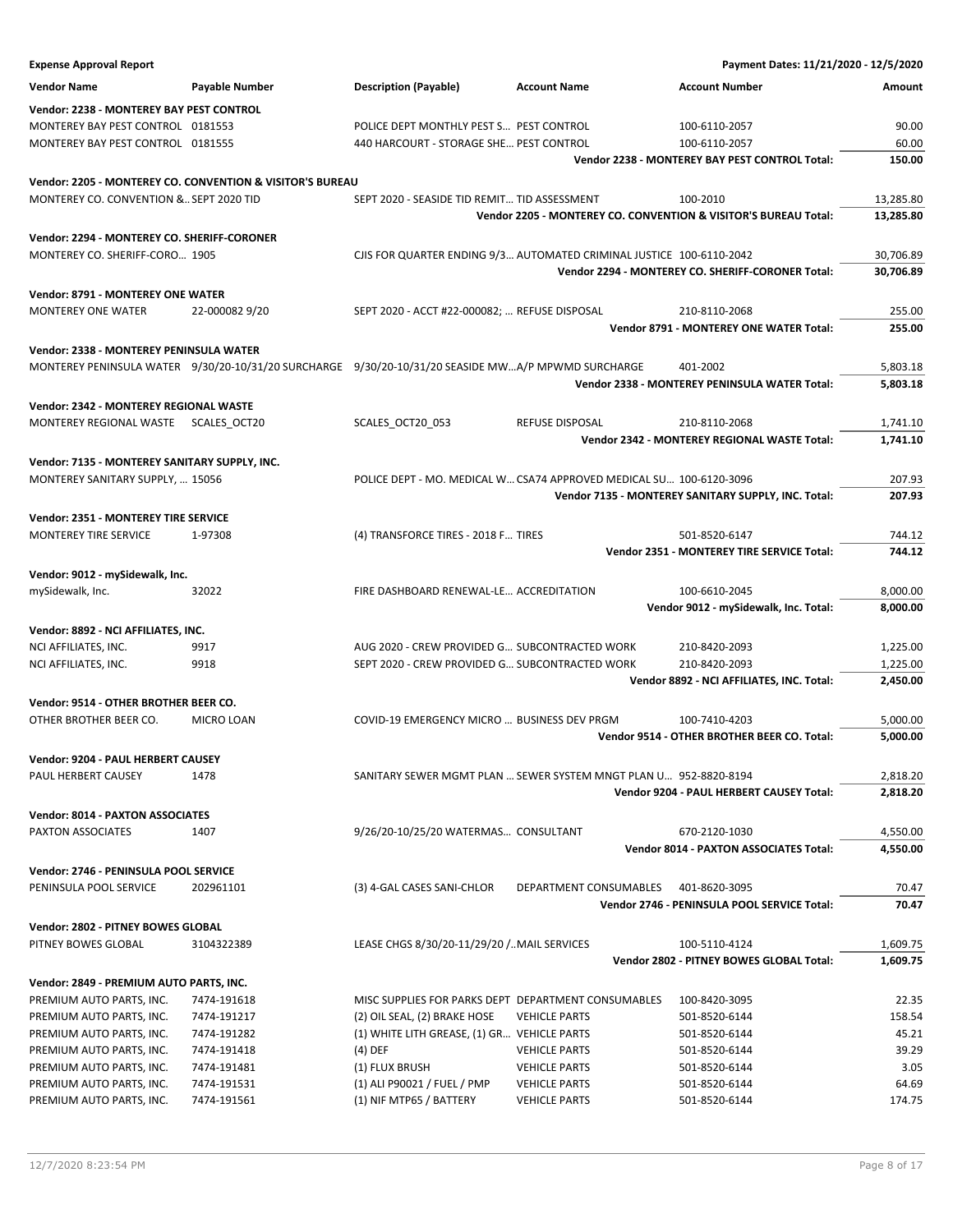| <b>Expense Approval Report</b>                     |                       |                                      |                      | Payment Dates: 11/21/2020 - 12/5/2020         |           |
|----------------------------------------------------|-----------------------|--------------------------------------|----------------------|-----------------------------------------------|-----------|
| <b>Vendor Name</b>                                 | <b>Payable Number</b> | <b>Description (Payable)</b>         | <b>Account Name</b>  | <b>Account Number</b>                         | Amount    |
| PREMIUM AUTO PARTS, INC.                           | 7474-191582           | (1) NYLON RE-COIL HOSE               | <b>VEHICLE PARTS</b> | 501-8520-6144                                 | 27.08     |
|                                                    |                       |                                      |                      | Vendor 2849 - PREMIUM AUTO PARTS, INC. Total: | 534.96    |
| Vendor: 6146 - PROFORCE LAW ENFORCEMENT            |                       |                                      |                      |                                               |           |
| PROFORCE LAW ENFORCEMENT 428511                    |                       | MAGAZINE ASSEMBLIES/PROJE AMMUNITION |                      | 100-6120-3103                                 | 2,844.87  |
|                                                    |                       |                                      |                      | Vendor 6146 - PROFORCE LAW ENFORCEMENT Total: | 2,844.87  |
| Vendor: 2877 - PUBLIC EMPLOYEES' RETIREMENT SYSTEM |                       |                                      |                      |                                               |           |
| PUBLIC EMPLOYEES' RETIREME DM0000546               |                       | FIRE DIVISION CHIEFS ADJ             | PERS PAYABLE         | 100-2056                                      | 301.52    |
| PUBLIC EMPLOYEES' RETIREME INV0004883              |                       | <b>SURVIVOR BENEFIT</b>              | PERS PAYABLE         | 100-2056                                      | 7,094.74  |
| PUBLIC EMPLOYEES' RETIREME INV0004883              |                       | <b>SURVIVOR BENEFIT</b>              | PERS PAYABLE         | 100-2056                                      | 120.21    |
| PUBLIC EMPLOYEES' RETIREME INV0004883              |                       | <b>SURVIVOR BENEFIT</b>              | PERS PAYABLE         | 100-2056                                      | 283.73    |
| PUBLIC EMPLOYEES' RETIREME INV0004883              |                       | <b>SURVIVOR BENEFIT</b>              | PERS PAYABLE         | 100-2056                                      | 536.63    |
| PUBLIC EMPLOYEES' RETIREME INV0004883              |                       | <b>SURVIVOR BENEFIT</b>              | PERS PAYABLE         | 100-2056                                      | 538.45    |
| PUBLIC EMPLOYEES' RETIREME INV0004883              |                       | <b>SURVIVOR BENEFIT</b>              | <b>PERS PAYABLE</b>  | 100-2056                                      | 8,644.11  |
| PUBLIC EMPLOYEES' RETIREME INV0004883              |                       | <b>SURVIVOR BENEFIT</b>              | PERS PAYABLE         | 100-2056                                      | 703.49    |
| PUBLIC EMPLOYEES' RETIREME INV0004883              |                       | <b>SURVIVOR BENEFIT</b>              | PERS PAYABLE         | 100-2056                                      | 1,147.14  |
| PUBLIC EMPLOYEES' RETIREME INV0004883              |                       | <b>SURVIVOR BENEFIT</b>              | PERS PAYABLE         | 100-2056                                      | 1,305.28  |
| PUBLIC EMPLOYEES' RETIREME INV0004883              |                       | <b>SURVIVOR BENEFIT</b>              | PERS PAYABLE         | 100-2056                                      | 1,449.52  |
| PUBLIC EMPLOYEES' RETIREME INV0004883              |                       | <b>SURVIVOR BENEFIT</b>              | <b>PERS PAYABLE</b>  | 100-2056                                      | 1,625.31  |
| PUBLIC EMPLOYEES' RETIREME INV0004883              |                       | <b>SURVIVOR BENEFIT</b>              | PERS PAYABLE         | 100-2056                                      | 605.73    |
| PUBLIC EMPLOYEES' RETIREME INV0004883              |                       | <b>SURVIVOR BENEFIT</b>              | PERS PAYABLE         | 100-2056                                      | 4,378.51  |
| PUBLIC EMPLOYEES' RETIREME INV0004883              |                       | <b>SURVIVOR BENEFIT</b>              | PERS PAYABLE         | 100-2056                                      | 1,670.80  |
| PUBLIC EMPLOYEES' RETIREME INV0004883              |                       | <b>SURVIVOR BENEFIT</b>              | PERS PAYABLE         | 100-2056                                      | 11,057.84 |
| PUBLIC EMPLOYEES' RETIREME INV0004883              |                       | <b>SURVIVOR BENEFIT</b>              | <b>PERS PAYABLE</b>  | 100-2056                                      | 11,301.86 |
| PUBLIC EMPLOYEES' RETIREME INV0004883              |                       | <b>SURVIVOR BENEFIT</b>              | PERS PAYABLE         | 100-2056                                      | 5,015.52  |
| PUBLIC EMPLOYEES' RETIREME INV0004883              |                       | <b>SURVIVOR BENEFIT</b>              | PERS PAYABLE         | 100-2056                                      | 4,506.67  |
| PUBLIC EMPLOYEES' RETIREME INV0004883              |                       | <b>SURVIVOR BENEFIT</b>              | <b>PERS PAYABLE</b>  | 100-2056                                      | 11,494.75 |
| PUBLIC EMPLOYEES' RETIREME INV0004883              |                       | <b>SURVIVOR BENEFIT</b>              | PERS PAYABLE         | 100-2056                                      | 5,485.32  |
| PUBLIC EMPLOYEES' RETIREME INV0004883              |                       | <b>SURVIVOR BENEFIT</b>              | PERS PAYABLE         | 100-2056                                      | 11,736.39 |
| PUBLIC EMPLOYEES' RETIREME INV0004883              |                       | <b>SURVIVOR BENEFIT</b>              | PERS PAYABLE         | 100-2056                                      | 20,219.84 |
| PUBLIC EMPLOYEES' RETIREME INV0004883              |                       | <b>SURVIVOR BENEFIT</b>              | PERS PAYABLE         | 103-2056                                      | 0.22      |
| PUBLIC EMPLOYEES' RETIREME INV0004883              |                       | <b>SURVIVOR BENEFIT</b>              | PERS PAYABLE         | 103-2056                                      | 75.44     |
| PUBLIC EMPLOYEES' RETIREME INV0004883              |                       | <b>SURVIVOR BENEFIT</b>              | PERS PAYABLE         | 103-2056                                      | 47.88     |
| PUBLIC EMPLOYEES' RETIREME INV0004883              |                       | <b>SURVIVOR BENEFIT</b>              | PERS PAYABLE         | 113-2056                                      | 759.07    |
| PUBLIC EMPLOYEES' RETIREME INV0004883              |                       | <b>SURVIVOR BENEFIT</b>              | PERS PAYABLE         | 113-2056                                      | 96.85     |
| PUBLIC EMPLOYEES' RETIREME INV0004883              |                       | <b>SURVIVOR BENEFIT</b>              | PERS PAYABLE         | 113-2056                                      | 869.49    |
| PUBLIC EMPLOYEES' RETIREME INV0004883              |                       | <b>SURVIVOR BENEFIT</b>              | PERS PAYABLE         | 113-2056                                      | 61.46     |
| PUBLIC EMPLOYEES' RETIREME INV0004883              |                       | <b>SURVIVOR BENEFIT</b>              | PERS PAYABLE         | 113-2056                                      | 4.59      |
| PUBLIC EMPLOYEES' RETIREME INV0004883              |                       | <b>SURVIVOR BENEFIT</b>              | PERS PAYABLE         | 210-2056                                      | 2.23      |
| PUBLIC EMPLOYEES' RETIREME INV0004883              |                       | <b>SURVIVOR BENEFIT</b>              | PERS PAYABLE         | 210-2056                                      | 252.52    |
| PUBLIC EMPLOYEES' RETIREME INV0004883              |                       | <b>SURVIVOR BENEFIT</b>              | PERS PAYABLE         | 210-2056                                      | 189.42    |
| PUBLIC EMPLOYEES' RETIREME INV0004883              |                       | <b>SURVIVOR BENEFIT</b>              | PERS PAYABLE         | 210-2056                                      | 397.96    |
| PUBLIC EMPLOYEES' RETIREME INV0004883              |                       | <b>SURVIVOR BENEFIT</b>              | PERS PAYABLE         | 210-2056                                      | 165.35    |
| PUBLIC EMPLOYEES' RETIREME INV0004883              |                       | <b>SURVIVOR BENEFIT</b>              | PERS PAYABLE         | 271-2056                                      | 567.83    |
| PUBLIC EMPLOYEES' RETIREME INV0004883              |                       | <b>SURVIVOR BENEFIT</b>              | PERS PAYABLE         | 271-2056                                      | 2.90      |
| PUBLIC EMPLOYEES' RETIREME INV0004883              |                       | <b>SURVIVOR BENEFIT</b>              | PERS PAYABLE         | 271-2056                                      | 894.82    |
| PUBLIC EMPLOYEES' RETIREME INV0004883              |                       | <b>SURVIVOR BENEFIT</b>              | PERS PAYABLE         | 335-2056                                      | 729.11    |
| PUBLIC EMPLOYEES' RETIREME INV0004883              |                       | <b>SURVIVOR BENEFIT</b>              | PERS PAYABLE         | 335-2056                                      | 1,148.98  |
| PUBLIC EMPLOYEES' RETIREME INV0004883              |                       | <b>SURVIVOR BENEFIT</b>              | PERS PAYABLE         | 335-2056                                      | 1.86      |
| PUBLIC EMPLOYEES' RETIREME INV0004883              |                       | <b>SURVIVOR BENEFIT</b>              | PERS PAYABLE         | 401-2056                                      | 660.73    |
| PUBLIC EMPLOYEES' RETIREME INV0004883              |                       | <b>SURVIVOR BENEFIT</b>              | PERS PAYABLE         | 401-2056                                      | 28.32     |
| PUBLIC EMPLOYEES' RETIREME INV0004883              |                       | <b>SURVIVOR BENEFIT</b>              | PERS PAYABLE         | 401-2056                                      | 24.73     |
| PUBLIC EMPLOYEES' RETIREME INV0004883              |                       | <b>SURVIVOR BENEFIT</b>              | PERS PAYABLE         | 401-2056                                      | 2.20      |
| PUBLIC EMPLOYEES' RETIREME INV0004883              |                       | <b>SURVIVOR BENEFIT</b>              | PERS PAYABLE         | 401-2056                                      | 419.28    |
| PUBLIC EMPLOYEES' RETIREME INV0004883              |                       | <b>SURVIVOR BENEFIT</b>              | PERS PAYABLE         | 501-2056                                      | 1.91      |
| PUBLIC EMPLOYEES' RETIREME INV0004883              |                       | <b>SURVIVOR BENEFIT</b>              | PERS PAYABLE         | 501-2056                                      | 353.19    |
| PUBLIC EMPLOYEES' RETIREME INV0004883              |                       | <b>SURVIVOR BENEFIT</b>              | PERS PAYABLE         | 501-2056                                      | 224.12    |
| PUBLIC EMPLOYEES' RETIREME INV0004883              |                       | <b>SURVIVOR BENEFIT</b>              | PERS PAYABLE         | 501-2056                                      | 173.15    |
| PUBLIC EMPLOYEES' RETIREME INV0004883              |                       | <b>SURVIVOR BENEFIT</b>              | PERS PAYABLE         | 501-2056                                      | 151.16    |
| PUBLIC EMPLOYEES' RETIREME INV0004883              |                       | <b>SURVIVOR BENEFIT</b>              | PERS PAYABLE         | 503-2056                                      | 522.91    |
| PUBLIC EMPLOYEES' RETIREME INV0004883              |                       | <b>SURVIVOR BENEFIT</b>              | PERS PAYABLE         | 503-2056                                      | 179.66    |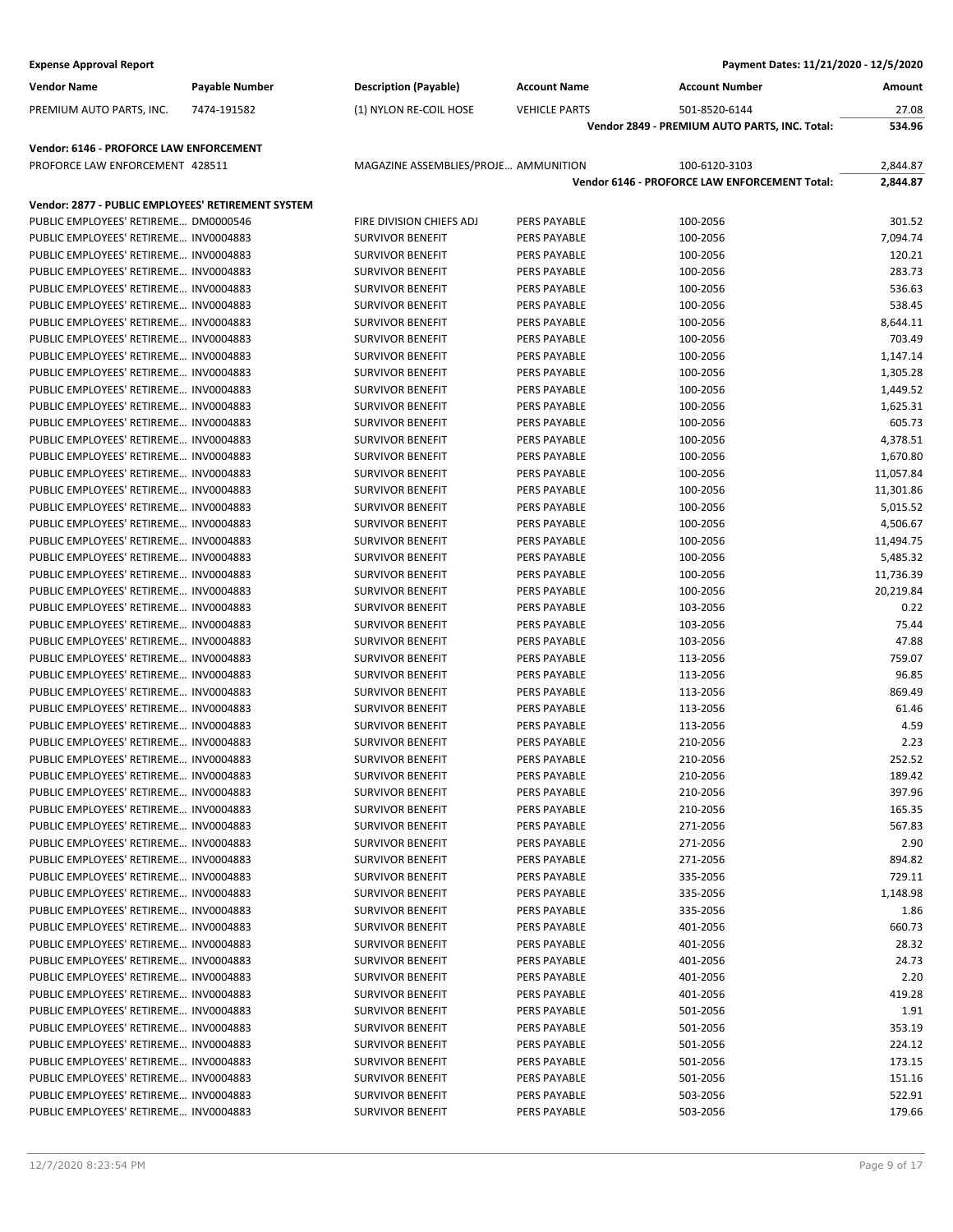### **Expense Approval Report Payment Dates: 11/21/2020 - 12/5/2020**

| <b>Vendor Name</b>                                | Payable Number                                                  | <b>Description (Payable)</b>                      | <b>Account Name</b>        | <b>Account Number</b>                                    | Amount     |
|---------------------------------------------------|-----------------------------------------------------------------|---------------------------------------------------|----------------------------|----------------------------------------------------------|------------|
| PUBLIC EMPLOYEES' RETIREME INV0004883             |                                                                 | <b>SURVIVOR BENEFIT</b>                           | <b>PERS PAYABLE</b>        | 503-2056                                                 | 331.82     |
| PUBLIC EMPLOYEES' RETIREME INV0004883             |                                                                 | <b>SURVIVOR BENEFIT</b>                           | PERS PAYABLE               | 503-2056                                                 | 1.86       |
| PUBLIC EMPLOYEES' RETIREME INV0004883             |                                                                 | <b>SURVIVOR BENEFIT</b>                           | PERS PAYABLE               | 503-2056                                                 | 156.84     |
| PUBLIC EMPLOYEES' RETIREME INV0004883             |                                                                 | <b>SURVIVOR BENEFIT</b>                           | PERS PAYABLE               | 951-2056                                                 | 4.26       |
| PUBLIC EMPLOYEES' RETIREME INV0004883             |                                                                 | <b>SURVIVOR BENEFIT</b>                           | PERS PAYABLE               | 951-2056                                                 | 543.54     |
| PUBLIC EMPLOYEES' RETIREME INV0004883             |                                                                 | <b>SURVIVOR BENEFIT</b>                           | PERS PAYABLE               | 951-2056                                                 | 856.52     |
| PUBLIC EMPLOYEES' RETIREME INV0004883             |                                                                 | <b>SURVIVOR BENEFIT</b>                           | PERS PAYABLE               | 951-2056                                                 | 313.06     |
|                                                   |                                                                 |                                                   |                            |                                                          |            |
| PUBLIC EMPLOYEES' RETIREME INV0004883             |                                                                 | <b>SURVIVOR BENEFIT</b>                           | PERS PAYABLE               | 951-2056                                                 | 273.32     |
| PUBLIC EMPLOYEES' RETIREME INV0004883             |                                                                 | <b>SURVIVOR BENEFIT</b>                           | PERS PAYABLE               | 953-2056                                                 | 25.04      |
| PUBLIC EMPLOYEES' RETIREME INV0004883             |                                                                 | <b>SURVIVOR BENEFIT</b>                           | PERS PAYABLE               | 953-2056                                                 | 0.05       |
| PUBLIC EMPLOYEES' RETIREME INV0004883             |                                                                 | <b>SURVIVOR BENEFIT</b>                           | PERS PAYABLE               | 953-2056                                                 | 15.89      |
|                                                   |                                                                 |                                                   |                            | Vendor 2877 - PUBLIC EMPLOYEES' RETIREMENT SYSTEM Total: | 122,754.90 |
| Vendor: 7393 - PUBLIC SAFETY CENTER               |                                                                 |                                                   |                            |                                                          |            |
| PUBLIC SAFETY CENTER                              | 5962153                                                         | BATTERIES/TRANZPORT HOOD / DEPARTMENT CONSUMABLES |                            | 100-6110-3095                                            | 667.27     |
|                                                   |                                                                 |                                                   |                            | Vendor 7393 - PUBLIC SAFETY CENTER Total:                | 667.27     |
|                                                   |                                                                 |                                                   |                            |                                                          |            |
| Vendor: 2888 - PURE H20 INC.                      |                                                                 |                                                   |                            |                                                          |            |
| PURE H20 INC.                                     | 13777                                                           | NOV 2020 - WATER COOLER M DEPARTMENT CONSUMABLES  |                            | 100-6110-3095                                            | 65.54      |
|                                                   |                                                                 |                                                   |                            | Vendor 2888 - PURE H20 INC. Total:                       | 65.54      |
| Vendor: 5264 - RABOBANK, N.A.                     |                                                                 |                                                   |                            |                                                          |            |
| RABOBANK, N.A.                                    | INV0004960                                                      | FIT PAYABLE                                       | <b>FEDERAL TAX PAYABLE</b> | 100-2052                                                 | 48,559.10  |
| RABOBANK, N.A.                                    | INV0004961                                                      | <b>MEDICARE PAYABLE</b>                           | EE HEALTHCARE PAYABLE      | 100-2057                                                 | 13,824.71  |
| RABOBANK, N.A.                                    | INV0004960                                                      | FIT PAYABLE                                       | <b>FEDERAL TAX PAYABLE</b> | 103-2052                                                 | 31.66      |
| RABOBANK, N.A.                                    | INV0004961                                                      | <b>MEDICARE PAYABLE</b>                           | EE HEALTHCARE PAYABLE      | 103-2057                                                 | 11.30      |
| RABOBANK, N.A.                                    | INV0004960                                                      | <b>FIT PAYABLE</b>                                | FEDERAL TAX PAYABLE        | 113-2052                                                 | 933.49     |
| RABOBANK, N.A.                                    | INV0004961                                                      | <b>MEDICARE PAYABLE</b>                           | EE HEALTHCARE PAYABLE      | 113-2057                                                 | 328.26     |
| RABOBANK, N.A.                                    | INV0004960                                                      | FIT PAYABLE                                       | FEDERAL TAX PAYABLE        | 210-2052                                                 | 426.12     |
|                                                   |                                                                 | <b>MEDICARE PAYABLE</b>                           | EE HEALTHCARE PAYABLE      | 210-2057                                                 | 170.32     |
| RABOBANK, N.A.                                    | INV0004961                                                      |                                                   |                            |                                                          |            |
| RABOBANK, N.A.                                    | INV0004960                                                      | FIT PAYABLE                                       | FEDERAL TAX PAYABLE        | 271-2052                                                 | 475.19     |
| RABOBANK, N.A.                                    | INV0004961                                                      | <b>MEDICARE PAYABLE</b>                           | EE HEALTHCARE PAYABLE      | 271-2057                                                 | 197.52     |
| RABOBANK, N.A.                                    | INV0004960                                                      | <b>FIT PAYABLE</b>                                | FEDERAL TAX PAYABLE        | 335-2052                                                 | 1,620.54   |
| RABOBANK, N.A.                                    | INV0004961                                                      | MEDICARE PAYABLE                                  | EE HEALTHCARE PAYABLE      | 335-2057                                                 | 246.14     |
| RABOBANK, N.A.                                    | INV0004960                                                      | FIT PAYABLE                                       | FEDERAL TAX PAYABLE        | 401-2052                                                 | 387.99     |
| RABOBANK, N.A.                                    | INV0004961                                                      | <b>MEDICARE PAYABLE</b>                           | EE HEALTHCARE PAYABLE      | 401-2057                                                 | 163.92     |
| RABOBANK, N.A.                                    | INV0004960                                                      | FIT PAYABLE                                       | FEDERAL TAX PAYABLE        | 501-2052                                                 | 404.11     |
| RABOBANK, N.A.                                    | INV0004961                                                      | <b>MEDICARE PAYABLE</b>                           | EE HEALTHCARE PAYABLE      | 501-2057                                                 | 144.74     |
| RABOBANK, N.A.                                    | INV0004960                                                      | FIT PAYABLE                                       | FEDERAL TAX PAYABLE        | 503-2052                                                 | 1,007.34   |
| RABOBANK, N.A.                                    | INV0004961                                                      | <b>MEDICARE PAYABLE</b>                           | EE HEALTHCARE PAYABLE      | 503-2057                                                 | 196.98     |
| RABOBANK, N.A.                                    | INV0004960                                                      | FIT PAYABLE                                       | FEDERAL TAX PAYABLE        | 951-2052                                                 | 701.05     |
| RABOBANK, N.A.                                    | INV0004961                                                      | <b>MEDICARE PAYABLE</b>                           | EE HEALTHCARE PAYABLE      | 951-2057                                                 | 258.32     |
| RABOBANK, N.A.                                    | INV0004960                                                      | FIT PAYABLE                                       | FEDERAL TAX PAYABLE        | 953-2052                                                 | 69.34      |
| RABOBANK, N.A.                                    | INV0004961                                                      | MEDICARE PAYABLE                                  | EE HEALTHCARE PAYABLE      | 953-2057                                                 | 14.78      |
|                                                   |                                                                 |                                                   |                            | Vendor 5264 - RABOBANK, N.A. Total:                      | 70,172.92  |
|                                                   |                                                                 |                                                   |                            |                                                          |            |
| Vendor: 9511 - RJV INVESTMENTS, LLC.              |                                                                 |                                                   |                            |                                                          |            |
| RJV INVESTMENTS, LLC.                             | INV0004896                                                      | NOV 2020 RENT FOR 915 HILBY SATELLITE OFFICE      |                            | 100-9250-4207                                            | 1,530.00   |
| RJV INVESTMENTS, LLC.                             | INV0004929                                                      | DEC 2020 RENT FOR 915 HILBY  SATELLITE OFFICE     |                            | 100-9250-4207                                            | 1,530.00   |
|                                                   |                                                                 |                                                   |                            | Vendor 9511 - RJV INVESTMENTS, LLC. Total:               | 3,060.00   |
| Vendor: 6477 - ROBERT S. JAQUES                   |                                                                 |                                                   |                            |                                                          |            |
| ROBERT S. JAQUES                                  | 10/1/20-10/31/20                                                | OCT 2020 - WATERMASTER TE CONSULTING COSTS        |                            | 670-2130-1030                                            | 4,725.00   |
|                                                   |                                                                 |                                                   |                            | Vendor 6477 - ROBERT S. JAQUES Total:                    | 4,725.00   |
|                                                   |                                                                 |                                                   |                            |                                                          |            |
| Vendor: 8565 - SAN JOSE MOTOSPORT, INC.           |                                                                 |                                                   |                            |                                                          |            |
| SAN JOSE MOTOSPORT, INC.                          | 263758                                                          | 600 MILE SVC FOR 2019 BMW  OUTSIDE REPAIRS        |                            | 501-8520-6148                                            | 471.48     |
|                                                   |                                                                 |                                                   |                            | Vendor 8565 - SAN JOSE MOTOSPORT, INC. Total:            | 471.48     |
| Vendor: 9348 - SANTA CRUZ WESTSIDE ELECTRIC, INC. |                                                                 |                                                   |                            |                                                          |            |
| SANTA CRUZ WESTSIDE ELECTR 7540                   |                                                                 | CITY HALL SOLAR PANEL PROJ S SOLAR PANELS         |                            | 347-8910-9539                                            | 143,275.82 |
|                                                   |                                                                 |                                                   |                            | Vendor 9348 - SANTA CRUZ WESTSIDE ELECTRIC, INC. Total:  | 143,275.82 |
|                                                   |                                                                 |                                                   |                            |                                                          |            |
|                                                   | Vendor: 3290 - SOCIETY FOR THE PREVENTION OF CRUELTY TO ANIMALS |                                                   |                            |                                                          |            |
| SOCIETY FOR THE PREVENTION 09-20                  |                                                                 | SEPT 2020 - ANIMAL SVCS FOR  SUBCONTRACTED WORK   |                            | 100-6160-2073                                            | 3,586.00   |
|                                                   |                                                                 |                                                   |                            |                                                          |            |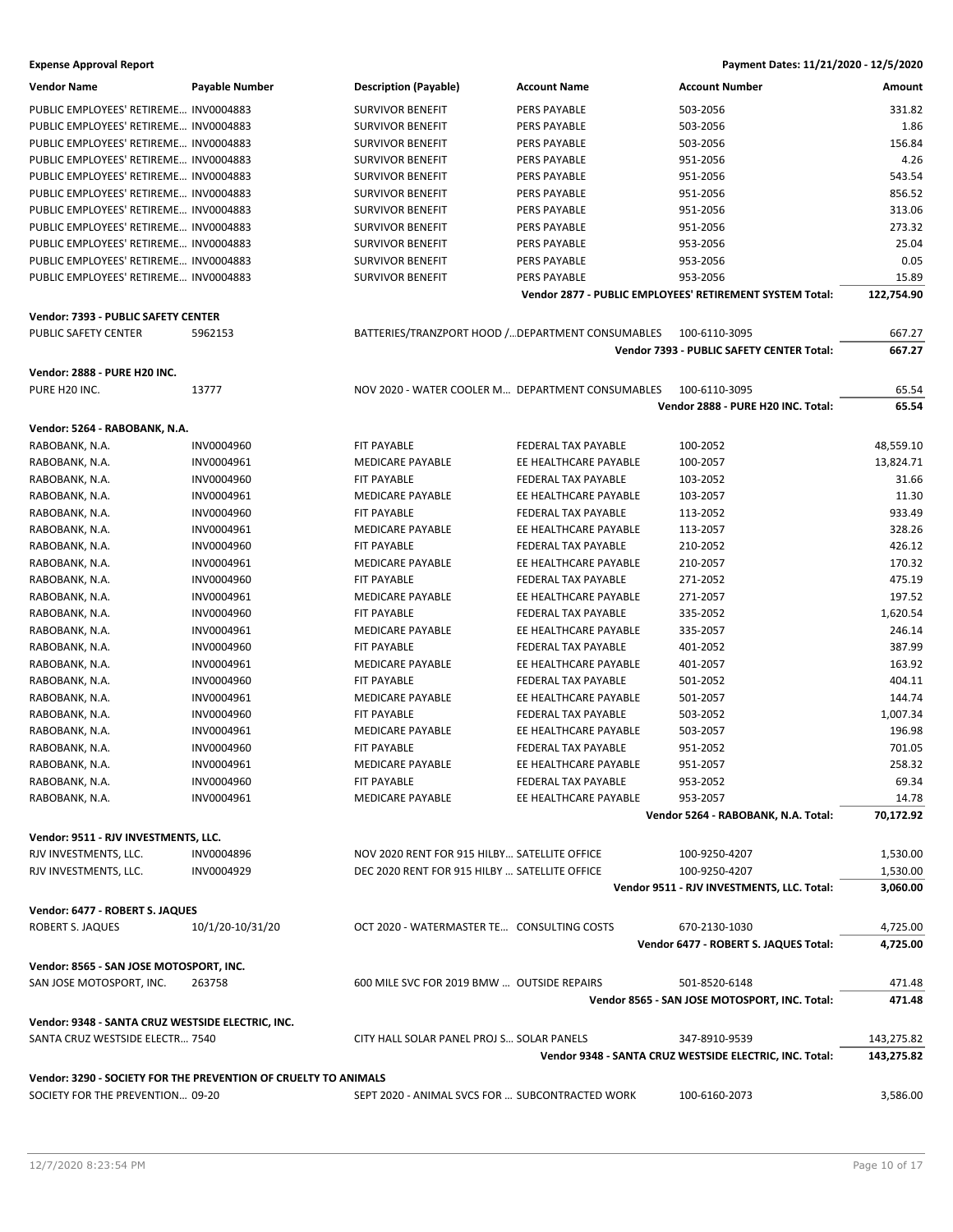| <b>Expense Approval Report</b>               |                |                                                    |                                                                        | Payment Dates: 11/21/2020 - 12/5/2020                                 |                        |
|----------------------------------------------|----------------|----------------------------------------------------|------------------------------------------------------------------------|-----------------------------------------------------------------------|------------------------|
| <b>Vendor Name</b>                           | Payable Number | <b>Description (Payable)</b>                       | <b>Account Name</b>                                                    | <b>Account Number</b>                                                 | Amount                 |
| SOCIETY FOR THE PREVENTION 10-20             |                | OCT 2020 - ANIMAL SVCS FOR S SUBCONTRACTED WORK    |                                                                        | 100-6160-2073                                                         | 3,097.00               |
|                                              |                |                                                    |                                                                        | Vendor 3290 - SOCIETY FOR THE PREVENTION OF CRUELTY TO ANIMALS Total: | 6,683.00               |
| <b>Vendor: 3319 - STAPLES ADVANTAGE</b>      |                |                                                    |                                                                        |                                                                       |                        |
| STAPLES ADVANTAGE                            | 3460583138     | POLICE DEPT - (1) CERAMIC HE DEPARTMENT EQUIPMENT  |                                                                        | 100-6110-8187                                                         | 47.51                  |
| STAPLES ADVANTAGE                            | 3460583145     |                                                    | (4) BASE, PRONG FASTENERS 1" DEPARTMENT CONSUMBABLES 100-7220-3095     |                                                                       | 16.56                  |
|                                              |                |                                                    |                                                                        | Vendor 3319 - STAPLES ADVANTAGE Total:                                | 64.07                  |
| <b>Vendor: 5144 - STATE OF CALIFORNIA</b>    |                |                                                    |                                                                        |                                                                       |                        |
| STATE OF CALIFORNIA                          | INV0004959     | <b>SIT PAYABLE</b>                                 | STATE TAX PAYABLE                                                      | 100-2053                                                              | 18,683.77              |
| STATE OF CALIFORNIA                          | INV0004959     | <b>SIT PAYABLE</b>                                 | <b>STATE TAX PAYABLE</b>                                               | 103-2053                                                              | 11.34                  |
| <b>STATE OF CALIFORNIA</b>                   | INV0004959     | <b>SIT PAYABLE</b>                                 | STATE TAX PAYABLE                                                      | 113-2053                                                              | 344.75                 |
| <b>STATE OF CALIFORNIA</b>                   | INV0004959     | <b>SIT PAYABLE</b>                                 | STATE TAX PAYABLE                                                      | 210-2053                                                              | 140.79                 |
| STATE OF CALIFORNIA                          | INV0004959     | <b>SIT PAYABLE</b>                                 | STATE TAX PAYABLE                                                      | 271-2053                                                              | 127.09                 |
| STATE OF CALIFORNIA                          | INV0004959     | <b>SIT PAYABLE</b>                                 | STATE TAX PAYABLE                                                      | 335-2053                                                              | 563.88                 |
| STATE OF CALIFORNIA                          | INV0004959     | <b>SIT PAYABLE</b>                                 | STATE TAX PAYABLE                                                      | 401-2053                                                              | 108.05                 |
| <b>STATE OF CALIFORNIA</b>                   | INV0004959     | <b>SIT PAYABLE</b>                                 | <b>STATE TAX PAYABLE</b>                                               | 501-2053                                                              | 85.13                  |
| <b>STATE OF CALIFORNIA</b>                   | INV0004959     | <b>SIT PAYABLE</b>                                 | <b>STATE TAX PAYABLE</b>                                               | 503-2053                                                              | 199.54                 |
| STATE OF CALIFORNIA                          | INV0004959     | <b>SIT PAYABLE</b>                                 | STATE TAX PAYABLE                                                      | 951-2053                                                              | 217.68                 |
| STATE OF CALIFORNIA                          | INV0004959     | <b>SIT PAYABLE</b>                                 | STATE TAX PAYABLE                                                      | 953-2053                                                              | 26.67                  |
|                                              |                |                                                    |                                                                        | Vendor 5144 - STATE OF CALIFORNIA Total:                              | 20,508.69              |
| Vendor: 9409 - STURDY OIL COMPANY            |                |                                                    |                                                                        |                                                                       |                        |
| <b>STURDY OIL COMPANY</b>                    | 2996A-IN       | 1,293 GAL. CLEAR DIESEL DELV VEHICLE FUEL          |                                                                        | 501-8520-6145                                                         | 3,162.48               |
| STURDY OIL COMPANY                           | 2997A-IN       | 1,479 GAL. REGULAR ETHANOL  VEHICLE FUEL           |                                                                        | 501-8520-6145                                                         | 3,549.33               |
| STURDY OIL COMPANY                           | 3139A-IN       | 1,318 GALLONS REG ETHANOL  VEHICLE FUEL            |                                                                        | 501-8520-6145                                                         | 3,219.99               |
| STURDY OIL COMPANY                           | 3140A-IN       | 668 GALLONS CLEAR DIESEL DEL VEHICLE FUEL          |                                                                        | 501-8520-6145                                                         | 1,658.12               |
|                                              |                |                                                    |                                                                        | Vendor 9409 - STURDY OIL COMPANY Total:                               | 11,589.92              |
| Vendor: 9428 - TERMINIX                      |                |                                                    |                                                                        |                                                                       |                        |
| <b>TERMINIX</b>                              | 401941251      | PEST CONTROL AT 440 HARCO PEST CONTROL             |                                                                        | 100-8310-2057                                                         | 157.00                 |
|                                              |                |                                                    |                                                                        | <b>Vendor 9428 - TERMINIX Total:</b>                                  | 157.00                 |
| Vendor: 5475 - TERRYBERRY                    |                |                                                    |                                                                        |                                                                       |                        |
| TERRYBERRY                                   | J03527         | 5 YR EMPLOYEE SERVICE AWARD EMPLOYEE RECOGNITION   |                                                                        | 100-2031-1037                                                         | 120.05                 |
|                                              |                |                                                    |                                                                        | Vendor 5475 - TERRYBERRY Total:                                       | 120.05                 |
| Vendor: 1509 - THE MONTEREY COUNTY HERALD    |                |                                                    |                                                                        |                                                                       |                        |
| THE MONTEREY COUNTY HERA 0006516522          |                |                                                    | PUBLIC HEARING NOTICE - UP-2 PUBLISHING & LEGAL ADVERTIS 100-2021-2063 |                                                                       | 344.43                 |
|                                              |                |                                                    |                                                                        | <b>Vendor 1509 - THE MONTEREY COUNTY HERALD Total:</b>                | 344.43                 |
|                                              |                |                                                    |                                                                        |                                                                       |                        |
| Vendor: 9106 - THE SOHAGI LAW GROUP          |                |                                                    |                                                                        |                                                                       |                        |
| THE SOHAGI LAW GROUP                         | 16390          | OCT 2020 - KB BAKEWELL LEGA BAKEWELL - CAMPUS TOWN |                                                                        | 601-2214<br>Vendor 9106 - THE SOHAGI LAW GROUP Total:                 | 15,951.70<br>15,951.70 |
|                                              |                |                                                    |                                                                        |                                                                       |                        |
| Vendor: 9461 - TILTHOUSE LLC                 |                |                                                    |                                                                        |                                                                       |                        |
| TILTHOUSE LLC                                | 26             |                                                    | GREAT PLATES 11/2/20 - 11/8/ DEPT CONSUMABLES - CV RES 100-8110-3095   |                                                                       | 12,932.00              |
| <b>TILTHOUSE LLC</b>                         | 27             |                                                    | GREAT PLATES 11/9/20 - 11/15 DEPT CONSUMABLES - CV RES 100-8110-3095   |                                                                       | 12,272.00              |
|                                              |                |                                                    |                                                                        | Vendor 9461 - TILTHOUSE LLC Total:                                    | 25,204.00              |
| Vendor: 3515 - TRI-COUNTY FIRE PROTECTION    |                |                                                    |                                                                        |                                                                       |                        |
| TRI-COUNTY FIRE PROTECTION SY103842          |                | CHILD DEV CTR - ANSUL 3-GALL SUBCONTRACTED WORK    |                                                                        | 113-8730-2073                                                         | 178.41                 |
| TRI-COUNTY FIRE PROTECTION SY103845          |                | PORTER YOUTH CTR - ANSUL 3  SUBCONTRACTED WORK     |                                                                        | 113-8730-2073                                                         | 160.93                 |
|                                              |                |                                                    |                                                                        | Vendor 3515 - TRI-COUNTY FIRE PROTECTION Total:                       | 339.34                 |
| Vendor: 8755 - TRUST TWO - CORONA 1997 TRUST |                |                                                    |                                                                        |                                                                       |                        |
| TRUST TWO - CORONA 1997 TR INV0004928        |                | DEC 2020 RENT FOR 656 BROA SATELLITE OFFICE        |                                                                        | 100-7410-4207                                                         | 2,730.00               |
|                                              |                |                                                    |                                                                        | Vendor 8755 - TRUST TWO - CORONA 1997 TRUST Total:                    | 2,730.00               |
| Vendor: 6197 - U.S. BANK EQUIPMENT FINANCE   |                |                                                    |                                                                        |                                                                       |                        |
| U.S. BANK EQUIPMENT FINANCE 428572523        |                | 656 BROADWAY AVE COPIER LE COPIER SERVICES         |                                                                        | 100-7410-2044                                                         | 197.31                 |
|                                              |                |                                                    |                                                                        | Vendor 6197 - U.S. BANK EQUIPMENT FINANCE Total:                      | 197.31                 |
| Vendor: 8526 - U.S. BANK ST. PAUL            |                |                                                    |                                                                        |                                                                       |                        |
| U.S. BANK ST. PAUL                           | 5913059        |                                                    | ADMIN FEES (CUTINO PK IMPR OTHER DEBT SERVICE EXPENSES 356-5110-9606   |                                                                       | 1,750.00               |
| U.S. BANK ST. PAUL                           | 5914957        |                                                    | ADMIN FEES (MEASURE X ROAD OTHER DEBT SERVICE EXPENSES 357-5110-9606   |                                                                       | 1,750.00               |
|                                              |                |                                                    |                                                                        | Vendor 8526 - U.S. BANK ST. PAUL Total:                               | 3,500.00               |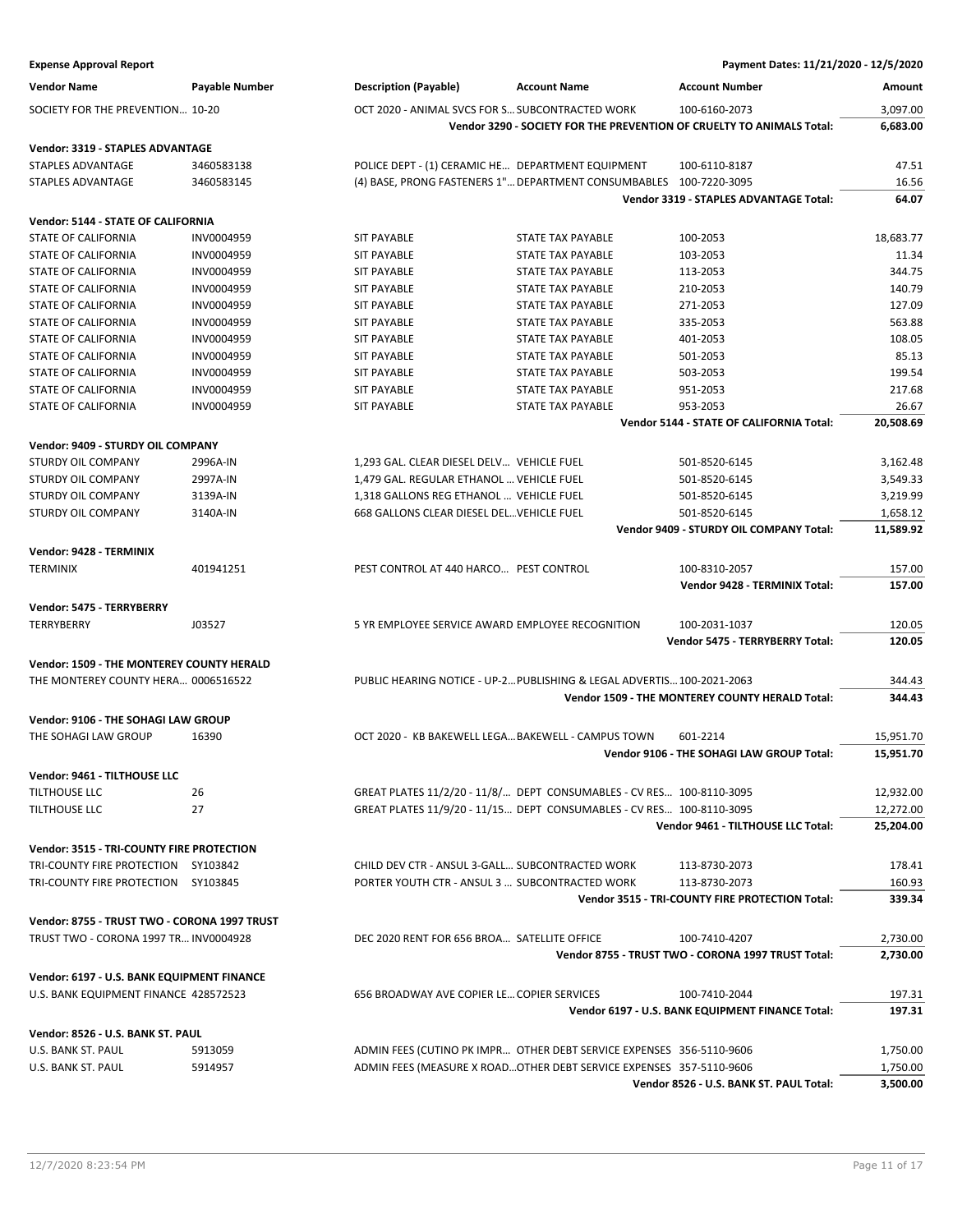| <b>Vendor Name</b>                              | Payable Number           | <b>Description (Payable)</b>                       | <b>Account Name</b>                                | <b>Account Number</b>                                 | Amount   |
|-------------------------------------------------|--------------------------|----------------------------------------------------|----------------------------------------------------|-------------------------------------------------------|----------|
| Vendor: 3560 - UNITED WAY OF MONTEREY PENINSULA |                          |                                                    |                                                    |                                                       |          |
| UNITED WAY OF MONTEREY PE INV0004867            |                          | <b>EMPLOYEE CONTRIBUTIONS</b>                      | MISC PAYROLL PAYABLES                              | 100-2062                                              | 30.00    |
| UNITED WAY OF MONTEREY PE INV0004905            |                          | <b>EMPLOYEE CONTRIBUTIONS</b>                      | MISC PAYROLL PAYABLES                              | 100-2062                                              | 30.47    |
| UNITED WAY OF MONTEREY PE INV0004867            |                          | <b>EMPLOYEE CONTRIBUTIONS</b>                      | MISC PAYROLL PAYABLES                              | 210-2062                                              | 1.33     |
| UNITED WAY OF MONTEREY PE INV0004905            |                          | <b>EMPLOYEE CONTRIBUTIONS</b>                      | MISC PAYROLL PAYABLES                              | 210-2062                                              | 1.91     |
| UNITED WAY OF MONTEREY PE INV0004867            |                          | <b>EMPLOYEE CONTRIBUTIONS</b>                      | MISC PAYROLL PAYABLES                              | 271-2062                                              | 1.67     |
| UNITED WAY OF MONTEREY PE INV0004905            |                          | <b>EMPLOYEE CONTRIBUTIONS</b>                      | MISC PAYROLL PAYABLES                              | 271-2062                                              | 0.62     |
|                                                 |                          |                                                    |                                                    | Vendor 3560 - UNITED WAY OF MONTEREY PENINSULA Total: | 66.00    |
| Vendor: 7370 - UPEC, LOCAL 792                  |                          |                                                    |                                                    |                                                       |          |
| UPEC, LOCAL 792                                 | INV0004868               | LIUNA/UNION DUES                                   | MISC PAYROLL PAYABLES                              | 100-2062                                              | 425.80   |
| UPEC, LOCAL 792                                 | INV0004906               | LIUNA/UNION DUES                                   | MISC PAYROLL PAYABLES                              | 100-2062                                              | 449.40   |
| UPEC, LOCAL 792                                 | INV0004868               | LIUNA/UNION DUES                                   | MISC PAYROLL PAYABLES                              | 103-2062                                              | 5.69     |
|                                                 | INV0004906               | LIUNA/UNION DUES                                   |                                                    |                                                       | 3.78     |
| UPEC, LOCAL 792<br>UPEC, LOCAL 792              | INV0004868               | LIUNA/UNION DUES                                   | MISC PAYROLL PAYABLES<br>MISC PAYROLL PAYABLES     | 103-2062<br>113-2062                                  | 67.63    |
| UPEC, LOCAL 792                                 | INV0004906               | LIUNA/UNION DUES                                   | MISC PAYROLL PAYABLES                              | 113-2062                                              | 59.62    |
| UPEC, LOCAL 792                                 | INV0004868               |                                                    | MISC PAYROLL PAYABLES                              | 210-2062                                              | 50.28    |
| UPEC, LOCAL 792                                 | INV0004906               | LIUNA/UNION DUES<br>LIUNA/UNION DUES               | MISC PAYROLL PAYABLES                              | 210-2062                                              | 65.31    |
|                                                 | INV0004868               | LIUNA/UNION DUES                                   |                                                    | 271-2062                                              | 68.98    |
| UPEC, LOCAL 792<br>UPEC, LOCAL 792              | INV0004906               | LIUNA/UNION DUES                                   | MISC PAYROLL PAYABLES<br>MISC PAYROLL PAYABLES     | 271-2062                                              | 58.87    |
| UPEC, LOCAL 792                                 | INV0004868               | LIUNA/UNION DUES                                   | MISC PAYROLL PAYABLES                              | 401-2062                                              | 41.33    |
|                                                 |                          |                                                    |                                                    |                                                       |          |
| UPEC, LOCAL 792                                 | INV0004906<br>INV0004868 | LIUNA/UNION DUES                                   | MISC PAYROLL PAYABLES                              | 401-2062                                              | 34.80    |
| UPEC, LOCAL 792                                 |                          | LIUNA/UNION DUES                                   | MISC PAYROLL PAYABLES                              | 501-2062                                              | 46.13    |
| UPEC, LOCAL 792                                 | INV0004906               | LIUNA/UNION DUES                                   | MISC PAYROLL PAYABLES                              | 501-2062                                              | 47.50    |
| UPEC, LOCAL 792                                 | INV0004868               | LIUNA/UNION DUES<br>LIUNA/UNION DUES               | MISC PAYROLL PAYABLES                              | 951-2062<br>951-2062                                  | 101.66   |
| UPEC, LOCAL 792                                 | INV0004906               |                                                    | MISC PAYROLL PAYABLES                              |                                                       | 88.22    |
|                                                 |                          |                                                    |                                                    | Vendor 7370 - UPEC, LOCAL 792 Total:                  | 1,615.00 |
| Vendor: 9247 - VERIZON CONNECT NWF INC.         |                          |                                                    |                                                    |                                                       |          |
| VERIZON CONNECT NWF INC.                        | OSV000002266089          | OCT 2020 - MO. SVC FOR GPS D OUTSIDE REPAIRS       |                                                    | 501-8520-6148                                         | 1,855.01 |
|                                                 |                          |                                                    |                                                    | Vendor 9247 - VERIZON CONNECT NWF INC. Total:         | 1,855.01 |
| Vendor: 6671 - VERIZON WIRELESS                 |                          |                                                    |                                                    |                                                       |          |
| <b>VERIZON WIRELESS</b>                         | 9865618512               | ACCT #772515511-00009; 10/2 TELEPHONE              |                                                    | 100-6110-5132                                         | 1,493.03 |
| <b>VERIZON WIRELESS</b>                         | 9865618506               | ACCT #772515511-00003; 10/2 MOBILE COMMUNICATION   |                                                    | 100-6120-5135                                         | 839.26   |
| <b>VERIZON WIRELESS</b>                         | 9866054488               | ACCT #472229021-00001; 11/1 MOBILE COMMUNICATIONS  |                                                    | 100-6640-5135                                         | 650.73   |
| <b>VERIZON WIRELESS</b>                         | 9866054490               | ACCT #472229021-00003; 11/2 MOBILE COMMUNICATIONS  |                                                    | 100-6640-5135                                         | 333.80   |
| <b>VERIZON WIRELESS</b>                         | 9866054489               | ACCT #472229021-00002; 11/1 DEPARTMENT CONSUMABLES |                                                    | 100-6670-3095                                         | 38.01    |
| <b>VERIZON WIRELESS</b>                         | 9865614101               | ACCT #742264136-00001; 10/2 DEPARTMENT CONSUMABLES |                                                    | 100-8310-3095                                         | 51.91    |
| <b>VERIZON WIRELESS</b>                         | 9865614101               |                                                    | ACCT #742264136-00001; 10/2 DEPARTMENT CONSUMABLES | 100-8420-3095                                         | 51.91    |
| <b>VERIZON WIRELESS</b>                         | 9865614101               |                                                    | ACCT #742264136-00001; 10/2 DEPARTMENT CONSUMABLES | 100-8420-3095                                         | 51.91    |
| <b>VERIZON WIRELESS</b>                         | 9865614101               |                                                    | ACCT #742264136-00001; 10/2 DEPARTMENT CONSUMABLES | 100-8420-3095                                         | 12.98    |
| <b>VERIZON WIRELESS</b>                         | 9865614101               | ACCT #742264136-00001; 10/2 DEPARTMENT CONSUMABLES |                                                    | 100-8910-3095                                         | 51.91    |
| <b>VERIZON WIRELESS</b>                         | 9865614101               |                                                    | ACCT #742264136-00001; 10/2 DEPARTMENT CONSUMABLES | 100-8910-3095                                         | 51.91    |
| <b>VERIZON WIRELESS</b>                         | 9865614101               |                                                    | ACCT #742264136-00001; 10/2 DEPARTMENT CONSUMABLES | 100-8910-3095                                         | 51.91    |
| <b>VERIZON WIRELESS</b>                         | 9865614101               |                                                    | ACCT #742264136-00001; 10/2 DEPARTMENT CONSUMABLES | 113-8730-3095                                         | 51.91    |
| <b>VERIZON WIRELESS</b>                         | 9865614101               | ACCT #742264136-00001; 10/2 DEPARTMENT CONSUMABLES |                                                    | 113-8730-3095                                         | 51.91    |
| <b>VERIZON WIRELESS</b>                         | 9865614101               |                                                    | ACCT #742264136-00001; 10/2 DEPARTMENT CONSUMABLES | 113-8730-3095                                         | 51.91    |
| <b>VERIZON WIRELESS</b>                         | 9865614101               |                                                    | ACCT #742264136-00001; 10/2 DEPARTMENT CONSUMABLES | 113-8730-3095                                         | 12.98    |
| <b>VERIZON WIRELESS</b>                         | 9865618507               |                                                    | ACCT #772515511-00004; 10/2 DEPARTMENT CONSUMABLES | 113-8730-3095                                         | 38.01    |
| <b>VERIZON WIRELESS</b>                         | 9865613641               |                                                    | ACCT #742236901-00001; 10/2 DEPARTMENT CONSUMABLES | 210-8110-3095                                         | 38.01    |
| <b>VERIZON WIRELESS</b>                         | 9865614101               |                                                    | ACCT #742264136-00001; 10/2 DEPARTMENT CONSUMABLES | 210-8110-3095                                         | 51.91    |
| <b>VERIZON WIRELESS</b>                         | 9865614101               |                                                    | ACCT #742264136-00001; 10/2 DEPARTMENT CONSUMABLES | 210-8110-3095                                         | 51.91    |
| <b>VERIZON WIRELESS</b>                         | 9865614101               |                                                    | ACCT #742264136-00001; 10/2 DEPARTMENT CONSUMABLES | 210-8110-3095                                         | 12.98    |
| <b>VERIZON WIRELESS</b>                         | 9865614101               | ACCT #742264136-00001; 10/2 CONSUMABLES            |                                                    | 271-8110-3095                                         | 51.91    |
| <b>VERIZON WIRELESS</b>                         | 9865614101               |                                                    | ACCT #742264136-00001; 10/2 DEPARTMENT CONSUMABLES | 401-8620-3095                                         | 12.98    |
| <b>VERIZON WIRELESS</b>                         | 9865614101               |                                                    | ACCT #742264136-00001; 10/2 DEPARTMENT CONSUMABLES | 401-8620-3095                                         | 25.96    |
| <b>VERIZON WIRELESS</b>                         | 9865614101               |                                                    | ACCT #742264136-00001; 10/2 DEPARTMENT CONSUMABLES | 401-8620-3095                                         | 51.91    |
| <b>VERIZON WIRELESS</b>                         | 9865614101               |                                                    | ACCT #742264136-00001; 10/2 DEPARTMENT CONSUMABLES | 401-8620-3095                                         | 51.91    |
| <b>VERIZON WIRELESS</b>                         | 9865613641               | ACCT #742236901-00001; 10/2 MOBILE COMMUNICATIONS  |                                                    | 503-4010-5135                                         | 50.69    |
| <b>VERIZON WIRELESS</b>                         | 9865614101               |                                                    | ACCT #742264136-00001; 10/2 DEPARTMENT CONSUMABLES | 951-8820-3095                                         | 51.89    |
| <b>VERIZON WIRELESS</b>                         | 9865614101               |                                                    | ACCT #742264136-00001; 10/2 DEPARTMENT CONSUMABLES | 951-8820-3095                                         | 51.91    |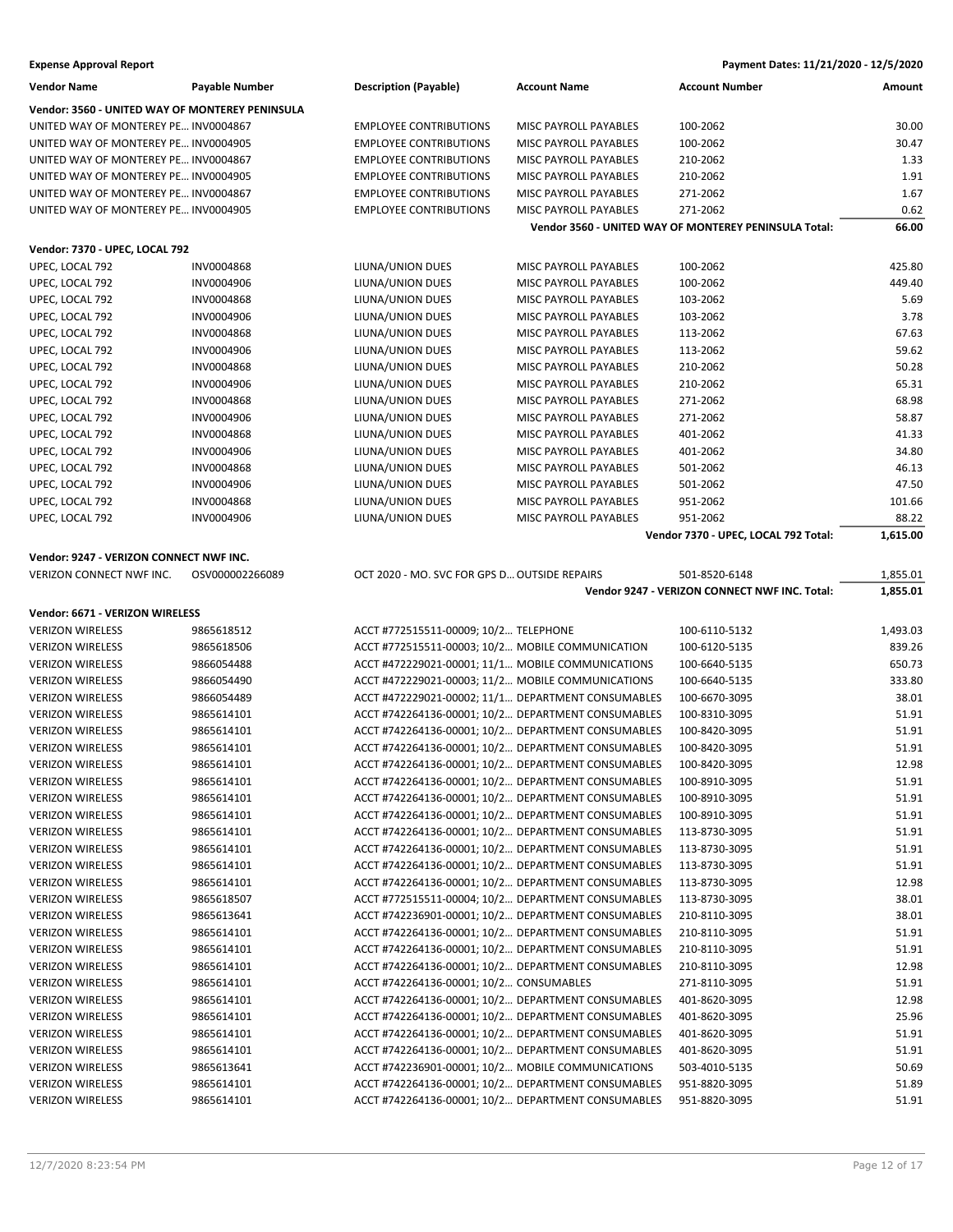| <b>Expense Approval Report</b> | Payment Dates: 11/21/2020 - 12/5/2020 |
|--------------------------------|---------------------------------------|
|--------------------------------|---------------------------------------|

| <b>Vendor Name</b>                     | <b>Payable Number</b> | <b>Description (Payable)</b>                                       | <b>Account Name</b>    | <b>Account Number</b>                        | Amount    |
|----------------------------------------|-----------------------|--------------------------------------------------------------------|------------------------|----------------------------------------------|-----------|
| <b>VERIZON WIRELESS</b>                | 9865614101            | ACCT #742264136-00001; 10/2 DEPARTMENT CONSUMABLES                 |                        | 951-8820-3095                                | 51.91     |
| <b>VERIZON WIRELESS</b>                | 9865614101            | ACCT #742264136-00001; 10/2 DEPARTMENT CONSUMABLES                 |                        | 951-8820-3095                                | 51.91     |
| <b>VERIZON WIRELESS</b>                | 9865614101            | ACCT #742264136-00001; 10/2 DEPARTMENT CONSUMABLES                 |                        | 951-8820-3095                                | 25.96     |
|                                        |                       |                                                                    |                        | Vendor 6671 - VERIZON WIRELESS Total:        | 4,519.74  |
| Vendor: 8129 - VORTEX INDUSTRIES, INC. |                       |                                                                    |                        |                                              |           |
| VORTEX INDUSTRIES, INC.                | 44-1466180            | REPAIR WORK TO DOOR AT 440 SUBCONTRACTED WORK                      |                        | 100-8310-2073                                | 1,150.12  |
|                                        |                       |                                                                    |                        | Vendor 8129 - VORTEX INDUSTRIES, INC. Total: | 1,150.12  |
| Vendor: 2328 - WALLACE GROUP           |                       |                                                                    |                        |                                              |           |
| <b>WALLACE GROUP</b>                   | 51934                 | SEPT 2020 - LAGUNA GRANDE S MPWMD LOCAL WATER PROJE 325-8910-9573  |                        |                                              | 6,256.25  |
| <b>WALLACE GROUP</b>                   | 51914                 | SEPT 2020 - FREMONT SEWER  FREMONT BL SEWR MAIN UPG 953-8820-9207  |                        |                                              | 19,422.50 |
| <b>WALLACE GROUP</b>                   | 51913                 | SEPT 2020 - DEL MONTE SEWERDEL MONTE SWR MAIN REPLAC 953-8820-9214 |                        |                                              | 810.00    |
|                                        |                       |                                                                    |                        | Vendor 2328 - WALLACE GROUP Total:           | 26,488.75 |
| Vendor: 9415 - WILFREDO VIRAY          |                       |                                                                    |                        |                                              |           |
| <b>WILFREDO VIRAY</b>                  | 130757                | REFUND FOR DEC 2020 - OLDM CENTER RENTAL                           |                        | 100-3672                                     | 160.00    |
|                                        |                       |                                                                    |                        | Vendor 9415 - WILFREDO VIRAY Total:          | 160.00    |
| Vendor: 5996 - WITMER-TYSON IMPORTS    |                       |                                                                    |                        |                                              |           |
| <b>WITMER-TYSON IMPORTS</b>            | T13776                | SEPT 2020 - MONTHLY K-9 MAI CANINE MAINTENANCE                     |                        | 100-6120-3091                                | 650.00    |
| <b>WITMER-TYSON IMPORTS</b>            | T13809                | OCT 2020 - MONTHLY K-9 MAI CANINE MAINTENANCE                      |                        | 100-6120-3091                                | 650.00    |
|                                        |                       |                                                                    |                        | Vendor 5996 - WITMER-TYSON IMPORTS Total:    | 1,300.00  |
| Vendor: 3785 - ZAP MANUFACTURING INC.  |                       |                                                                    |                        |                                              |           |
| ZAP MANUFACTURING INC.                 | 4101                  | MULTIPLE SIGNS FOR PUBLIC                                          | DEPARTMENT CONSUMABLES | 210-8110-3095                                | 1,266.68  |
| ZAP MANUFACTURING INC.                 | 4102                  | (20) OCT SIGNS H.I.P. w/ 1160                                      | DEPARTMENT CONSUMABLES | 210-8110-3095                                | 874.00    |
| ZAP MANUFACTURING INC.                 | 4132                  | (200) U-BOLT CLAMPS #2, (50)  DEPARTMENT CONSUMABLES               |                        | 210-8110-3095                                | 1,331.38  |
|                                        |                       |                                                                    |                        | Vendor 3785 - ZAP MANUFACTURING INC. Total:  | 3,472.06  |
|                                        |                       |                                                                    |                        |                                              |           |

**Grand Total: 1,618,180.16**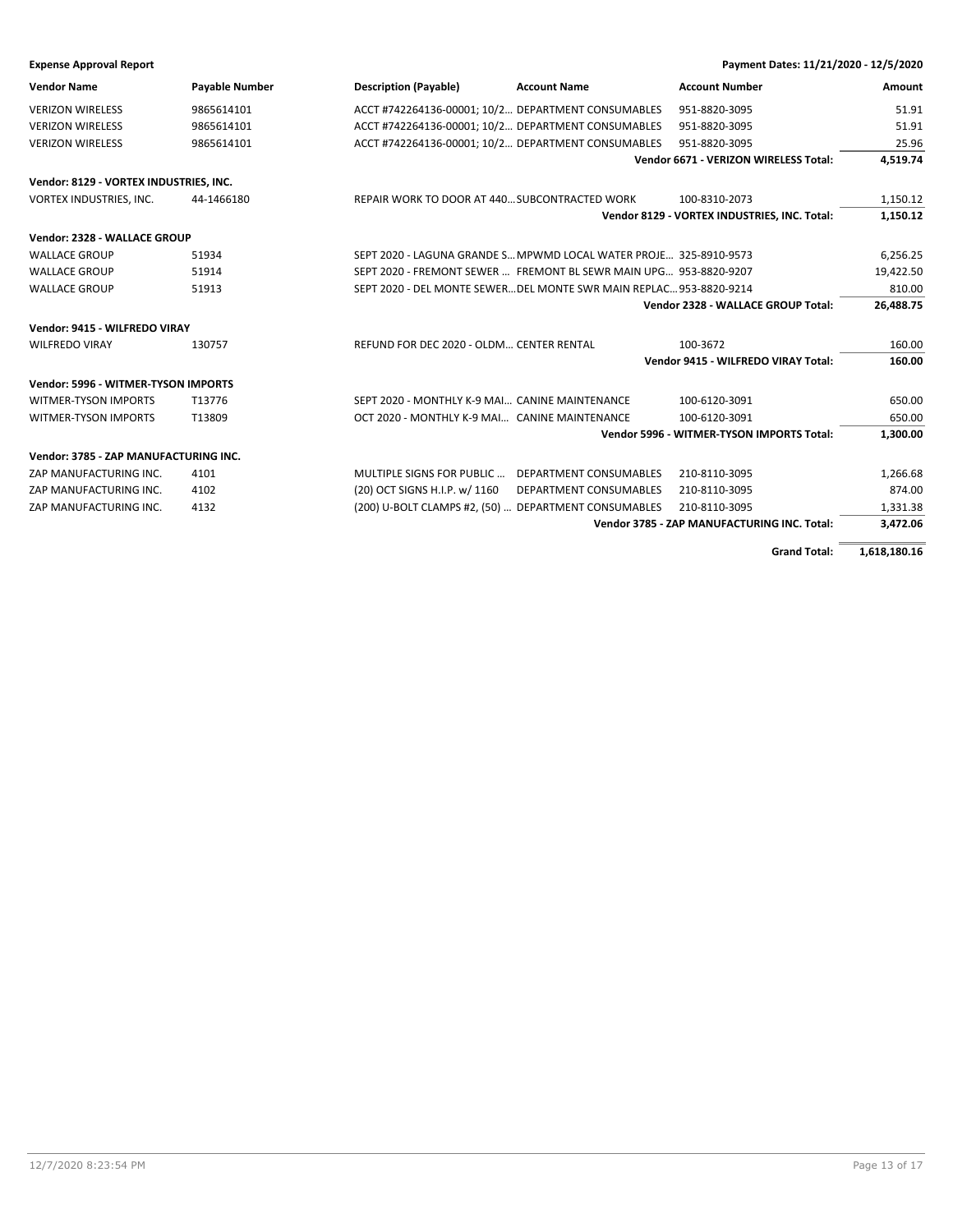## **Report Summary**

### **Fund Summary**

| Fund                            |                     | <b>Payment Amount</b> |
|---------------------------------|---------------------|-----------------------|
| 100 - GENERAL FUND              |                     | 531,559.49            |
| 103 - LAGUNA GRANDE PKG FUND    |                     | 262.25                |
| 113 - POMA & DMDC FUND          |                     | 11,314.57             |
| 210 - STREETS FUND              |                     | 38,101.94             |
| 271 - STORMWATER FUND           |                     | 19,244.31             |
| 297 - HS - MERGED HOUSING       |                     | 49.00                 |
| 325 - MPWMD LOCAL WATER PROJECT |                     | 6,256.25              |
| 335 - ESCA (FORA)               |                     | 4,310.51              |
| 347 - SOLAR PANELS              |                     | 143,275.82            |
| 356 - Cutino Park Bond Fund     |                     | 1,750.00              |
| 357 - Measure X Bond Fund       |                     | 1,750.00              |
| 401 - WATER FUND                |                     | 12,211.09             |
| 501 - EQUIPMT MAINT FUND        |                     | 18,937.61             |
| 503 - MIS FUND                  |                     | 6,257.02              |
| 601 - EXPEND TRUST FUND         |                     | 15,951.70             |
| 670 - WATERMASTER FUND          |                     | 16,655.50             |
| 951 - SAN. DISTRICT GEN. FUND   |                     | 5,480.10              |
| 952 - SAN. DISTRICT CAP. OUTLAY |                     | 2,818.20              |
| 953 - SAN. DISTRICT CAP. IMPROV |                     | 781,994.80            |
|                                 | <b>Grand Total:</b> | 1,618,180.16          |

### **Account Summary**

| Account Number | <b>Account Name</b>             | <b>Payment Amount</b> |
|----------------|---------------------------------|-----------------------|
| 100-1320-3095  | DEPARTMENT CONSUMA              | 12.80                 |
| 100-2010       | <b>TID ASSESSMENT</b>           | 13,285.80             |
| 100-2021-2063  | PUBLISHING & LEGAL AD           | 1,240.38              |
| 100-2021-2067  | <b>CITY CODE UPDATE</b>         | 705.30                |
| 100-2021-2075  | <b>CONTRACT SERVICES</b>        | 1,020.48              |
| 100-2031-1030  | CONSULTANT                      | 5,083.00              |
| 100-2031-1037  | <b>EMPLOYEE RECOGNITION</b>     | 120.05                |
| 100-2031-2064  | PERSONNEL RECRUITMENT           | 86.00                 |
| 100-2042-1039  | JAN ROEHL CONSULTING            | 2,475.00              |
| 100-2052       | <b>FEDERAL TAX PAYABLE</b>      | 48,559.10             |
| 100-2053       | <b>STATE TAX PAYABLE</b>        | 18,683.77             |
| 100-2056       | <b>PERS PAYABLE</b>             | 111,223.36            |
| 100-2057       | EE HEALTHCARE PAYABLE           | 23,797.99             |
| 100-2059       | <b>GARNISHMENT PAYABLE</b>      | 1,506.90              |
| 100-2062       | <b>MISC PAYROLL PAYABLES</b>    | 2,263.67              |
| 100-2066       | <b>DENTAL PAYABLE</b>           | 8,655.20              |
| 100-3010-1023  | <b>LEGAL SERVICES - SPECIAL</b> | 5,405.00              |
| 100-3652       | <b>REAL PROPERTY CERTIFIC</b>   | 150.00                |
| 100-3672       | <b>CENTER RENTAL</b>            | 160.00                |
| 100-5110-2044  | <b>COPIER SERVICES</b>          | 518.35                |
| 100-5110-4124  | <b>MAIL SERVICES</b>            | 1,609.75              |
| 100-6110-2042  | AUTOMATED CRIMINAL J            | 30,706.89             |
| 100-6110-2057  | <b>PEST CONTROL</b>             | 150.00                |
| 100-6110-3095  | DEPARTMENT CONSUMA              | 732.81                |
| 100-6110-4122  | <b>DUES &amp; MEMBERSHIP</b>    | 1,150.00              |
| 100-6110-4124  | <b>MAIL SERVICES</b>            | 146.97                |
| 100-6110-5132  | <b>TELEPHONE</b>                | 1,546.48              |
| 100-6110-8187  | DEPARTMENT EQUIPMENT            | 279.73                |
| 100-6120-3091  | <b>CANINE MAINTENANCE</b>       | 1,300.00              |
| 100-6120-3096  | CSA74 APPROVED MEDIC            | 207.93                |
| 100-6120-3103  | <b>AMMUNITION</b>               | 2,844.87              |
| 100-6120-5135  | <b>MOBILE COMMUNICATION</b>     | 839.26                |
| 100-6130-4125  | <b>INVESTIGATION EXPENSE</b>    | 910.00                |
| 100-6160-2051  | <b>VETERINARY SERVICES</b>      | 307.58                |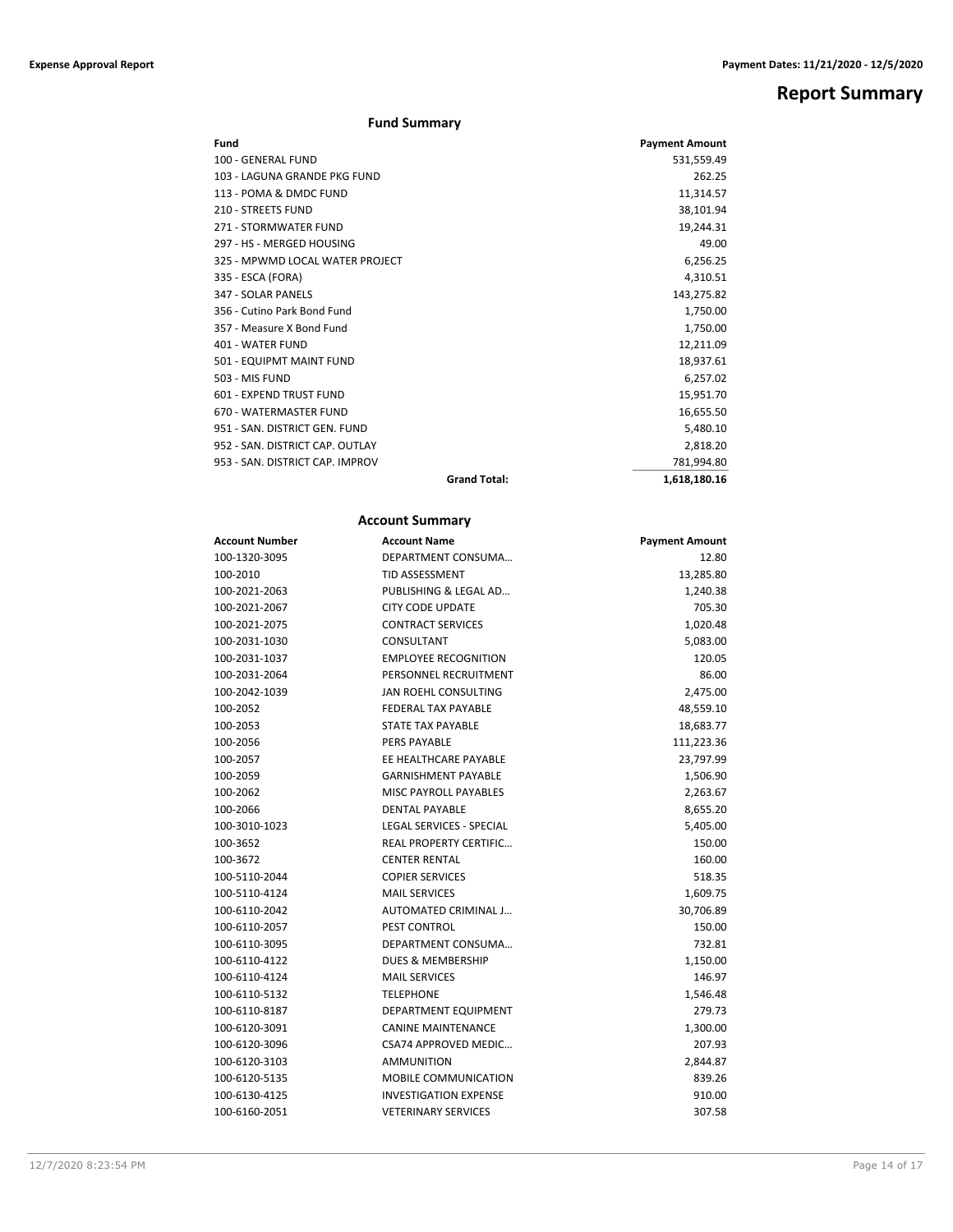### **Account Summary Account Number Account Name Payment Amount** 100-6160-2073 SUBCONTRACTED WORK 6,683.00 100-6610-2043 TEMPORARY CONTRACT S… 513.00 100-6610-2045 ACCREDITATION 8,000.00 100-6610-9602 **PAYMENT ON PRINCIPAL-...** 1,040.88 100-6610-9605 INTEREST EXPENSE-COPIER 453.91 100-6640-1026 MEDICAL EXAMS 1,125.00 100-6640-2049 UNIFORM SERVICE/LAUN… 314.83 100-6640-5135 MOBILE COMMUNICATIO… 984.53 100-6670-3095 DEPARTMENT CONSUMA… 38.01 100-7220-3095 DEPARTMENT CONSUMB… 16.56 100-7410-2044 COPIER SERVICES 197.31 100-7410-4203 BUSINESS DEV PRGM 12,500.00 100-7410-4207 SATELLITE OFFICE 2,730.00 100-8110-1030 CONSULTANT - CV RESPO… 264.00 100-8110-3095 DEPT CONSUMABLES - CV… 44,722.17 100-8310-2044 COPIER SERVICES 107.36 100-8310-2049 UNIFORM SERVICE / LAU… 149.53 100-8310-2057 PEST CONTROL 157.00 100-8310-2073 SUBCONTRACTED WORK 1,875.46 100-8310-3095 DEPARTMENT CONSUMA… 140.66 100-8310-5133 WATER 461.41 100-8310-8187 DEPARTMENT EQUIPMENT 122,590.48 100-8310-9602 PAYMENT ON PRINCIPAL 6,394.01 100-8310-9605 INTEREST EXPENSE 2,788.28 100-8410-2049 UNIFORM SERVICE/LAUN… 47.87 100-8420-2049 UNIFORM SERVICE/LAUN… 149.53 100-8420-2073 SUBCONTRACTED WORK 6,853.92 100-8420-2087 EQUIPMENT RENTAL 130.36 100-8420-3095 DEPARTMENT CONSUMA… 1,998.01 100-8420-9602 LEASE PRINCIPAL 1,687.98 100-8420-9605 LEASE INTEREST 82.82 100-8440-2049 UNIFORM SERVICE / LAU… 89.68 100-8440-3097 SAFETY EQUIPMENT 250.00 100-8440-5133 WATER 13,115.53 100-8450-2049 UNIFORM SERVICE / LAU… 47.87 100-8910-2044 COPIER SERVICES 390.90 100-8910-3095 DEPARTMENT CONSUMA… 155.73 100-9100-2043 TEMPORARY CONTRACT S… 214.59 100-9105-2049 UNIFORM SERVICE/LAUN… 141.15 100-9200-2044 COPIER SERVICES 1,128.74 100-9250-4207 SATELLITE OFFICE 3,060.00 100-9310-2073 SUBCONTRACTED WORK 83.00 103-2052 FEDERAL TAX PAYABLE 31.66 103-2053 STATE TAX PAYABLE 11.34 103-2056 PERS PAYABLE 123.54 103-2057 EE HEALTHCARE PAYABLE 56.32 103-2062 MISC PAYROLL PAYABLES 9.47 103-8710-2049 UNIFORM SERVICE/LAUN… 29.92 113-2052 FEDERAL TAX PAYABLE 933.49 113-2053 STATE TAX PAYABLE 344.75 113-2056 PERS PAYABLE 1,791.46 113-2057 EE HEALTHCARE PAYABLE 393.36 113-2062 MISC PAYROLL PAYABLES 127.25 113-8730-2049 UNIFORM SERVICE / LAU… 322.76 113-8730-2073 SUBCONTRACTED WORK 5,201.59 113-8730-3095 DEPARTMENT CONSUMA… 723.91 113-8730-8187 DEPARTMENT EQUIPMENT 1,476.00 210-2052 FEDERAL TAX PAYABLE 426.12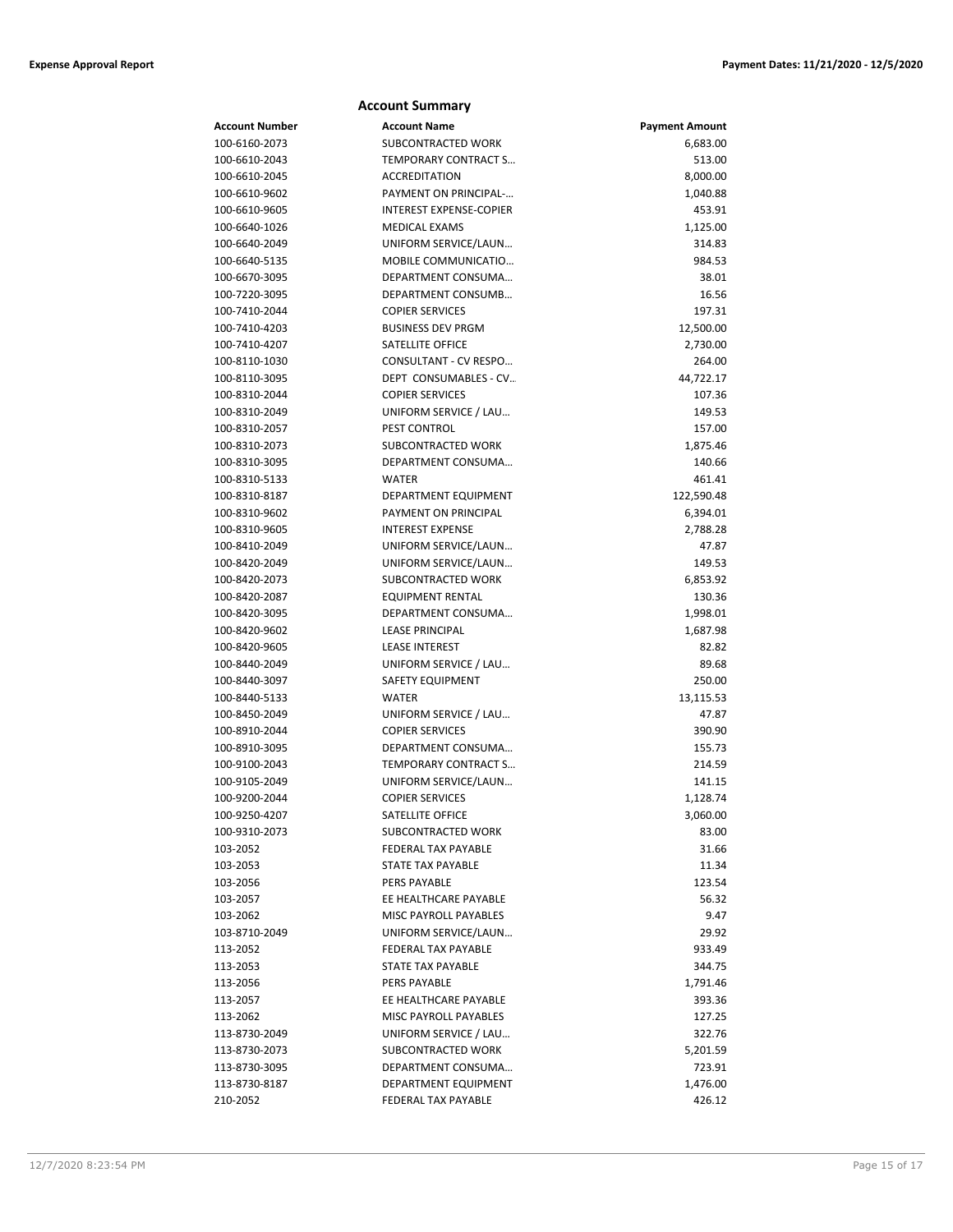|                | <b>Account Summary</b>        |                       |
|----------------|-------------------------------|-----------------------|
| Account Number | <b>Account Name</b>           | <b>Payment Amount</b> |
| 210-2053       | STATE TAX PAYABLE             | 140.79                |
| 210-2056       | PERS PAYABLE                  | 1,007.48              |
| 210-2057       | EE HEALTHCARE PAYABLE         | 475.84                |
| 210-2062       | <b>MISC PAYROLL PAYABLES</b>  | 118.83                |
| 210-8110-2049  | UNIFORM SERVICE/LAUN          | 141.87                |
| 210-8110-2068  | REFUSE DISPOSAL               | 1,996.10              |
| 210-8110-3095  | DEPARTMENT CONSUMA            | 7,266.30              |
| 210-8110-9602  | PRINCIPAL-COPIER LEASE        | 6,910.62              |
| 210-8110-9605  | <b>INTEREST EXPENSE</b>       | 645.68                |
| 210-8210-9576  | BICYCLE SAFE STORM GR         | 15,114.50             |
| 210-8420-2049  | UNIFORM SERVICE/LAUN          | 29.92                 |
| 210-8420-2093  | SUBCONTRACTED WORK            | 2,450.00              |
| 210-8420-5133  | <b>WATER</b>                  | 1,377.89              |
| 271-2052       | FEDERAL TAX PAYABLE           | 475.19                |
| 271-2053       | STATE TAX PAYABLE             | 127.09                |
| 271-2056       | PERS PAYABLE                  | 1,465.55              |
| 271-2057       | EE HEALTHCARE PAYABLE         | 549.01                |
| 271-2062       | MISC PAYROLL PAYABLES         | 130.14                |
| 271-8110-2049  | UNIFORM SERVICE/LAUN          | 119.59                |
| 271-8110-3095  | CONSUMABLES                   | 51.91                 |
| 271-8110-9602  | PAYMENT ON PRINCIPAL          | 14,752.41             |
| 271-8110-9605  | <b>INTEREST EXPENSE</b>       | 1,573.42              |
| 297-7993-7604  | <b>COMMUNITY PARTNERSH</b>    | 49.00                 |
| 325-8910-9573  | MPWMD LOCAL WATER P           | 6,256.25              |
| 335-2052       | <b>FEDERAL TAX PAYABLE</b>    | 1,620.54              |
| 335-2053       | <b>STATE TAX PAYABLE</b>      | 563.88                |
| 335-2056       | PERS PAYABLE                  | 1,879.95              |
| 335-2057       | EE HEALTHCARE PAYABLE         | 246.14                |
| 347-8910-9539  | <b>SOLAR PANELS</b>           | 143,275.82            |
| 356-5110-9606  | OTHER DEBT SERVICE EXP        | 1,750.00              |
| 357-5110-9606  | OTHER DEBT SERVICE EXP        | 1,750.00              |
| 401-2002       | A/P MPWMD SURCHARGE           | 5,803.18              |
| 401-2052       | <b>FEDERAL TAX PAYABLE</b>    | 387.99                |
| 401-2053       | STATE TAX PAYABLE             | 108.05                |
| 401-2056       | <b>PERS PAYABLE</b>           | 1,135.26              |
| 401-2057       | EE HEALTHCARE PAYABLE         | 276.98                |
| 401-2062       | <b>MISC PAYROLL PAYABLES</b>  | 76.13                 |
| 401-8610-2053  | <b>OUTSIDE PRINTING SERVI</b> | 137.84                |
| 401-8610-2072  | <b>CONTRACT SERVICES</b>      | 737.81                |
| 401-8610-4124  | POSTAGE                       | 317.16                |
| 401-8620-2049  | UNIFORM SERVICE/LAUN          | 196.43                |
| 401-8620-2072  | <b>WATER SAMPLING</b>         | 78.00                 |
| 401-8620-3095  | DEPARTMENT CONSUMA            | 1,600.11              |
| 401-8620-9602  | PAYMENT ON PRINCIPAL          | 1,292.73              |
| 401-8620-9605  | <b>INTEREST EXPENSE</b>       | 63.42                 |
| 501-2052       | FEDERAL TAX PAYABLE           | 404.11                |
| 501-2053       | <b>STATE TAX PAYABLE</b>      | 85.13                 |
| 501-2056       | <b>PERS PAYABLE</b>           | 903.53                |
| 501-2057       | EE HEALTHCARE PAYABLE         | 234.82                |
| 501-2062       | <b>MISC PAYROLL PAYABLES</b>  | 93.63                 |
| 501-8520-2049  | UNIFORM SERVICE/LAUN          | 119.59                |
| 501-8520-6144  | <b>VEHICLE PARTS</b>          | 2,436.27              |
| 501-8520-6145  | <b>VEHICLE FUEL</b>           | 11,589.92             |
| 501-8520-6147  | <b>TIRES</b>                  | 744.12                |
| 501-8520-6148  | <b>OUTSIDE REPAIRS</b>        | 2,326.49              |
| 503-2052       | FEDERAL TAX PAYABLE           | 1,007.34              |
| 503-2053       | <b>STATE TAX PAYABLE</b>      | 199.54                |
| 503-2056       | PERS PAYABLE                  | 1,193.09              |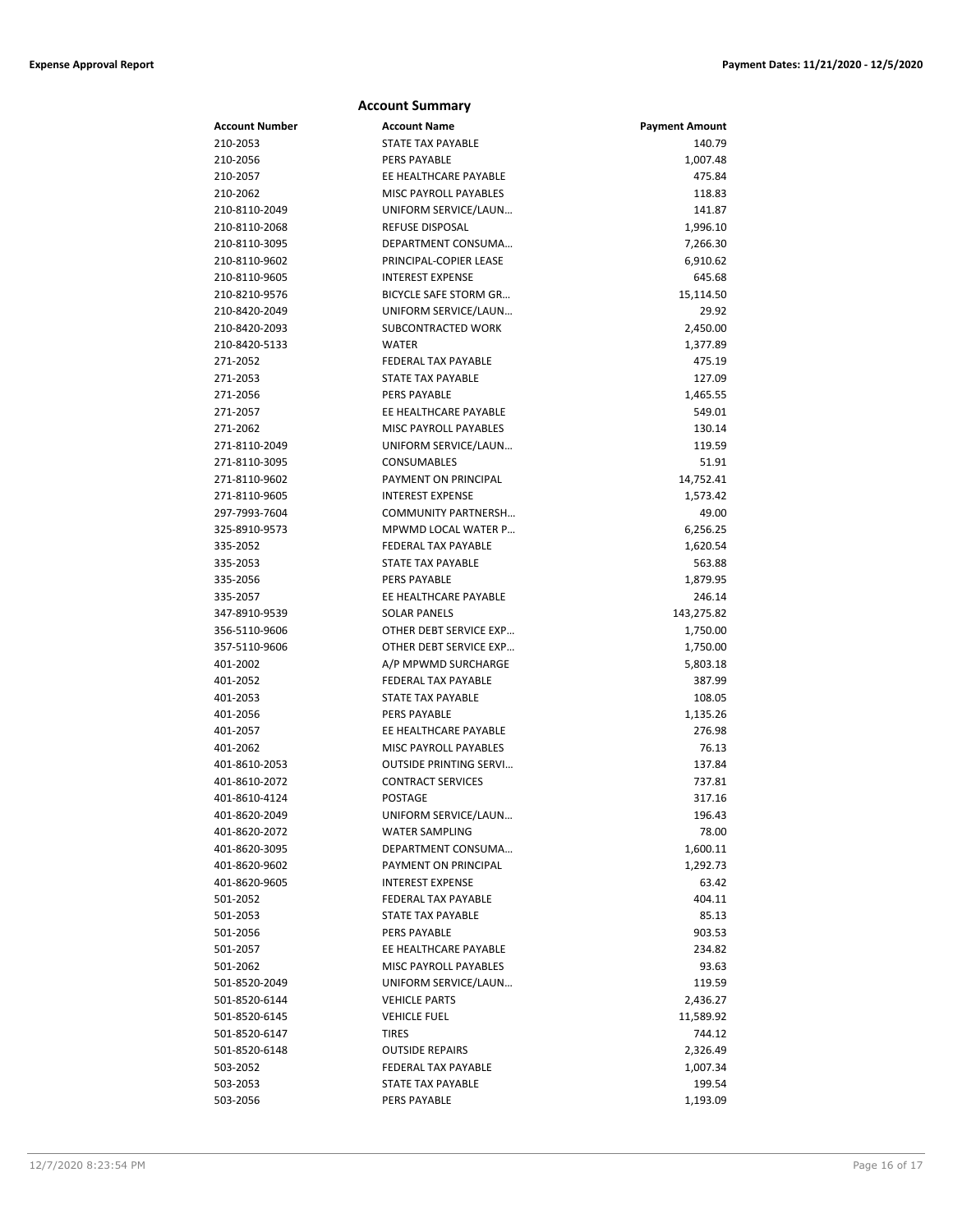|                | <b>Account Summary</b>       |                       |
|----------------|------------------------------|-----------------------|
| Account Number | <b>Account Name</b>          | <b>Payment Amount</b> |
| 503-2057       | EE HEALTHCARE PAYABLE        | 196.98                |
| 503-4010-5132  | <b>TELEPHONE</b>             | 2,952.32              |
| 503-4010-5135  | MOBILE COMMUNICATIO          | 407.69                |
| 503-4010-5138  | DATA COMMUNICATION           | 300.06                |
| 601-2214       | <b>BAKEWELL - CAMPUS TO</b>  | 15,951.70             |
| 670-2120-1030  | CONSULTANT                   | 4,550.00              |
| 670-2130-1030  | <b>CONSULTING COSTS</b>      | 12,105.50             |
| 951-2052       | FEDERAL TAX PAYABLE          | 701.05                |
| 951-2053       | <b>STATE TAX PAYABLE</b>     | 217.68                |
| 951-2056       | <b>PERS PAYABLE</b>          | 1,990.70              |
| 951-2057       | EE HEALTHCARE PAYABLE        | 568.75                |
| 951-2062       | MISC PAYROLL PAYABLES        | 189.88                |
| 951-8820-2049  | UNIFORM SERVICE / LAU        | 235.25                |
| 951-8820-2073  | <b>SUBCONTRACTED WORK</b>    | 354.70                |
| 951-8820-3095  | DEPARTMENT CONSUMA           | 907.62                |
| 951-8820-9602  | PRINCIPAL                    | 299.76                |
| 951-8820-9605  | <b>INTEREST EXPENSE</b>      | 14.71                 |
| 952-8820-8194  | SEWER SYSTEM MNGT PL         | 2,818.20              |
| 953-2052       | FEDERAL TAX PAYABLE          | 69.34                 |
| 953-2053       | <b>STATE TAX PAYABLE</b>     | 26.67                 |
| 953-2056       | <b>PERS PAYABLE</b>          | 40.98                 |
| 953-2057       | EE HEALTHCARE PAYABLE        | 14.78                 |
| 953-8820-9204  | <b>LIFT STATION UPGRADES</b> | 4,407.25              |
| 953-8820-9207  | <b>FREMONT BL SEWR MAIN</b>  | 19,422.50             |
| 953-8820-9214  | DEL MONTE SWR MAIN R         | 758,013.28            |
|                | <b>Grand Total:</b>          | 1,618,180.16          |

## **Project Account Summary**

| <b>Project Account Key</b> |                     | <b>Payment Amount</b> |
|----------------------------|---------------------|-----------------------|
| **None**                   |                     | 1,610,403.99          |
| 271EMP                     |                     | 51.91                 |
| 5005009 AA                 |                     | 339.34                |
| 5005010 AA                 |                     | 288.64                |
| 5005012 AA                 |                     | 60.00                 |
| 5005060 AA                 |                     | 7,036.28              |
|                            | <b>Grand Total:</b> | 1,618,180.16          |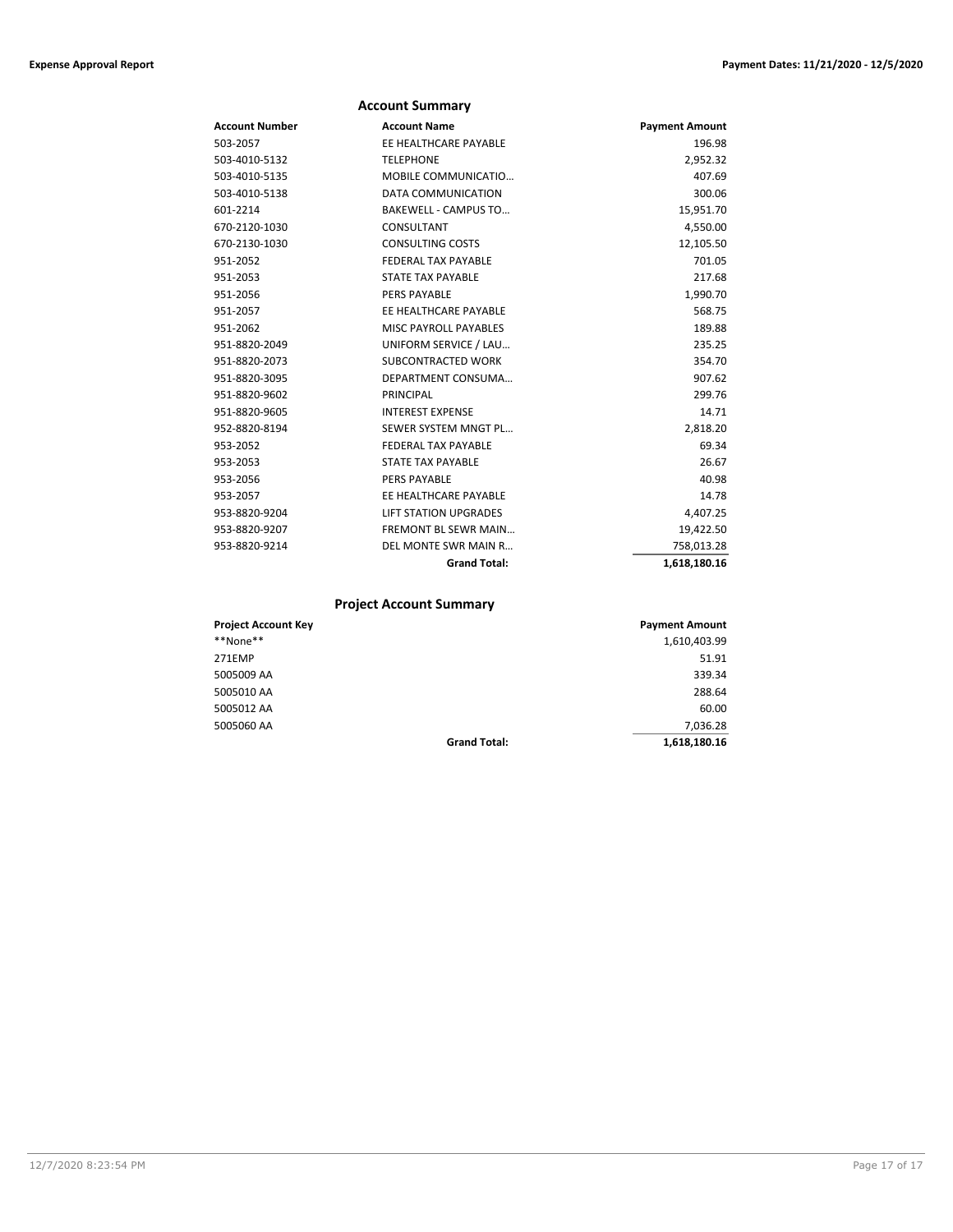

## **Distribution Report**

Seaside, CA Payroll Set: 01 Expense Range - Payment Range 11/21/2020-12/05/2020

| <b>Fund: 100 - GENERAL FUND</b> |                              |            |
|---------------------------------|------------------------------|------------|
| 100-1010-0001                   | <b>SALARIES</b>              | 2,000.00   |
| 100-2010-0001                   | SALARIES                     | 11,507.90  |
| 100-2010-0018                   | <b>AUTO ALLOWANCE</b>        | 200.00     |
| 100-2010-0019                   | <b>HOUSING ALLOWANCE</b>     | 2,100.00   |
| 100-2021-0001                   | SALARIES                     | 6,977.47   |
| 100-2031-0001                   | SALARIES                     | 12,040.88  |
| 100-2042-0020                   | PART-TIME HOURLY WAGES       | 3,823.44   |
| 100-3010-0001                   | SALARIES                     | 6,646.16   |
| 100-3010-0020                   | PART-TIME HOURLY WAGES       | 1,578.58   |
| 100-5110-0001                   | SALARIES                     | 16,088.47  |
| 100-5110-0020                   | PART-TIME HOURLY             | 3,709.74   |
| 100-5110-0041                   | <b>MEDICAL INSURANCE</b>     | 46.15      |
| 100-5110-1033                   | <b>FITNESS PROGRAM</b>       | 45.00      |
| 100-6110-0001                   | SALARIES                     | 31,958.19  |
| 100-6110-0002                   | <b>OVERTIME</b>              | 39.92      |
| 100-6110-0003                   | <b>HOLIDAY OVERTIME</b>      | 2,679.63   |
| 100-6110-0004                   | UNIFORM ALLOWANCE            | 361.38     |
| 100-6110-0099                   | TUITION REIMBURSEMENTS       | 440.00     |
| 100-6110-1033                   | <b>FITNESS PROGRAM</b>       | 135.00     |
| 100-6120-0001                   | SALARIES                     | 119,722.91 |
| 100-6120-0002                   | <b>OVERTIME</b>              | 8,987.05   |
| 100-6120-0004                   | UNIFORM ALLOWANCE            | 112.14     |
| 100-6120-0020                   | PART-TIME HOURLY WAGES       | 639.74     |
| 100-6120-1033                   | <b>FITNESS PROGRAM</b>       | 169.99     |
| 100-6120-8187                   | DEPARTMENT EQUIPMENT         | 58.70      |
| 100-6130-0001                   | SALARIES                     | 32,792.04  |
| 100-6130-0002                   | <b>OVERTIME</b>              | 2,861.65   |
| 100-6130-0004                   | UNIFORM ALLOWANCE            | 74.76      |
| 100-6150-0001                   | SALARIES                     | 3,297.31   |
| 100-6150-0004                   | UNIFORM ALLOWANCE            | 36.00      |
| 100-6160-0001                   | <b>SALARIES</b>              | 2,518.28   |
| 100-6160-0004                   | UNIFORM ALLOWANCE            | 36.00      |
| 100-6160-0041                   | <b>MEDICAL INSURANCE</b>     | 46.15      |
| 100-6610-0001                   | SALARIES                     | 1,348.93   |
| 100-6610-0020                   | PART-TIME HOURLY WAGES       | 3,152.56   |
| 100-6640-0001                   | SALARIES                     | 114,341.97 |
| 100-6640-0002                   | <b>OVERTIME</b>              | 25,596.19  |
| 100-6640-0004                   | UNIFORM ALLOWANCE            | 103.86     |
| 100-6640-0008                   | OPER COMP DIV CHIEFS ST TIME | 2,767.47   |
| 100-7110-0001                   | <b>SALARIES</b>              | 2,248.21   |
| 100-7210-0001                   | SALARIES                     | 11,681.06  |
| 100-7220-0001                   | SALARIES                     | 2,819.08   |
| 100-7310-0001                   | SALARIES                     | 3,412.32   |
| 100-7410-0001                   | SALARIES                     | 4,545.84   |
| 100-7410-0020                   | PART-TIME HOURLY             | 560.52     |
| 100-8310-0001                   | SALARIES                     | 4,743.83   |
| 100-8310-0002                   | <b>OVERTIME</b>              | 400.34     |
| 100-8310-0097                   | UNALLOCATED PAGER            | 2,037.83   |
| 100-8410-0001                   | SALARIES                     | 1,351.52   |
| 100-8420-0001                   | SALARIES                     | 5,310.06   |
| 100-8420-0002                   | OVERTIME                     | 22.41      |
| 100-8430-0001                   | SALARIES                     | 9,449.44   |
| 100-8430-0002                   | OVERTIME                     | 32.59      |
|                                 |                              |            |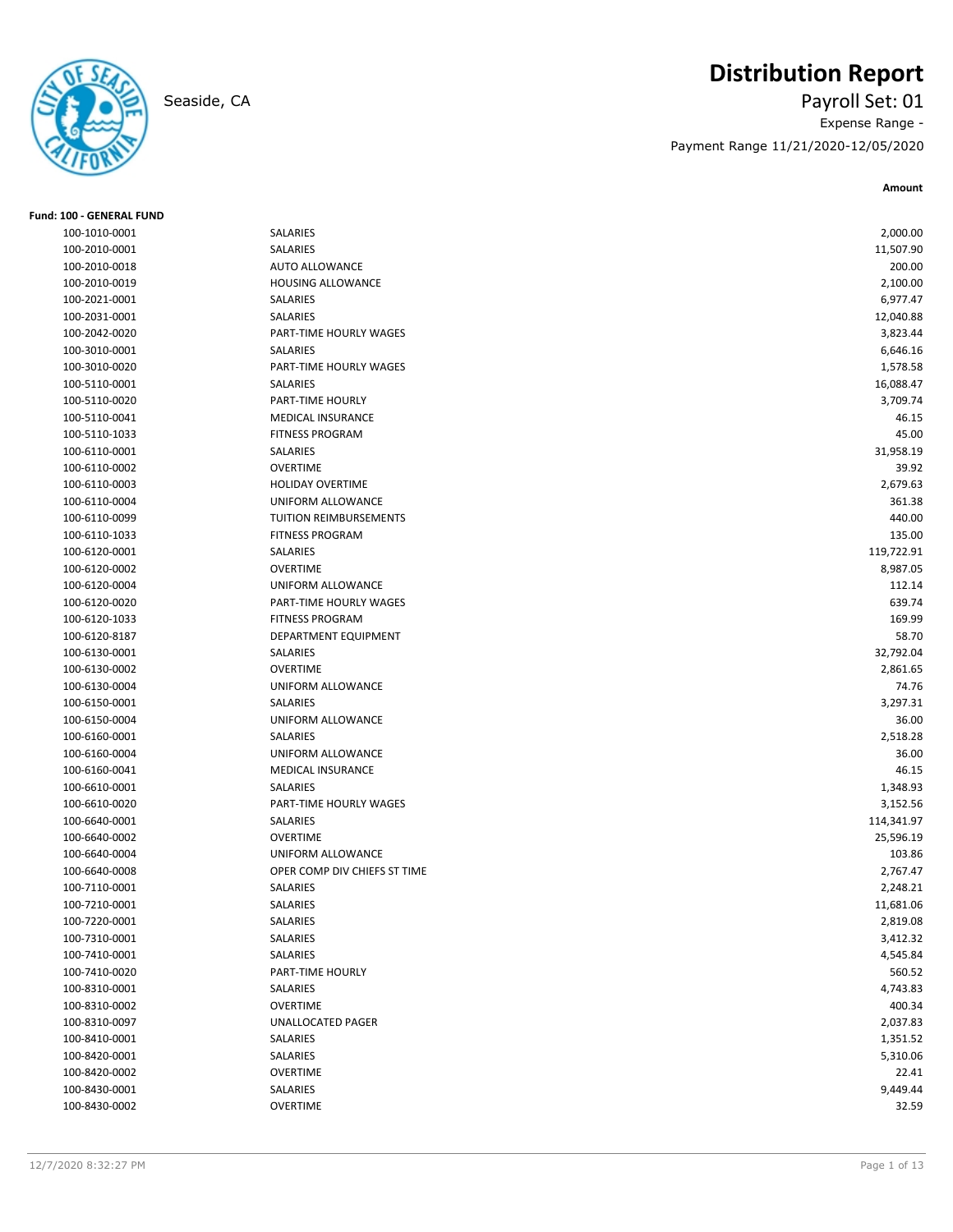### **Distribution Report Expense Range: - Payment Range: 11/21/2020-12/05/2020**

| 100-8440-0001 | SALARIES               |                                          | 1,383.29   |
|---------------|------------------------|------------------------------------------|------------|
| 100-8450-0001 | <b>SALARIES</b>        |                                          | 635.41     |
| 100-8450-0002 | <b>OVERTIME</b>        |                                          | 22.95      |
| 100-8910-0001 | SALARIES               |                                          | 21,575.35  |
| 100-8910-0002 | <b>OVERTIME</b>        |                                          | 75.19      |
| 100-9100-0001 | SALARIES               |                                          | 5,372.24   |
| 100-9100-0020 | PART-TIME HOURLY WAGES |                                          | 1,980.53   |
| 100-9105-0001 | <b>SALARIES</b>        |                                          | 2,197.03   |
| 100-9105-0002 | <b>OVERTIME</b>        |                                          | 126.75     |
| 100-9105-0020 | PART-TIME HOURLY WAGES |                                          | 3,550.87   |
| 100-9200-0020 | PART-TIME HOURLY WAGES |                                          | 994.20     |
| 100-9310-0001 | <b>SALARIES</b>        |                                          | 5,516.46   |
| 100-9310-0020 | PART-TIME HOURLY WAGES |                                          | 2,750.02   |
| 100-9320-0020 | PART-TIME HOURLY WAGES |                                          | 365.04     |
| 100-9340-0020 | PART-TIME HOURLY WAGES |                                          | 640.12     |
| 100-9350-0020 | PART-TIME HOURLY WAGES |                                          | 268.32     |
| 100-9400-0020 | PART-TIME HOURLY WAGES |                                          | 1,591.96   |
| 100-9500-0020 | PART-TIME HOURLY WAGES |                                          | 821.34     |
|               |                        | Fund 100 - GENERAL FUND Total: 10,970.94 | 519,523.73 |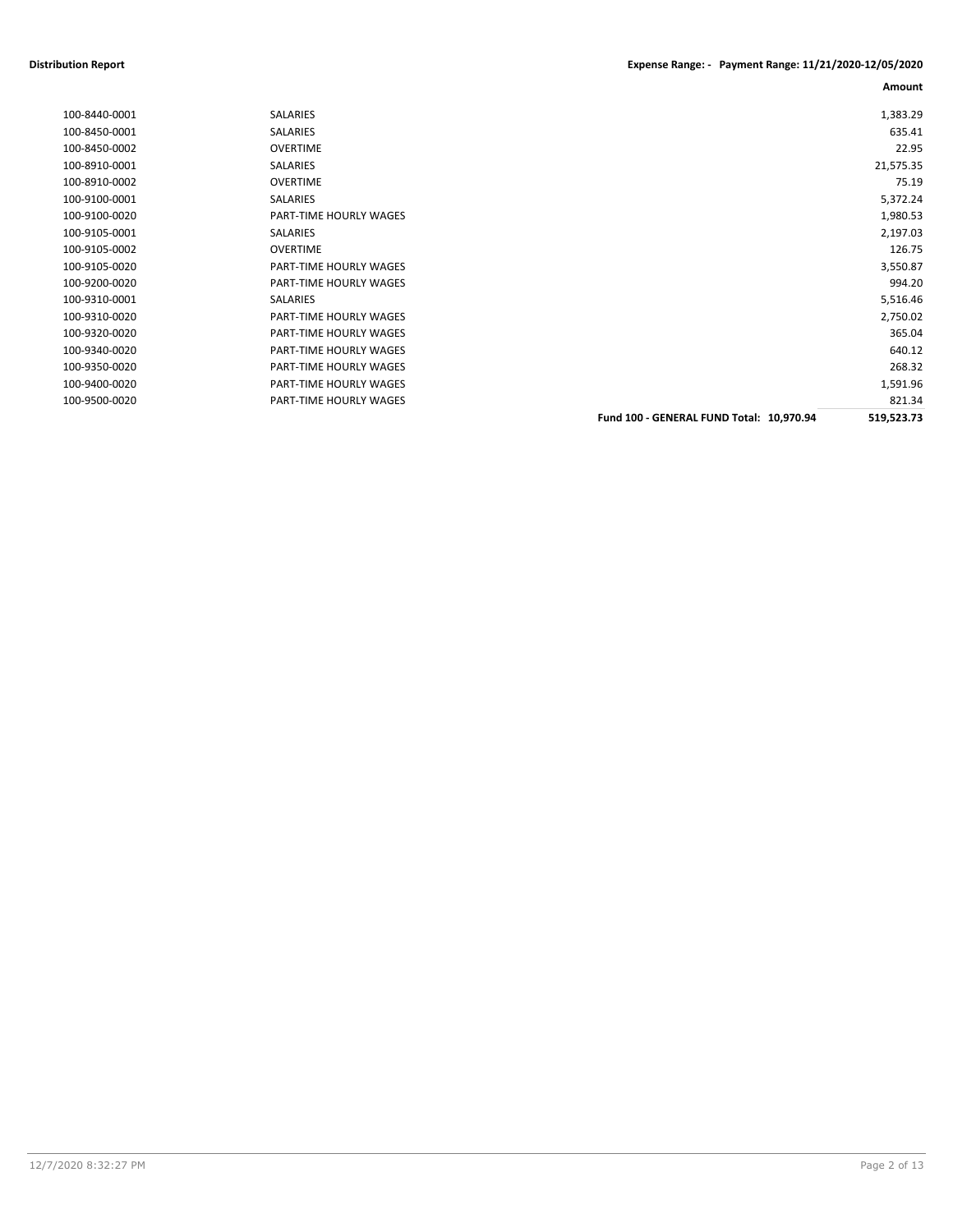**Fund: 103 - LAGUNA GRANDE PKG FUND**

103-8710-0001 SALARIES 473.98

**Fund 103 - LAGUNA GRANDE PKG FUND Total: 9.75 473.98**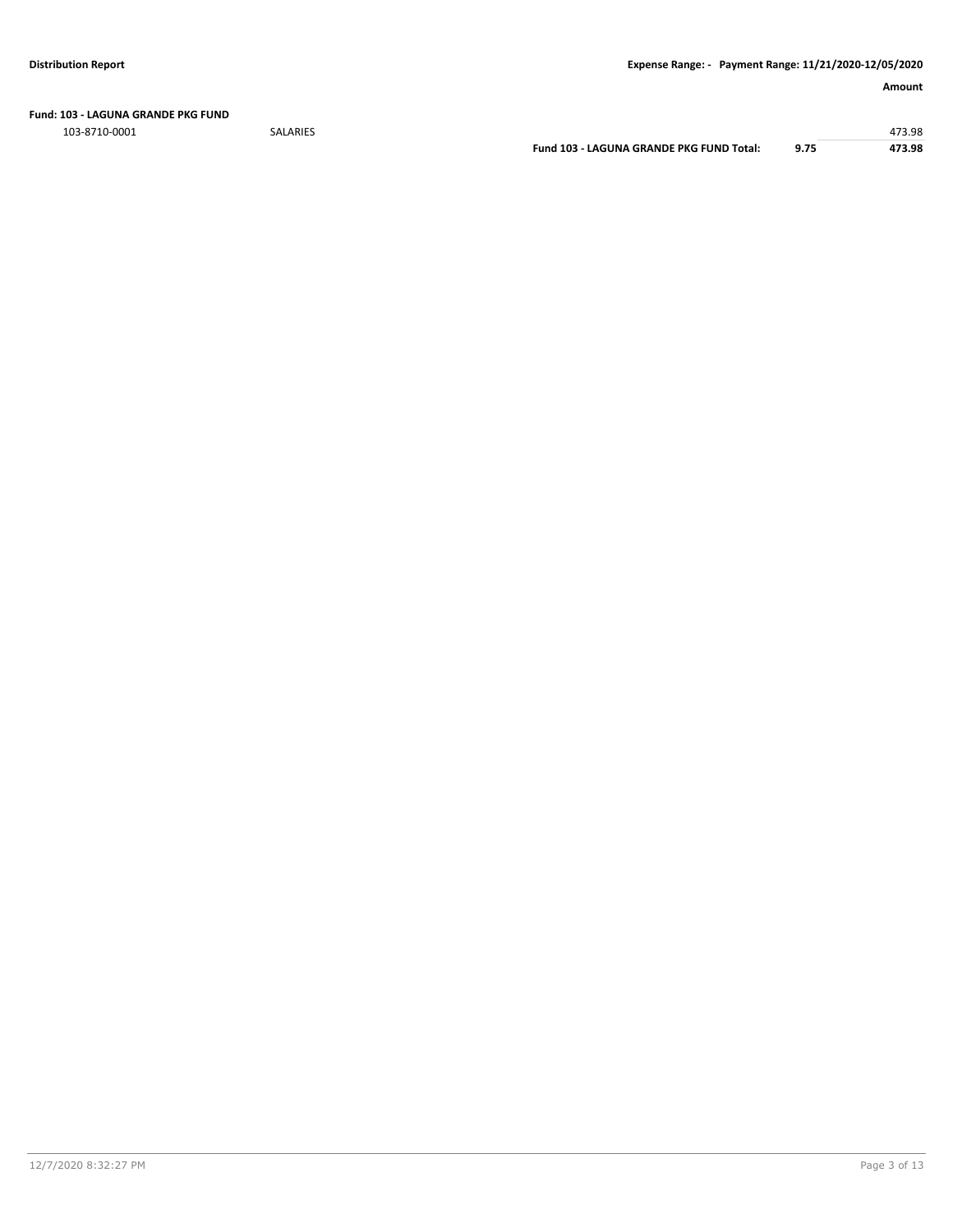| Fund: 113 - POMA & DMDC FUND |  |  |  |
|------------------------------|--|--|--|
|                              |  |  |  |

| 113-8730-0001<br><b>SALARIES</b>               |                                    |        | 10,392.29 |
|------------------------------------------------|------------------------------------|--------|-----------|
| 113-8730-0020<br><b>PART-TIME HOURLY WAGES</b> |                                    |        | 1,092.88  |
| 113-8730-0041<br>MEDICAL INSURANCE             |                                    |        | 46.15     |
|                                                | Fund 113 - POMA & DMDC FUND Total: | 320.00 | 11.531.32 |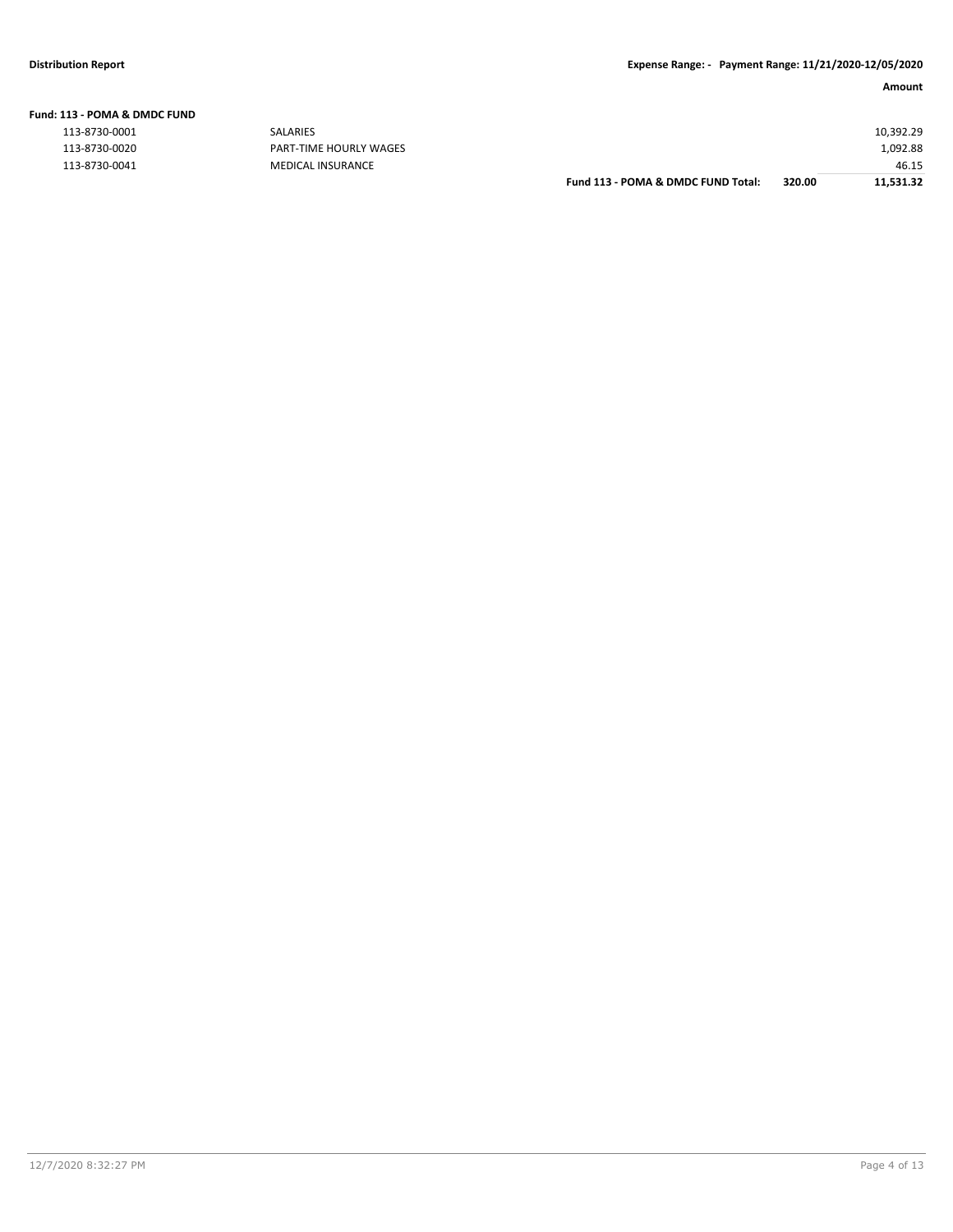### **Fund: 210 - STREETS FUND**

| 210-8110-0001 | SALARIES        |                                       |        | 5,578.35 |
|---------------|-----------------|---------------------------------------|--------|----------|
| 210-8110-0002 | <b>OVERTIME</b> |                                       |        | 130.35   |
| 210-8420-0001 | <b>SALARIES</b> |                                       |        | 473.95   |
|               |                 | <b>Fund 210 - STREETS FUND Total:</b> | 185.75 | 6.182.65 |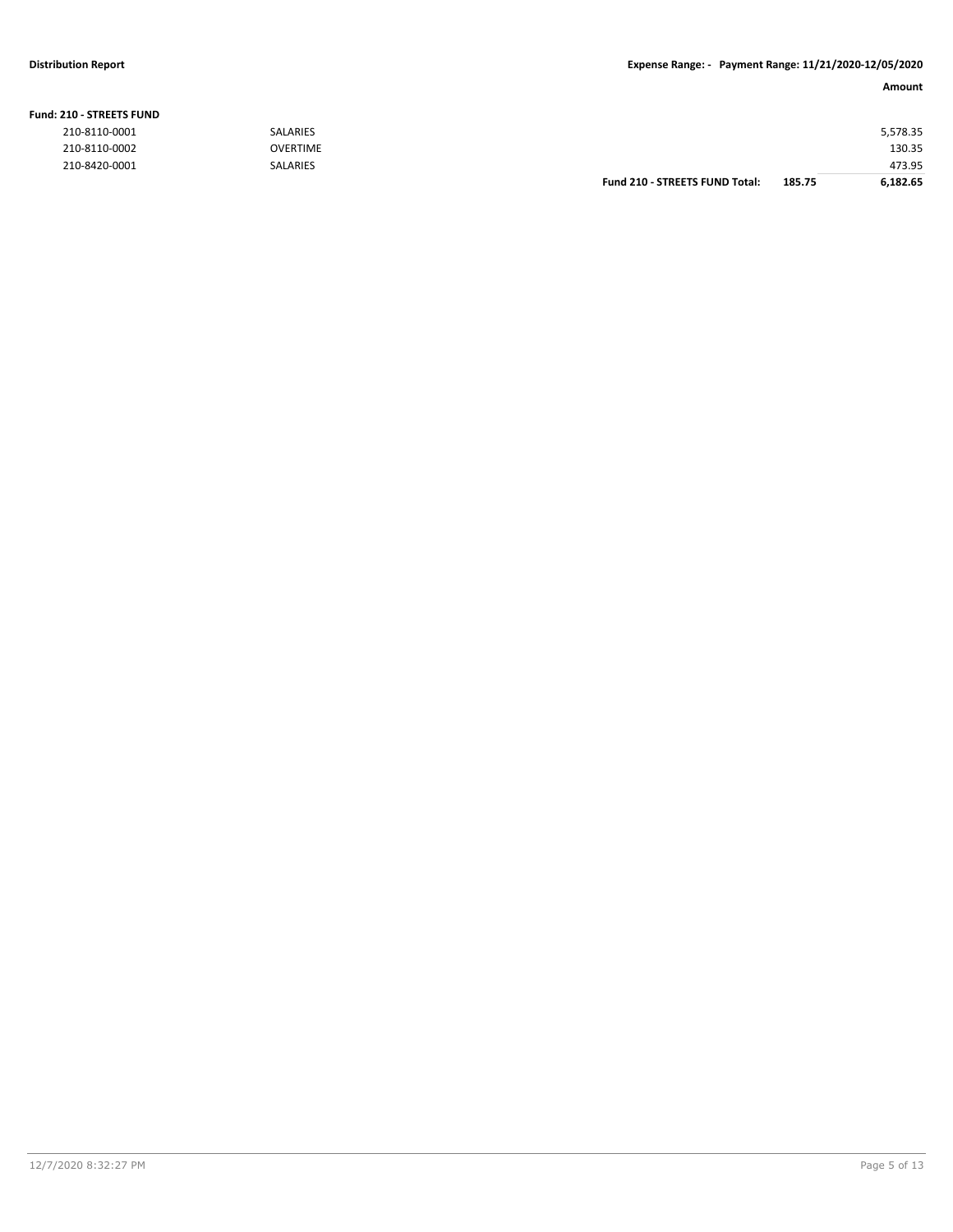**Fund: 271 - STORMWATER FUND** 271-8110-0001 SALARIES 7,882.81

**Fund 271 - STORMWATER FUND Total: 213.60 7,882.81**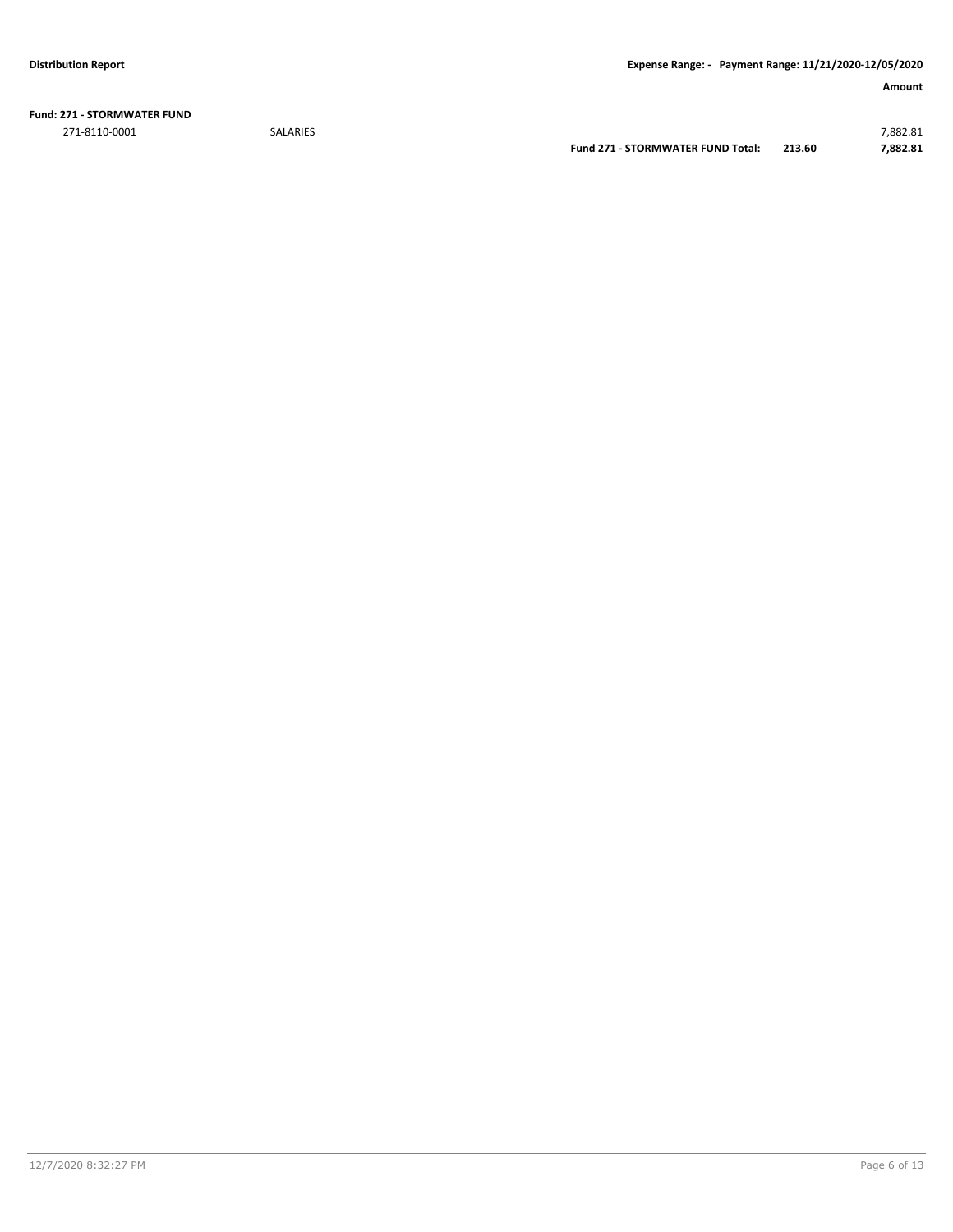**Fund: 335 - ESCA (FORA)**

335-2010-0010 MANAGEMENT LEAVE PAYOFF 335-2010-0012 VACATION\COMP TIME PAYOFF

| Fund 335 - ESCA (FORA) Total: | 103.89 | 8.347.80 |
|-------------------------------|--------|----------|
|                               |        | 5.883.75 |
|                               |        | 2.464.05 |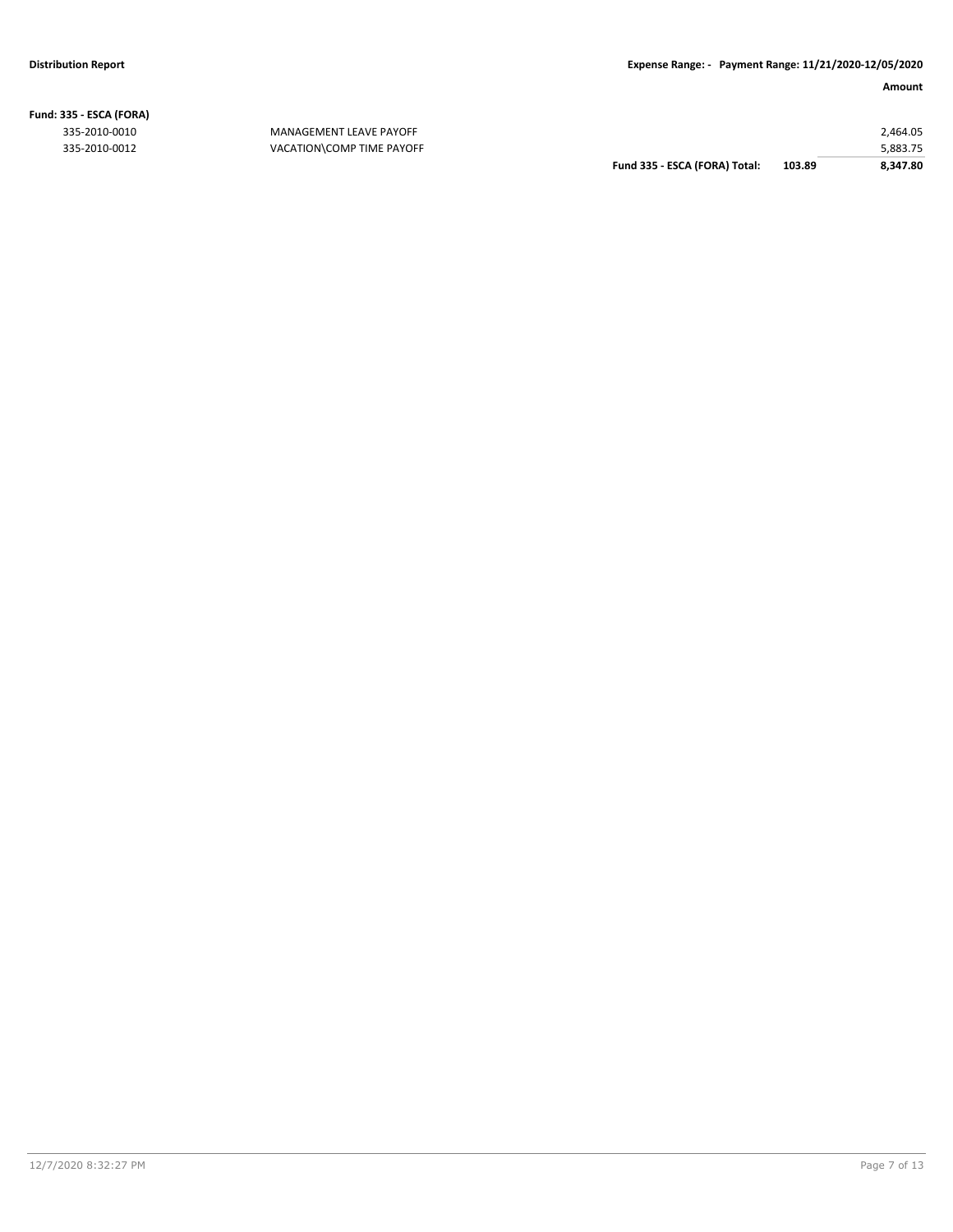### **Fund: 401 - WATER FUND**

| 401-8610-0001 | <b>SALARIES</b> |                              |        | 217.01   |
|---------------|-----------------|------------------------------|--------|----------|
| 401-8620-0001 | <b>SALARIES</b> |                              |        | 6,086.57 |
| 401-8620-0002 | <b>OVERTIME</b> |                              |        | 134.88   |
|               |                 | Fund 401 - WATER FUND Total: | 173.80 | 6,438.46 |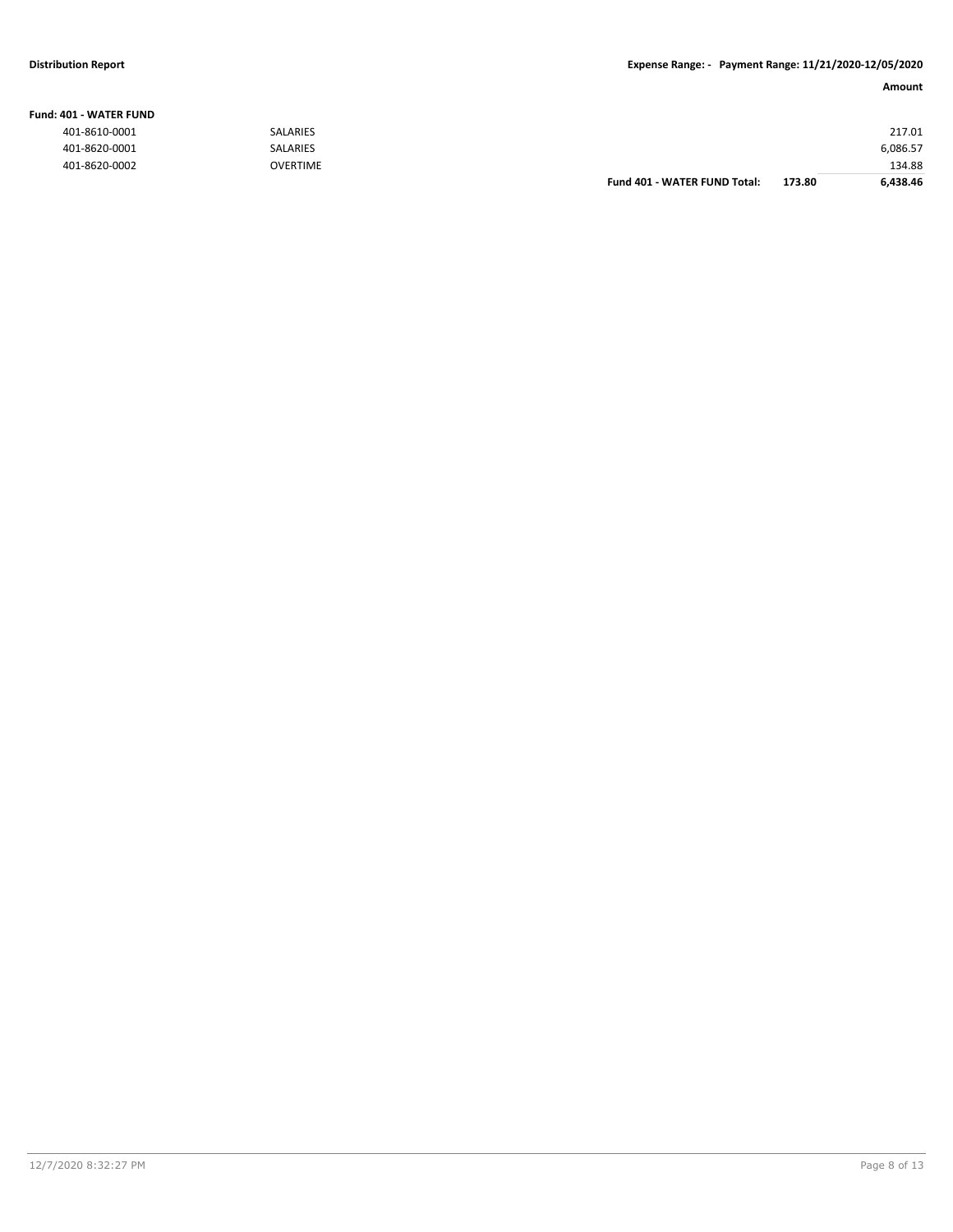### **Distribution Report Expense Range: - Payment Range: 11/21/2020-12/05/2020**

|                                       |                 |                                      |        | Amount   |
|---------------------------------------|-----------------|--------------------------------------|--------|----------|
| <b>Fund: 501 - EQUIPMT MAINT FUND</b> |                 |                                      |        |          |
| 501-8510-0001                         | SALARIES        |                                      |        | 434.01   |
| 501-8520-0001                         | SALARIES        |                                      |        | 4,982.64 |
| 501-8520-0002                         | <b>OVERTIME</b> |                                      |        | 23.46    |
|                                       |                 | Fund 501 - EQUIPMT MAINT FUND Total: | 152.06 | 5.440.11 |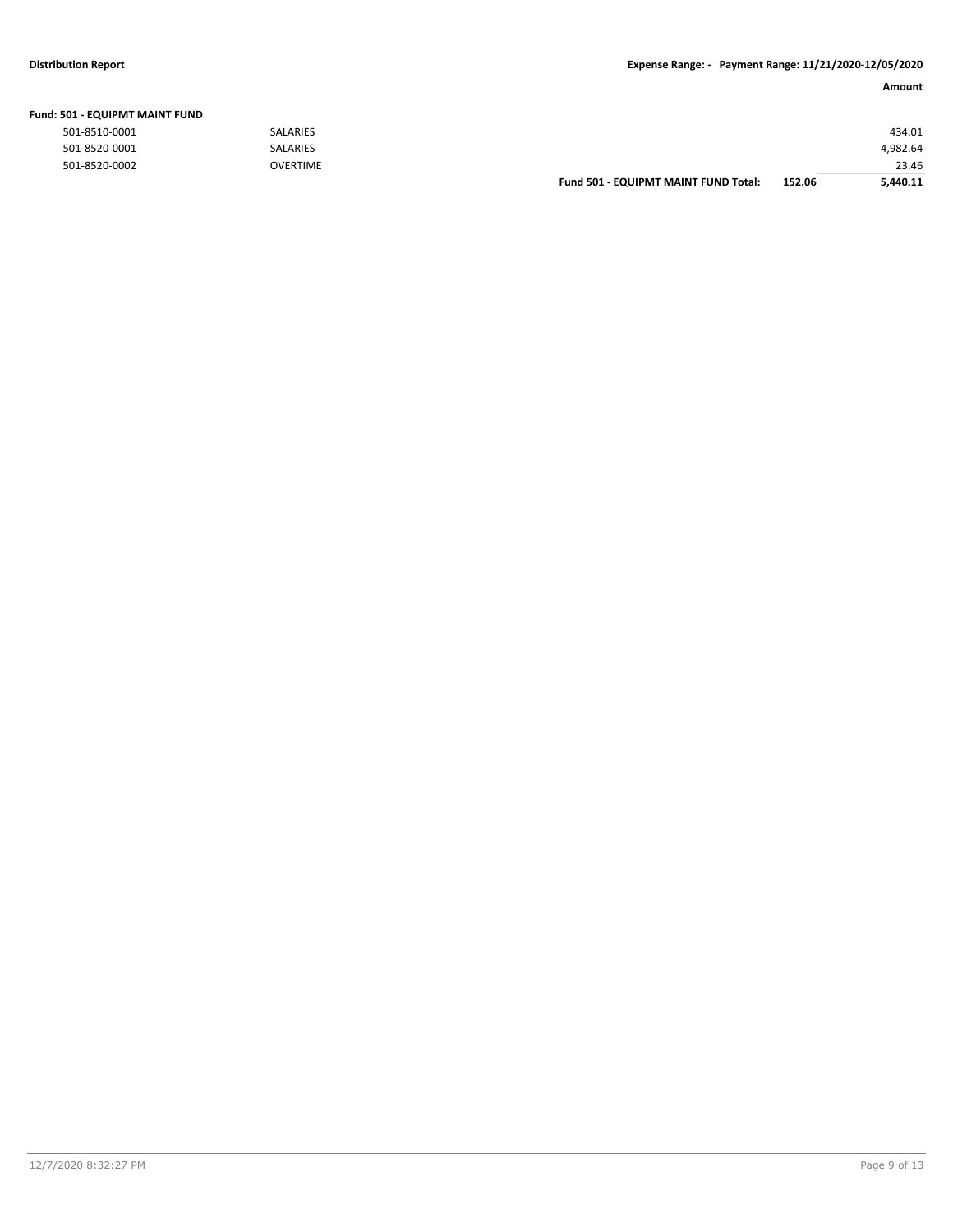**Fund: 503 - MIS FUND**

| 7,078.70<br>153.00 |
|--------------------|
| 46.15              |
| 7,032.55           |
|                    |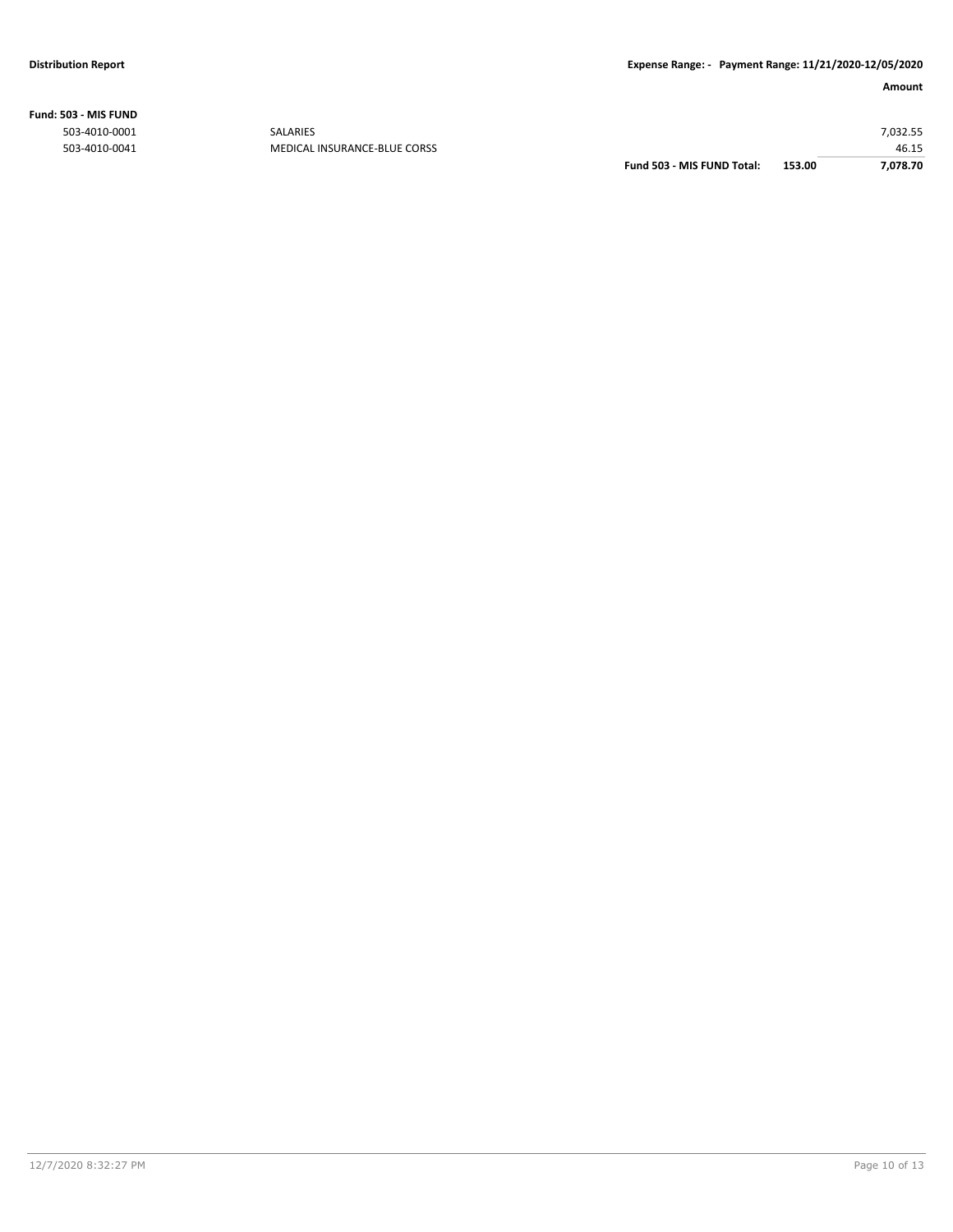| Fund: 951 - SAN. DISTRICT GEN. FUND |  |  |  |
|-------------------------------------|--|--|--|
|                                     |  |  |  |

|               |                 | Fund 951 - SAN, DISTRICT GEN, FUND Total: | 273.60 | 10,011.95 |
|---------------|-----------------|-------------------------------------------|--------|-----------|
| 951-8820-0001 | <b>SALARIES</b> |                                           |        | 9,577.97  |
| 951-8810-0001 | <b>SALARIES</b> |                                           |        | 433.98    |
|               |                 |                                           |        |           |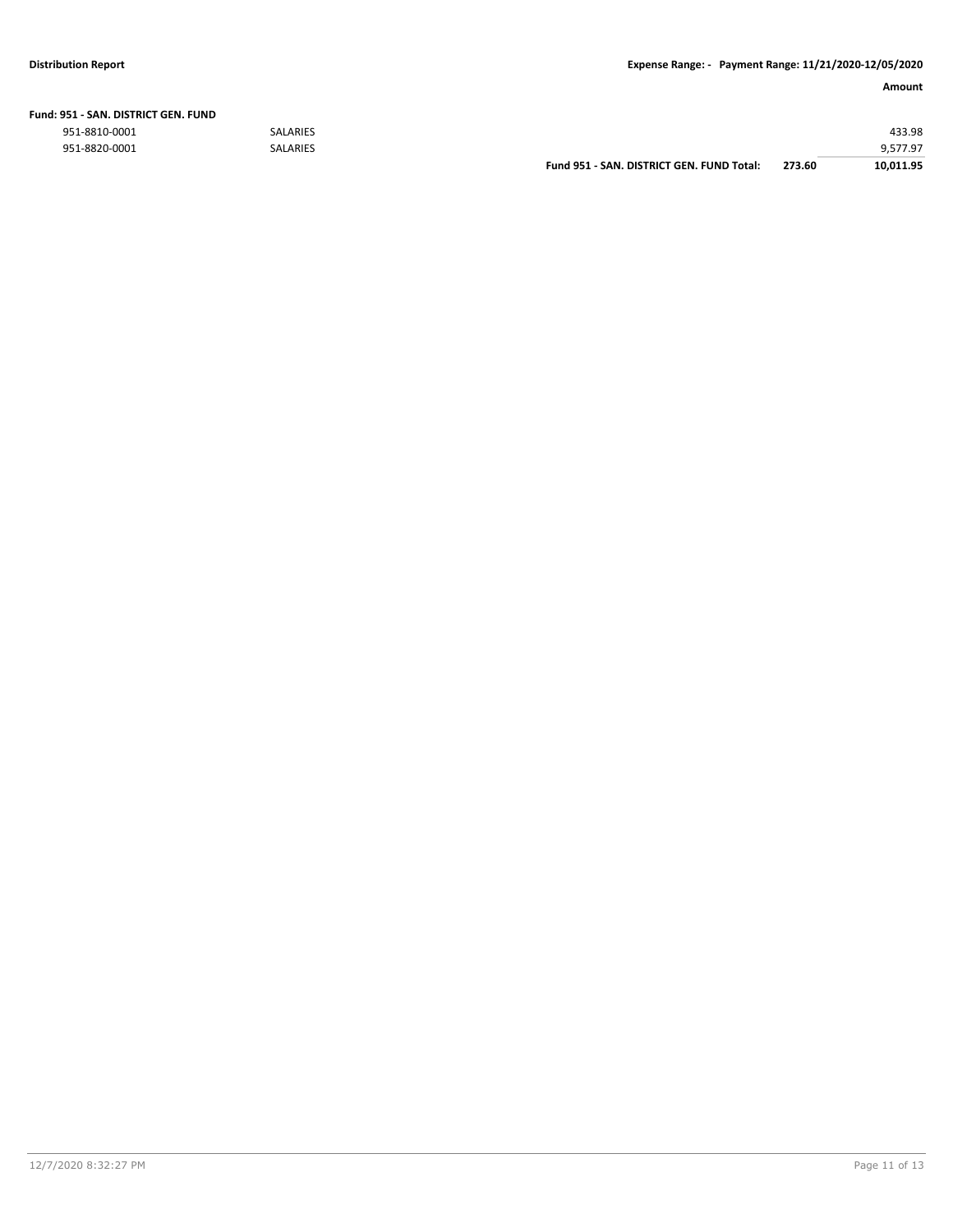# **Fund: 953 - SAN. DISTRICT CAP. IMPROV**

953-8820-9204 LIFT STATION UPGRADES 186.91

| 953-8820-9214 | DEL MONTE SWR MAIN REPLACEMENT |                                             |       | 347.11 |
|---------------|--------------------------------|---------------------------------------------|-------|--------|
|               |                                | Fund 953 - SAN, DISTRICT CAP, IMPROV Total: | 10.00 | 534.02 |